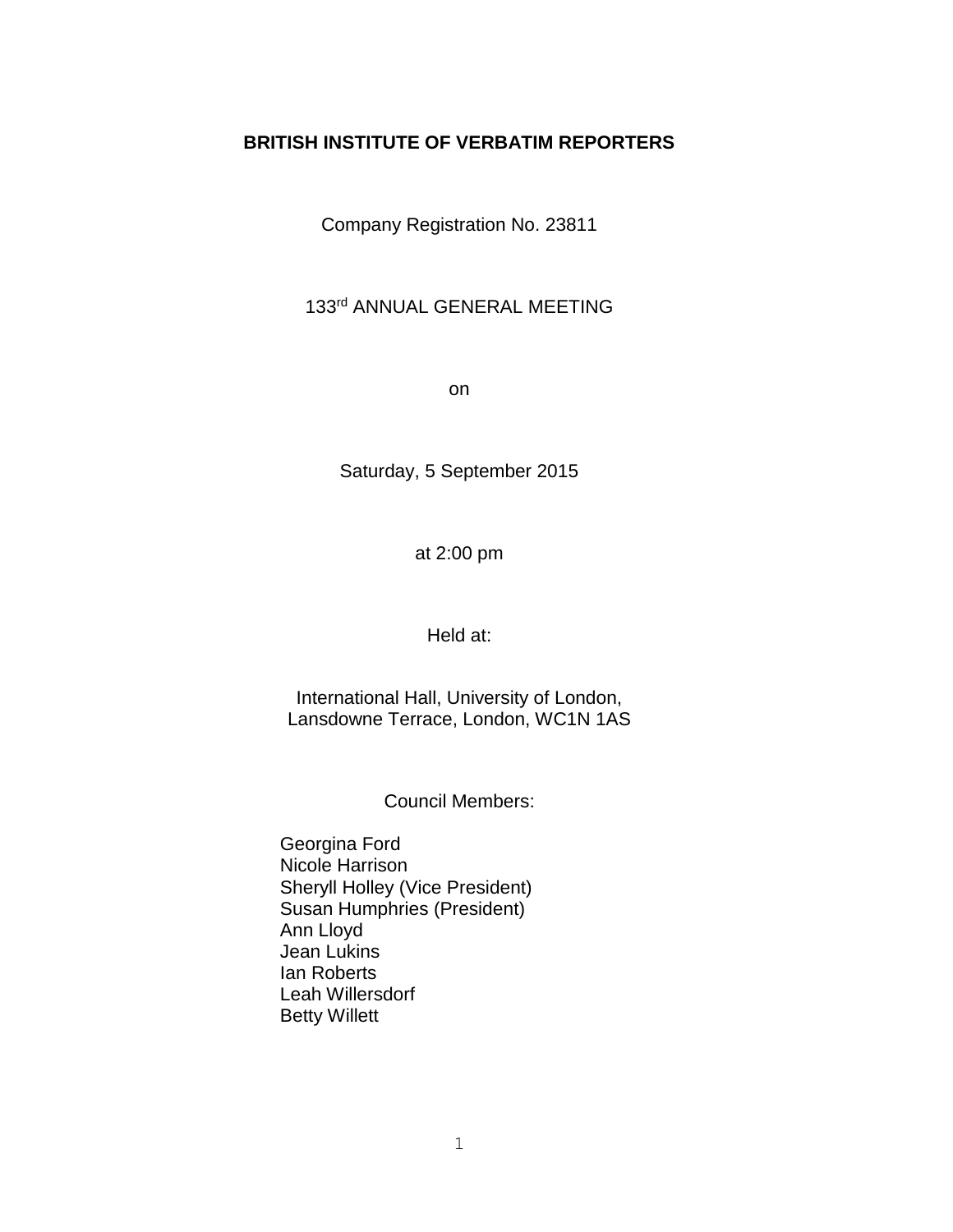### In attendance:

Chris Armstrong Natalie Bracken Elizabeth Davies Ian Dawson Frances Dobson Nicola Dutton Shelley Dutton Sandra Evans Jean Gough Neil Holley (IT engineer) Julia Jacobie Sam Jones Robyn Nott Wendy Osmond Louise Pepper Katy Ryder Richard Ward Miriam Weisinger Karen Young

## In remote attendance:

Victoria Davies Georgina Ford Elaine McCarthy Cath McGuire Susan McIntyre Eilis Murray Joanne Naughton Ian Roberts Kath Sykes Cindy Wu

For the meet and greet:

Emma Ellcock Emma Watmore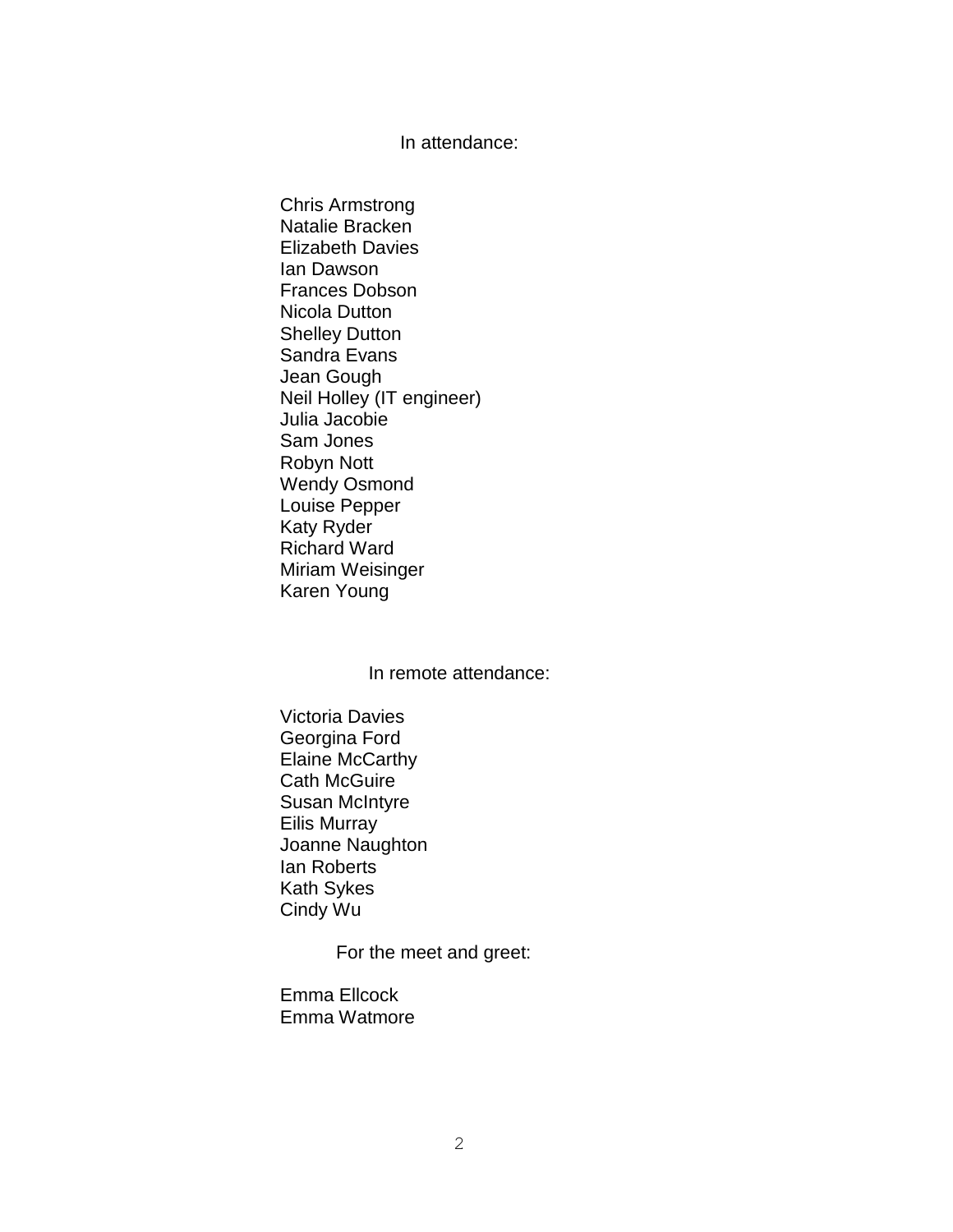## **THE PRESIDENT:** Welcome, everybody, to the AGM.

Welcome to those online as well. Before we start I would like to read a letter from Stenograph. It is addressed to the British Institute of Verbatim Reporters:

> *"On behalf of everyone at Stenograph, we extend our heartiest congratulations to BIVR on completing 150 celebrated years of service. You have always worked to improve the professional lives of your Members while pledging to provide quality services to your clientele.*

*Organisations like yours with hardworking, dedicated volunteers, only succeed by striving to accomplish a common goal and you have truly achieved a high level of success. Working with you has been a real honour and we value each and every transaction with your Members.* 

*Your contributions to the legal business and hearing-impaired communities are instrumental in the daily lives of many. We wish you all continued success as you continue your journey. You should be very proud of your place in history.* 

*Sincerely, John T Wenclawski (President of Stenograph)."*

**BETTY WILLETT:** Could Mary reply to that just

thanking them afterwards?

**NICOLE HARRISON:** I have replied to Judy Wolf to

say thank you very much in an email for all the freebies.

**THE PRESIDENT:** Before the Secretary reads the

Notice, we have set aside about an hour for the AGM, but it is not

restricted to that so if you feel you have something to raise, please do.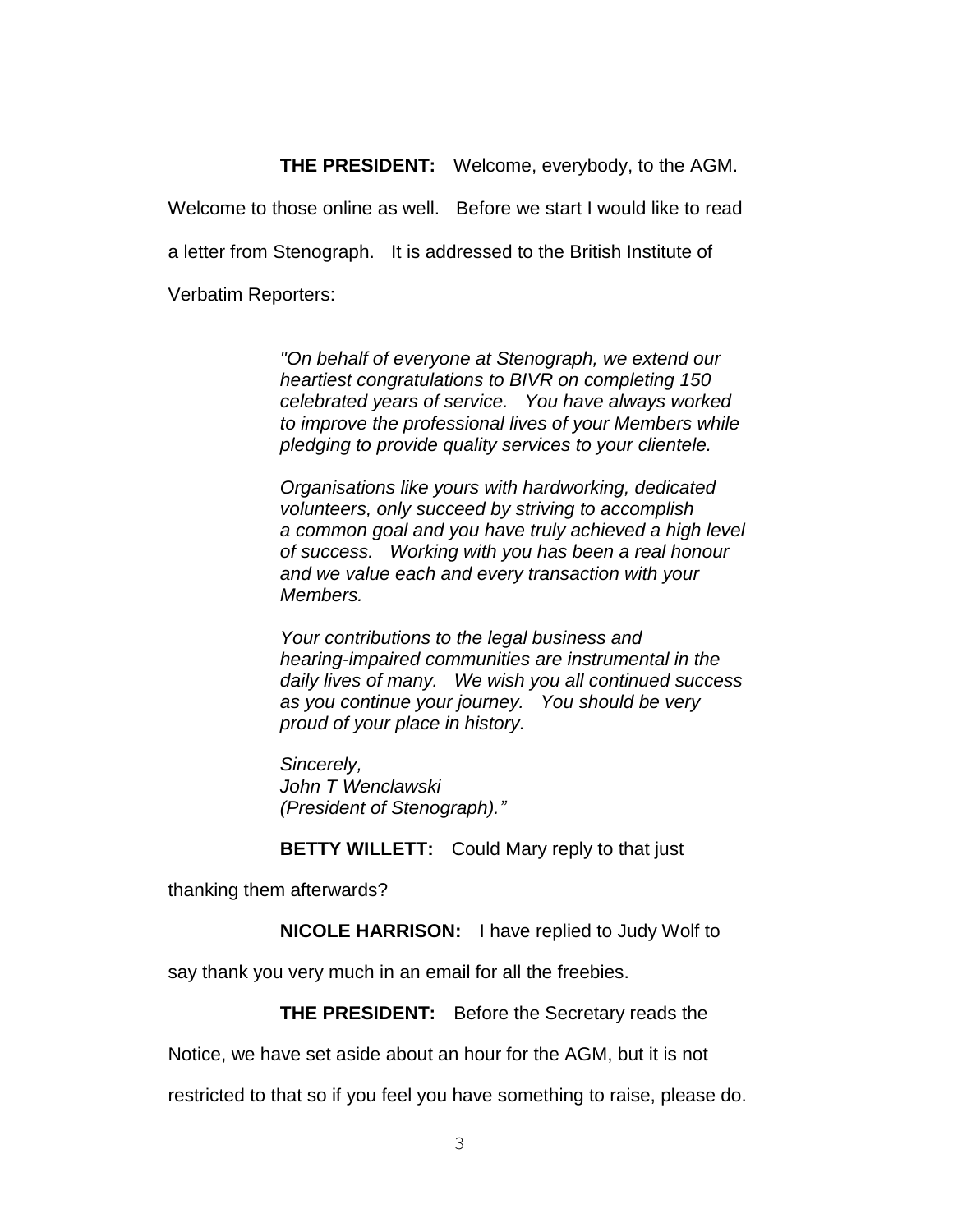Can I ask Mary to read the Notice to open the meeting?

(The Notice was duly read)

**THE PRESIDENT:** Thank you, Mary. Are there any apologies for absence, please?

**THE SECRETARY:** Yes. I will read out the ones I have: Rita Fox, Joan Webb, Pauline Miller, Stephanie Stamp, Mirella Fox, Amanda Bavin, Sarah Edwards, Sandra Khan, Sharon Golder, Amanda Taylor, Lindsay Bickers, Dawn Scott, Joanne McAlister, Diana Tapper, Rebecca Roberts, Margaret Beaumont, Michelle Sowerby, Jane Norman, Laura Harrison and Paul Brincau.

That is all that I have.

**THE PRESIDENT:** Are there any more apologies? *(None indicated)*

I will next move to the minutes of the last meeting which have already been circulated, I believe. There are a few spare copies if anyone really wants to read that tome.

**THE SECRETARY:** I did bring three with me. They are 79 pages long because that was the full edited transcript.

**THE PRESIDENT:** Are we agreed that they are agreed? *(Agreed)*

**THE SECRETARY:** You need to sign a copy. I will hand you one for signing. *(Handed)* Give it back to me later.

**THE PRESIDENT:** I will sign it.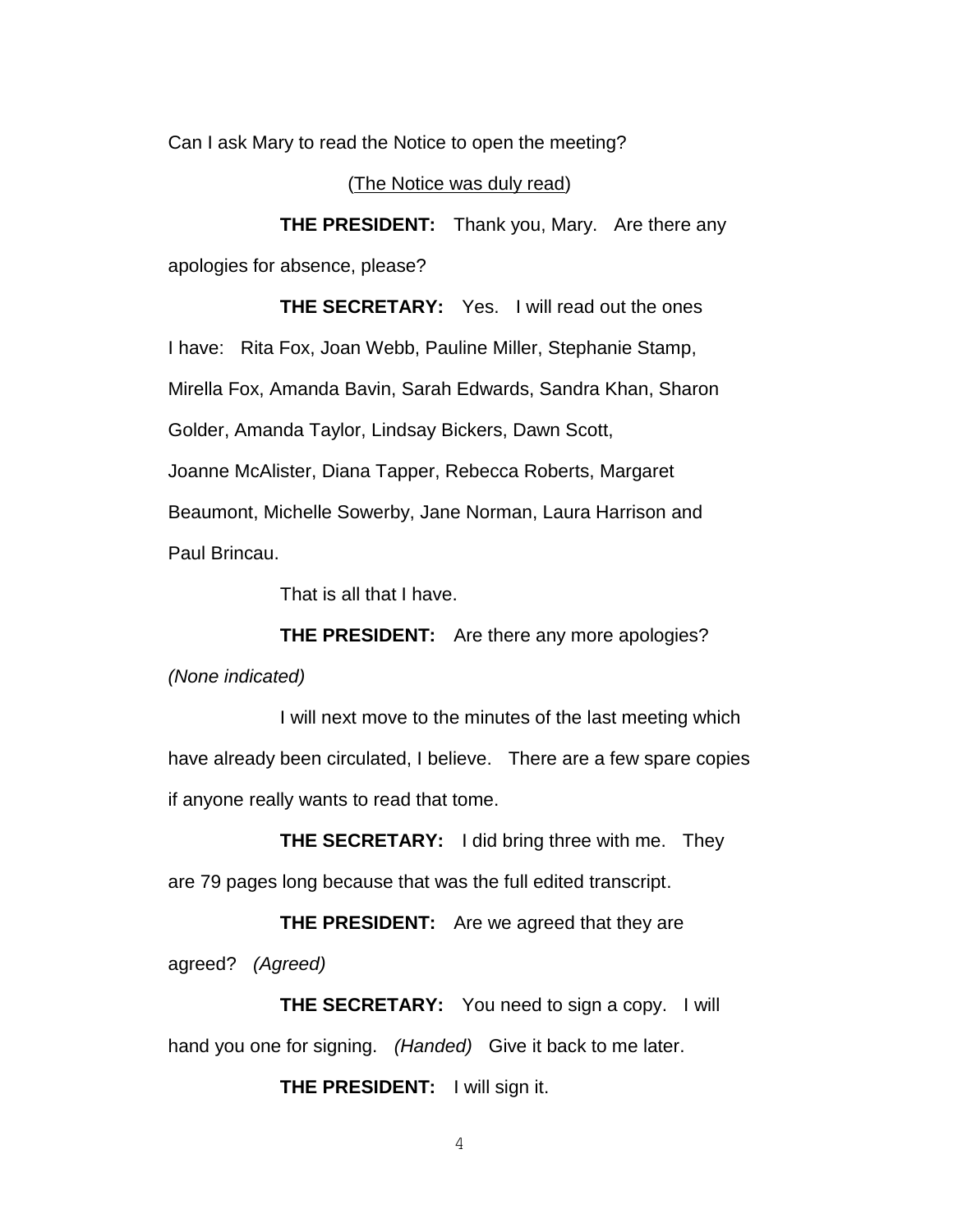I will start with my short address.

Welcome to the 133rd Annual General Meeting of the British Institute of Verbatim Reporters. It is so heart-warming to see so many of you here, both in person and online, given that nowadays we are all so busy and time-limited doing lots of other things.

Today is a very special day as we celebrate 150 years of BIVR. Since its inception, BIVR, in all its formations, has endeavoured to promote professional skills and standards of pen and machine writers through training, examinations and adhering to a code of ethics. This organisation has defended and will continue to defend its members from various directions or forms of attack, perceived or real, be it through the loss of government contracts, firms who outsource to other countries for transcription, or just to stenographers who come from abroad without the necessary permissions and visas.

You may ask yourselves what has been happening in the last 12 months and I hope that the newsletters have been keeping you up to date about that. The Council has been undertaking the regular work of promoting the standards of the Institute and defending against issues mentioned previously.

At last year's AGM it was decided that more information and consultation regarding the proposed merger with AVSTTR be undertaken. Following this consultation and information-sharing, the decision was taken not to hold an EGM because the offer of merger from AVSTTR had been withdrawn, therefore cancellation of the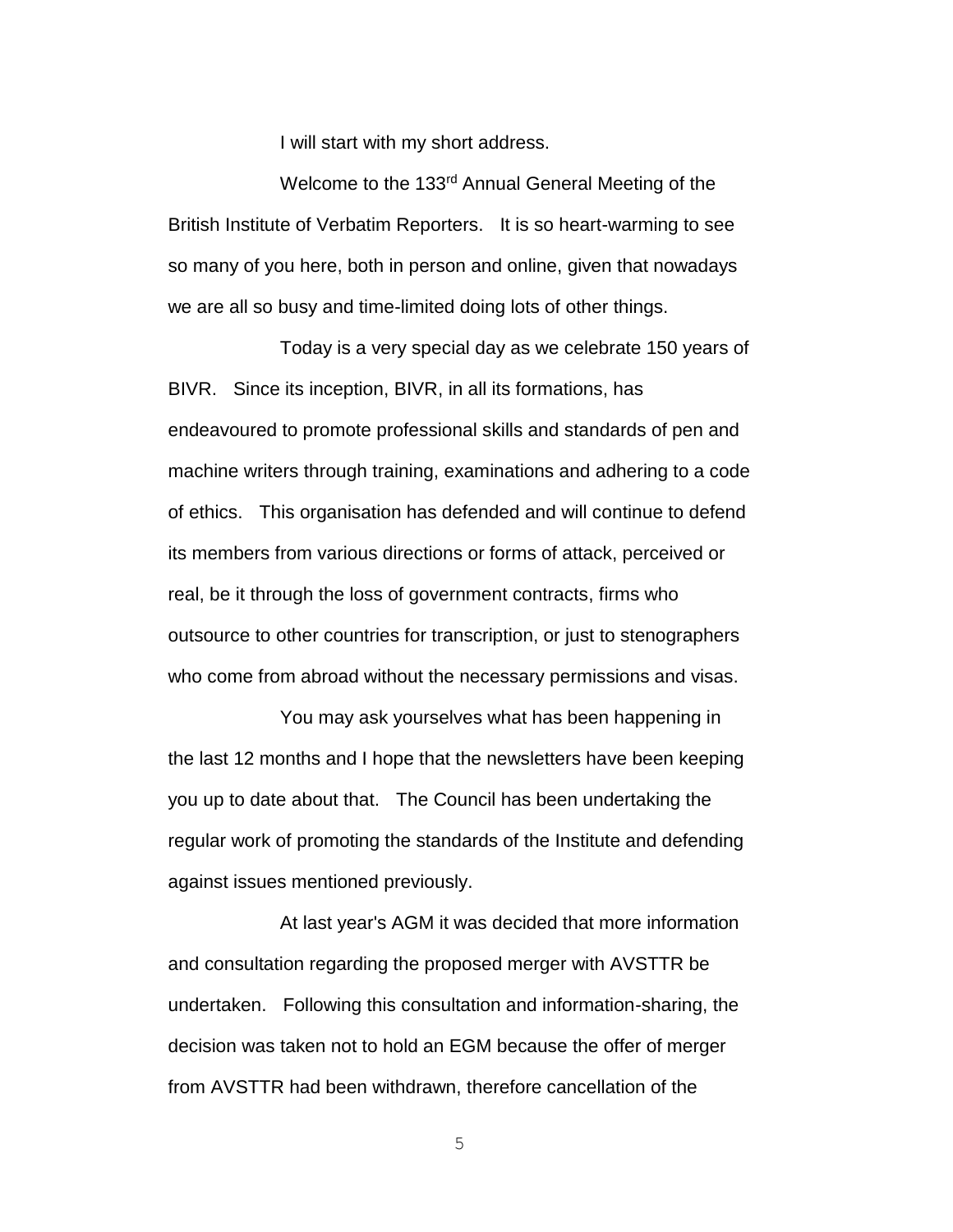proposed EGM saved costs and wasted journeys and people's time. However, the Council are liaising with AVSTTR so that cost savings and joint training in the future may be achieved. On that note I welcome Julia Jacobie, the chair of AVSTTR, to today's meeting and workshops.

Although there is still work out there, it has become clear over the last few years that many of our members are undertaking more and more transcription from downloads via secure internet access, whether machine or pen writers, because increasingly clients are unwilling to pay for our attendance at a venue with the associated travel and subsistence expenses. They want everything 'cheap as chips' and a faster turnaround than ever. However, they fail to realise that the digital audio option, although being less expensive, is far from perfect for the people who do the actual transcription, often not knowing who the parties or representatives are and who is speaking at a given time because of the absence of a basic log and, because of this, the resultant transcript is quite possibly not as good as they were expecting. To this end I believe that we need to keep reinforcing the fact that the presence of a court reporter is the best option but, if this is not possible, advising of best practice.

At the AGM last year it was suggested by Miriam Weisinger, director of TA Reed & Co, that a new section was needed within BIVR to help recruit, train and assess the quality of new transcribers. Of course our existing members have already been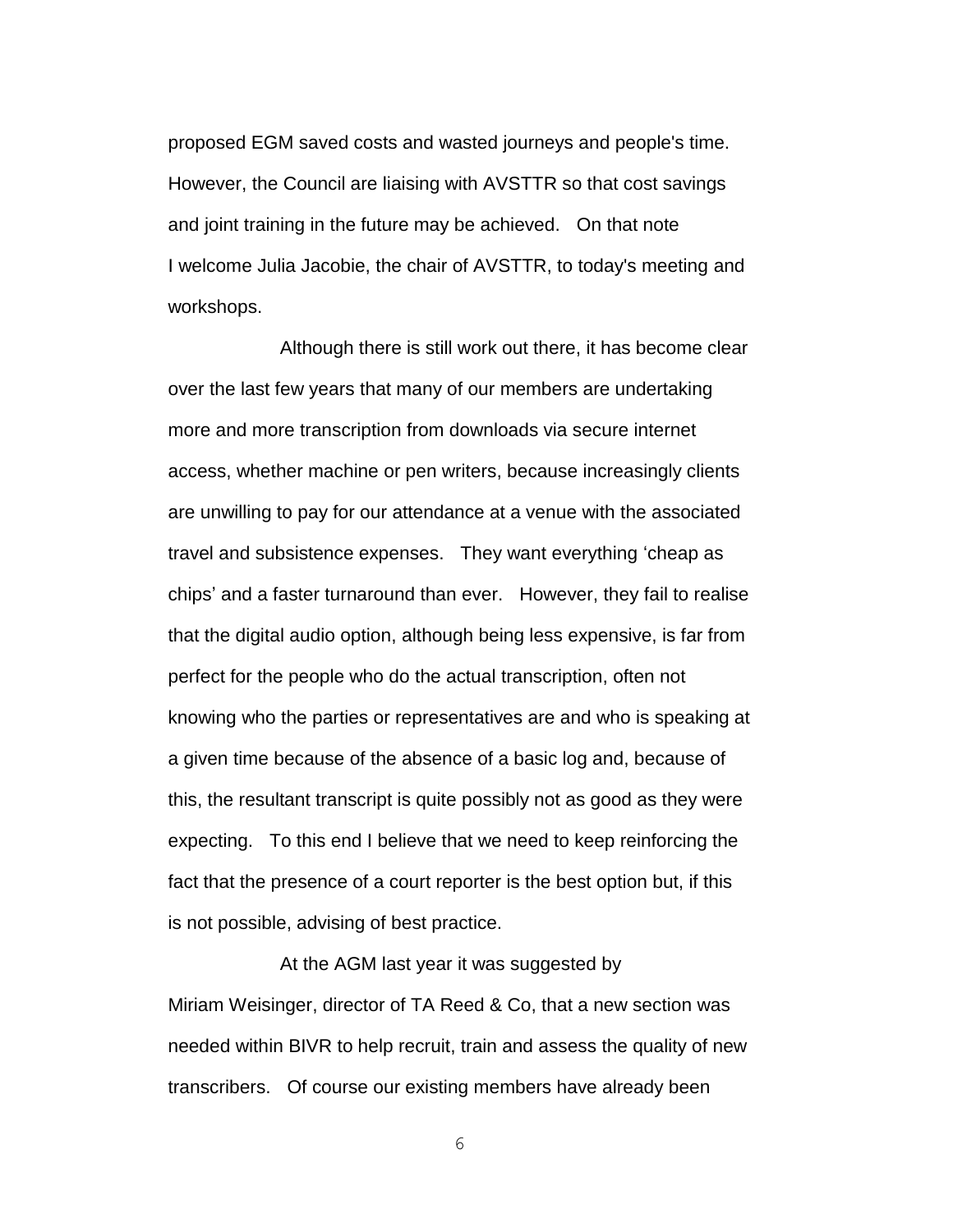assessed in this field so we have a number of people who would be automatically qualified already and it should not be underestimated the skill level of being able to edit a piece of text to make clear and concise sense to the reader.

Because of the lack of new steno trainees and the increasing transcription work available, the Council is in agreement that the formation of a new section is necessary and have been discussing this topic at their meetings. A lot of people in this country believe that any typist can do what we do. Yes, it is possible that they can type exactly what people say, but without the training that we have all undertaken a lot will not have an eye for the detail and understanding of what a well-crafted and edited record of the spoken word entails. It all comes down to standards and unless the Council and profession uphold and pass on those standards to new people, we will see poor English and grammar becoming the norm rather than the exception. I welcome your comments in this regard and perhaps we can have a full and frank discussion later in the meeting.

This profession is still alive and kicking in its various forms and providing a range of services to various types of clients from transcription to STTRs and captioning to StageTEXT and long may it continue to do so with the help of the membership and Council. As has been said in previous years, we need to keep adapting to changing circumstances and client requirements and embrace such changes and go with it and, in effect, lead the way. This is one of the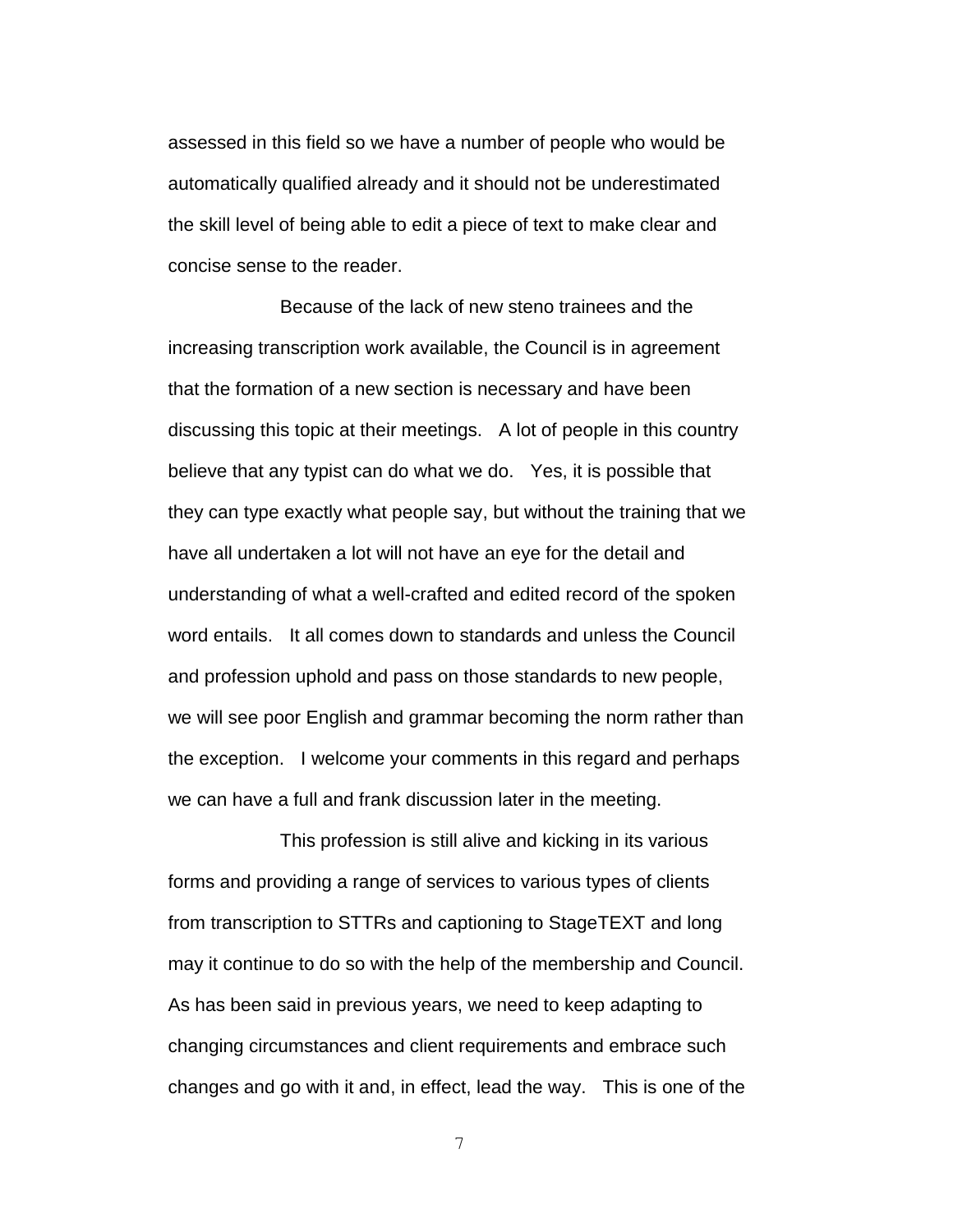reasons that we have workshops today to enhance our knowledge of all things steno. We hope you will enjoy what we have to offer and take something new away with you together with the opportunity to meet and network with people whom you have not seen for some time. Please take time to view our heritage materials and both the Palan Infinity Ergo and the Luminex writers. We hope you will also be able to join us for some celebratory cake and bubbly later this afternoon.

Before closing I would like to express my thanks to you all for allowing me to serve as your President for a further term and for supporting me in office for the past year. I would like to thank all Council members, but two members of Council in particular: Leah Willersdorf, on my right, for her efficient monitoring of our Facebook page, keeping it up to date and current and highlighting all the latest news in all things steno, both serious and amusing, and Sheryll Holley on my left for being vice president for yet another year and for dealing with the Twitter accounts.

Finally I would like to express my thanks and gratitude to Mary Sorene, our secretary and treasurer, for her support and guidance. Mary has been both member and member of Council for many, many years and she has been our secretary for the last 20 years. She works unstintingly for the Institute. She has been a pen writer using Pitman shorthand, is a machine writer and also a trainer at home and abroad. She is chair and Fellow of the IPS and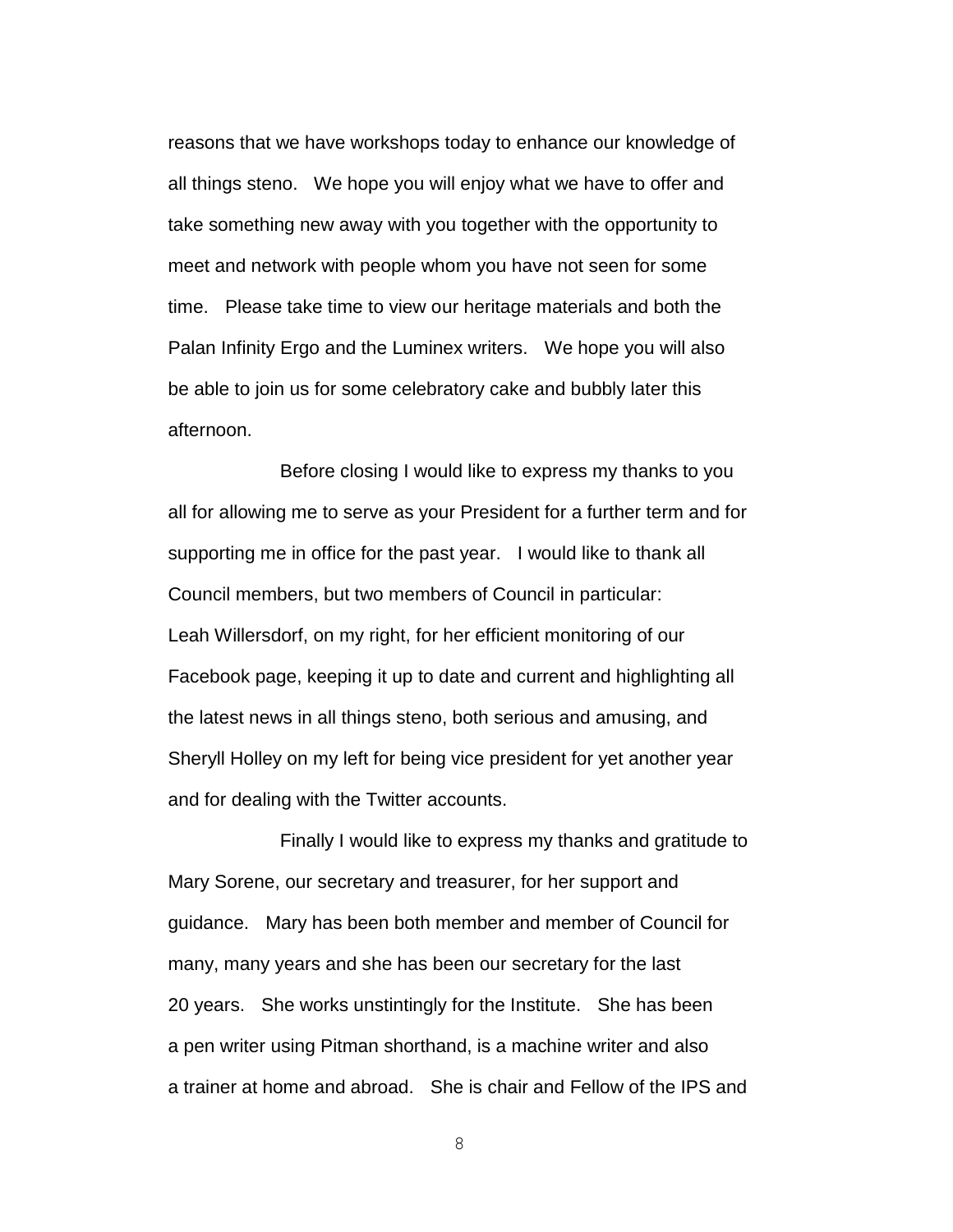is on the rota to read for the IPS on Thursday evenings to provide speed  $\land$  practise. Without her dedicated contribution to BIVR business, personally I do not believe that there would still be an Institute. The last few years have been very difficult personally for Mary to say the least, but she has never wavered in her commitment and dedication to keeping our organisation alive and moving forward. I am sure you will join me in thanking Mary, or as I like to call her "Mrs BIVR", wholeheartedly for her contributions to all things stenography over the past few years. *(Applause)* Any comments?

We need to go to the treasurer to report, please.

**THE TREASURER:** The treasurer's report and accounts have been sent out and I have a few here, but it is just really a question of you approving them. Does any member present have any questions, first of all, about the accounts?

**JEAN GOUGH:** Out of curiosity under Expenses we have got "insurance miscellaneous 447". I wondered what that was made up of?

**THE TREASURER:** I cannot remember, but the insurance is over £300 -- that is our public liability insurance for events such as this -- but "miscellaneous", I cannot recall what it is.

**JEAN GOUGH:** It says "447".

**THE TREASURER:** There are only so many columns across the spreadsheet and so I am afraid the "miscellaneous" goes under there. The insurance is over £300. I do not actually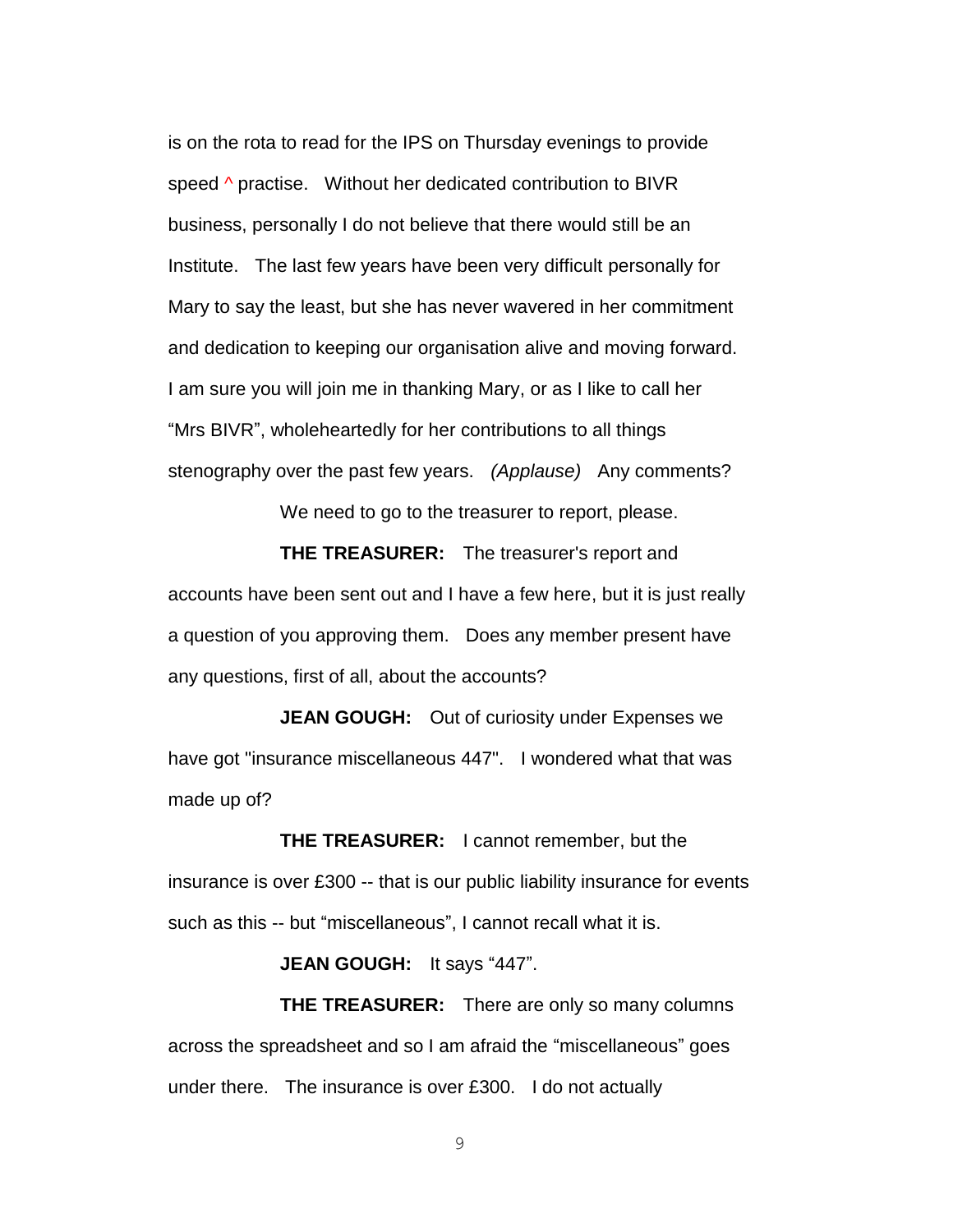remember how much it is. That is our public liability insurance that we have to have for such as these meetings and what the odd bit of miscellaneous was I cannot recall. Any other questions?

The next bit is are they adopted or effectively agreed? Can we have a show of hands for? *(Agreed)* Everybody here who is entitled to vote has voted "for".

**BETTY WILLETT:** Ask anybody who is Skypeing if they say no. If they agree they do not have to say anything.

**THE PRESIDENT:** They can hear us. Can anyone online please indicate which way you would like to vote? Are the accounts adopted or no? *(Agreed by remote attendees)*

**THE TREASURER:** That is the accounts accepted. Thank you.

**THE PRESIDENT:** We next move to the election to Council. That has already been agreed as there are no nominations. Can we deal with a proposal to co-opt a member to Council now?

**THE SECRETARY:** I do not know if anybody has been put forward?

**LEAH WILLERSDORF:** I propose to co-opt Karen Young and Miriam.

> **THE PRESIDENT:** Leah proposes Karen and Robyn. **ROBYN NOTT:** No, I cannot do it.

**THE PRESIDENT:** You can do it from the floor. You would be ideal if a transcriber section comes up. That has not been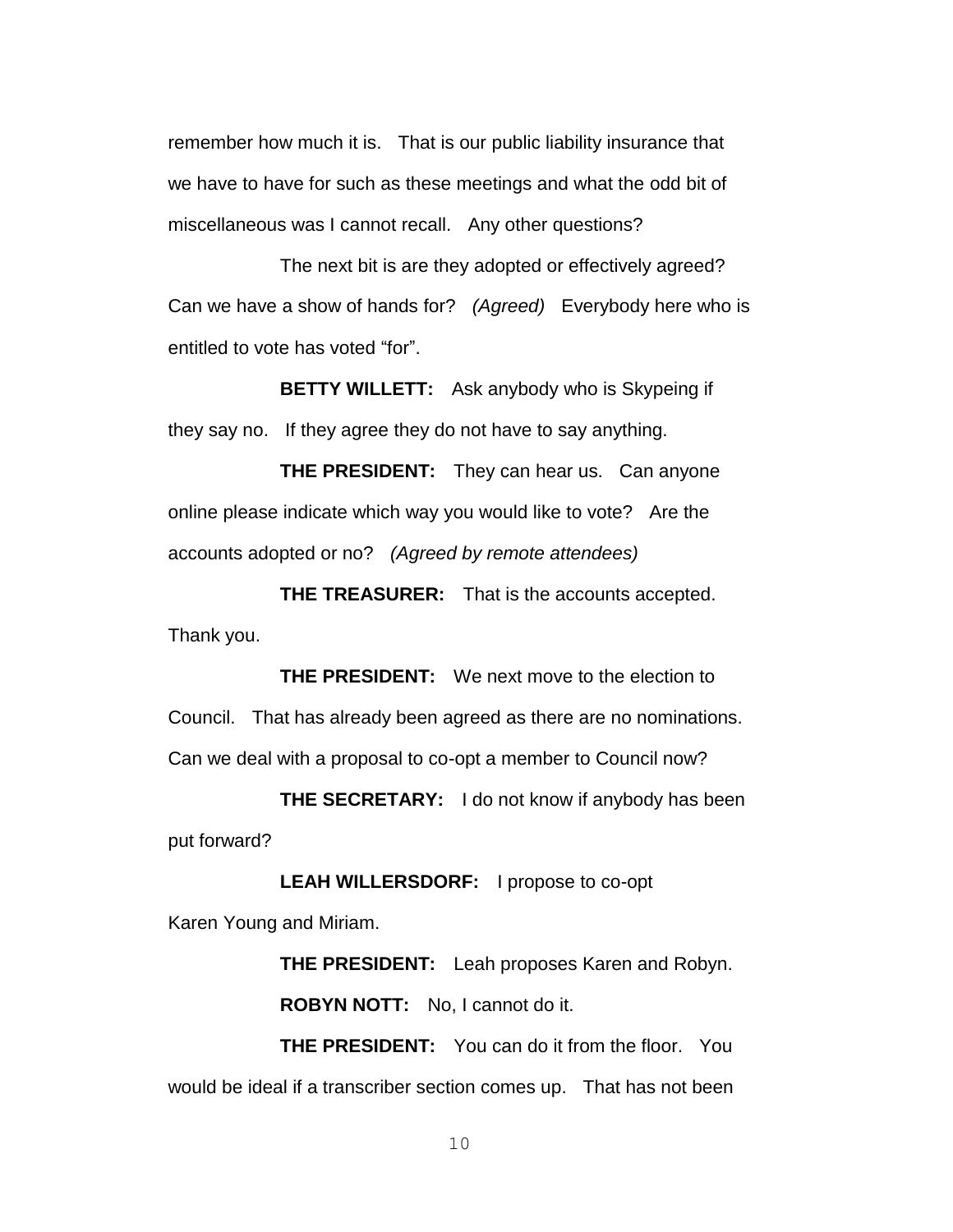decided yet, but it would be good from an advice point of view if you could contribute. Do not feel pressured into doing it as I know you are very busy.

**THE SECRETARY:** We can co-opt at any time in the year.

**THE PRESIDENT:** Do you want to think about it?

**JEAN LUKINS:** I will second Karen Young for election to Council.

**MIRIAM WEISINGER:** I would like to do it because I think it is important that you get the input.

**VICTORIA DAVIES:** I second Miriam.

**THE PRESIDENT:** But you have a caveat?

**MIRIAM WEISINGER:** Yes. I am also running the London marathon next year.

**THE PRESIDENT:** Perhaps you could be at the meetings when you come training in London for the marathon.

**BETTY WILLETT:** We do not want to pressure

anybody. May I suggest that Miriam is given time to reflect.

**MIRIAM WEISINGER:** Yes, I think I would prefer that maybe. When is the next AGM going to be? Is it a year from now?

**THE PRESIDENT:** Not necessarily. That has got to be decided later on in the meeting.

**MIRIAM WEISINGER:** If it was May, then I might come on in May next year.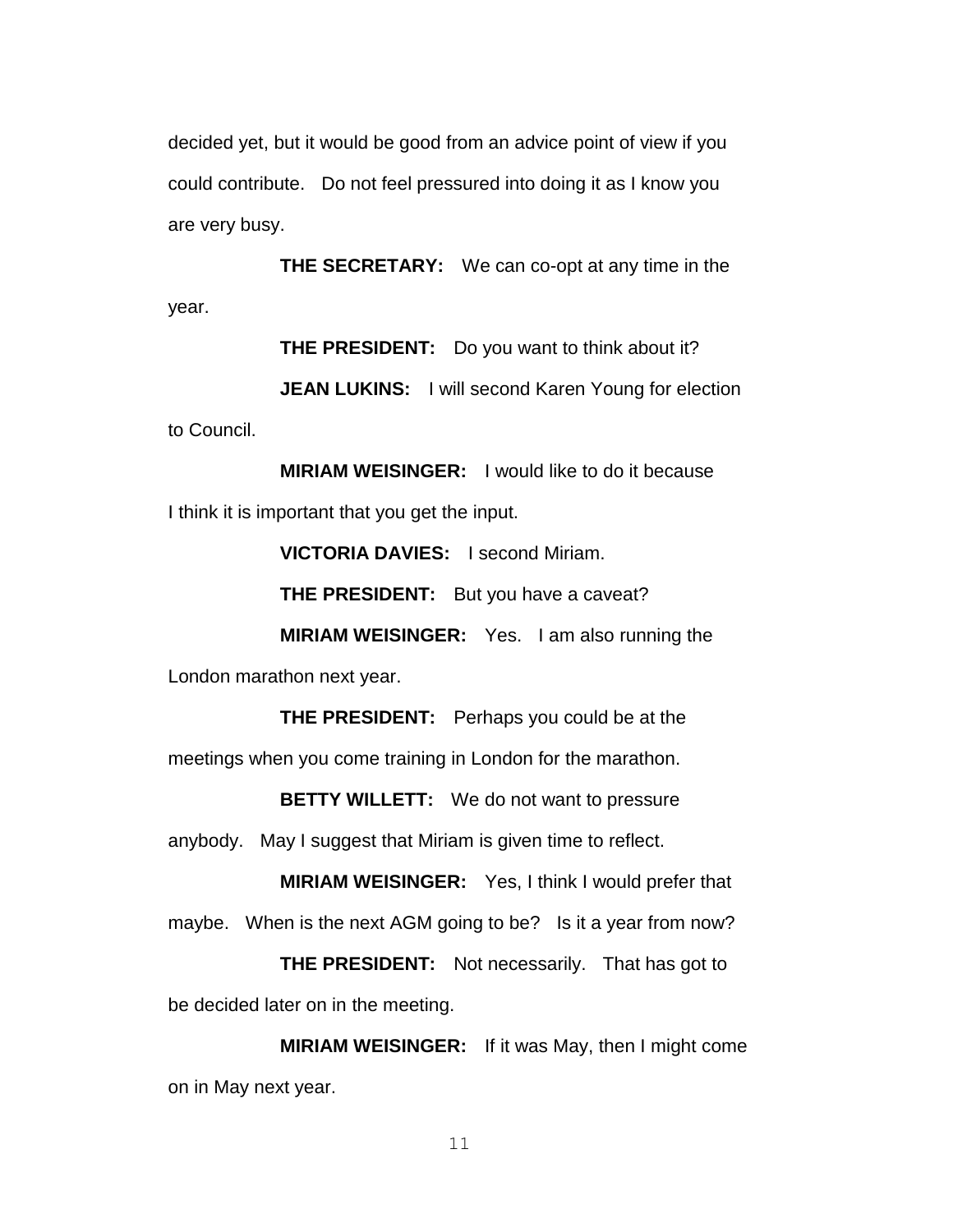**THE PRESIDENT:** You think about it.

**MIRIAM WEISINGER:** I will think about it first.

**THE PRESIDENT:** If you do not come on, you could be consulted.

**MIRIAM WEISINGER:** You can still ask me any questions.

**LEAH WILLERSDORF:** We will.

**THE PRESIDENT:** I have been reminded if we can all

speak one at a time. It makes us as guilty as some of our clients.

Karen, are you willing to be co-opted?

**KAREN YOUNG:** Yes.

**THE PRESIDENT:** I do not think we need to vote on

that because the Council can co-opt at any time.

**NICOLA DUTTON:** What does "co-opted" mean? **THE PRESIDENT:** We just drag you on. **NICOLA DUTTON:** You can become part of the

Council?

**THE PRESIDENT:** Then the following year you are

voted on. Would you like to be co-opted?

**THE SECRETARY:** We need time to think. **THE PRESIDENT:** We have a proposal, do we? **LEAH WILLERSDORF:** I propose. **THE PRESIDENT:** Jean, did you second? **JEAN LUKINS:** Yes, I second.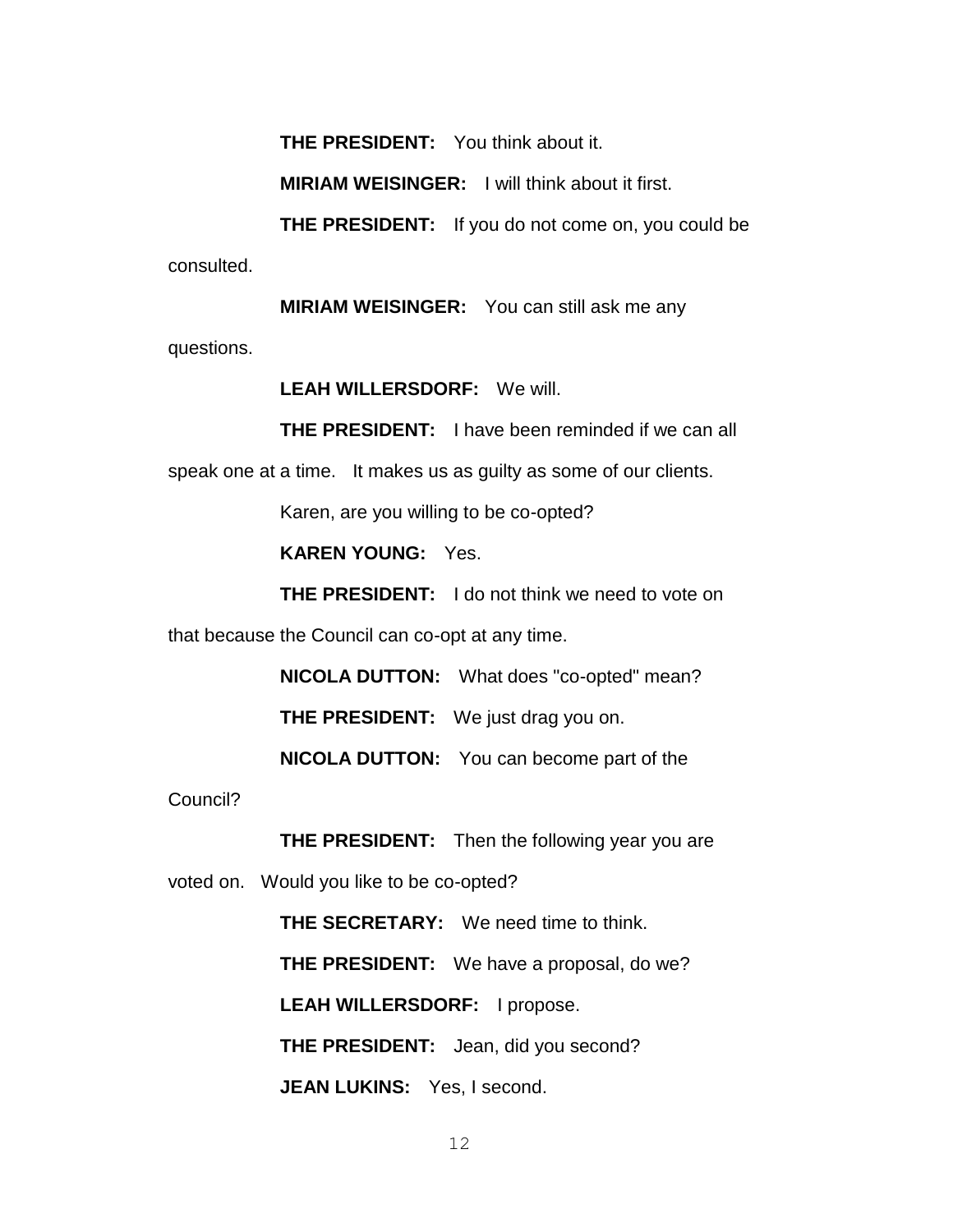**THE PRESIDENT:** Nicola is now co-opted. That is two. That is great. Would anybody else like to be co-opted? *(No response)*

The next part is to elect a president for the next year. Those eligible are Georgina Ford, Jean Lukins in the centre, Ian Roberts and Leah. Georgina or Ian are not here as they are working abroad at the minute. They are on Skype. Welcome, you two.

**LEAH WILLERSDORF:** There is a question from Victoria.

### **VICTORIA DAVIES:** Who is Nicola?

**THE PRESIDENT:** Nicola Dutton. Georgina and Ian are not here as they are abroad. Jean Lukins is here and Leah is here. We can hand the voting slips out.

**SHERYLL HOLLEY:** Georgina has said that Ian and Georgina are on the same Skype name so there are two of them there.

**THE PRESIDENT:** Only full members or fellows are eligible to vote. Could Skype votes be sent to Neil by messaging to ensure confidentiality? We need two tellers.

**THE SECRETARY:** Ian and Richard.

**THE PRESIDENT:** Thank you very much. That is very kind of you. If people would like to cast their votes. *(Pause for voting and counting)*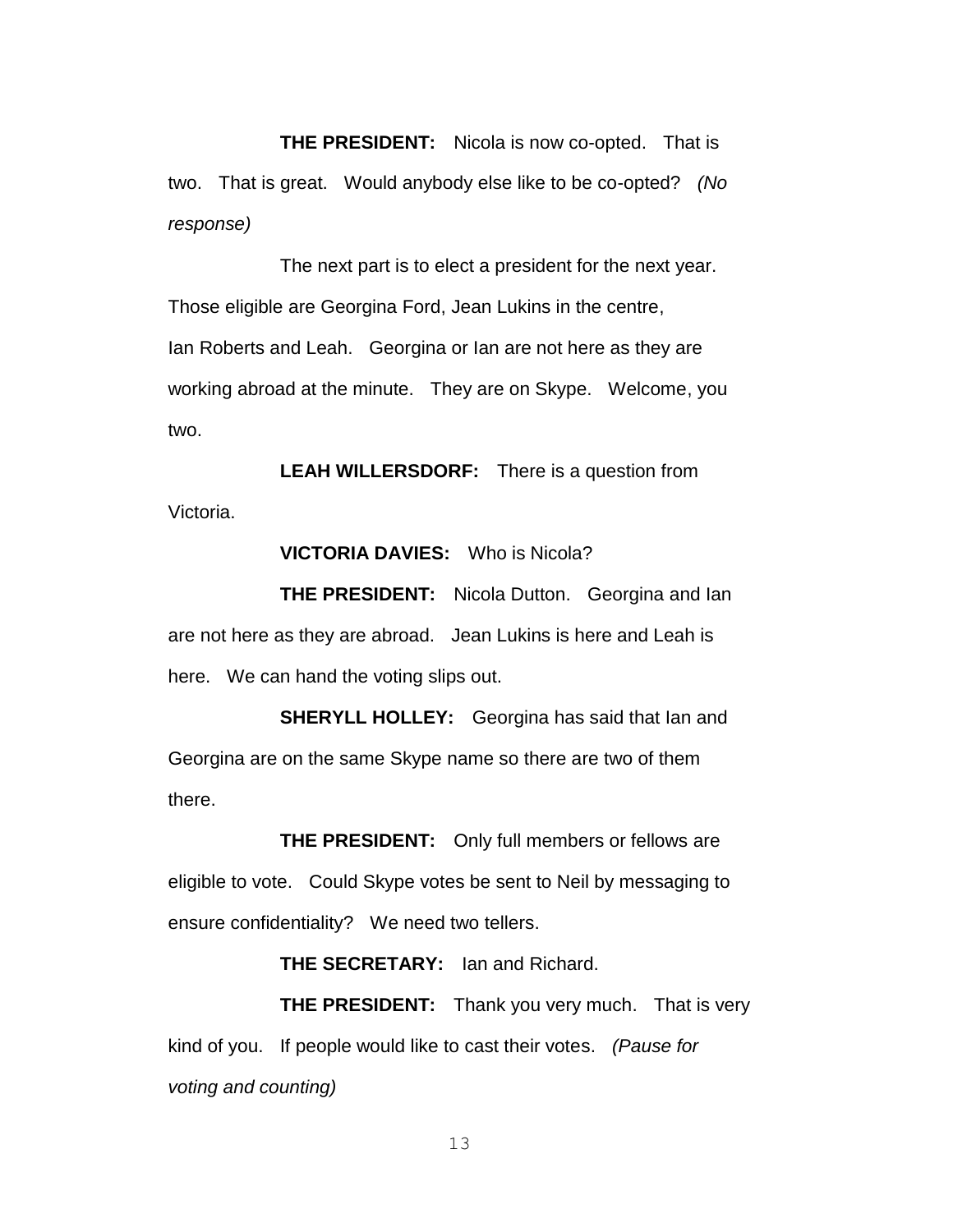**THE PRESIDENT:** The votes have been counted. We are taking a record and also it is an examination so I need you to speak up loudly and one at a time. Thank you.

We have the votes in and I am pleased to announce that Leah Willersdorf will be the President. *(Applause)* 

I may have to ask if Sheryll will undertake the position of vice president again for next year. Would you be willing to undertake the role again for a further 12 months?

**SHERYLL HOLLEY:** Yes, that is fine.

**THE PRESIDENT:** Thank you very much.

The next item is the date of the next AGM. Has anybody got any particular date in mind? Would you prefer to go back to May/June time?

**ROBYN NOTT:** No, I do not think I would. It is also a busy time in May and June. May and June is a busier time than early September, I think.

**THE PRESIDENT:** Does anybody else have any comments?

**LEAH WILLERSDORF:** I agree with Robyn.

**ROBYN NOTT:** I think it is a better time in September.

**NICOLE HARRISON:** I think the middle of September is better. The kids go back to school then and no one is on holiday.

**THE PRESIDENT:** Can we leave it to Council to finalise the date, but hopefully in September?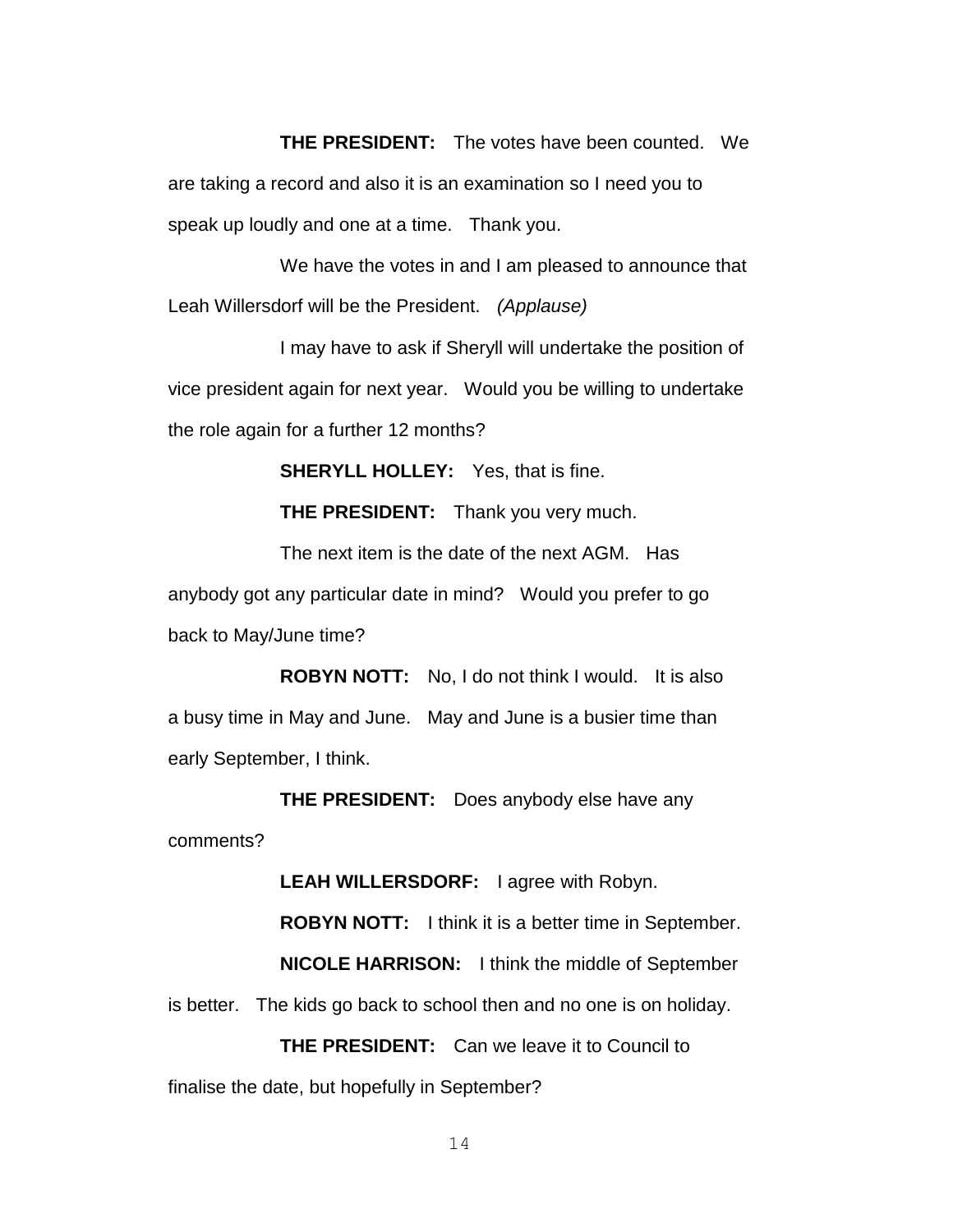**FRANCES DOBSON:** It gives Leah a year to be President.

**THE PRESIDENT:** That is a very good point, yes. **FRANCES DOBSON:** It takes time to settle in. **BETTY WILLETT:** Do people want to circulate around the country and go somewhere north of London again, or do you

prefer to stay? We seem to have more people here in London.

**LEAH WILLERSDORF**: Every time we are in London there are more.

**ROBYN NOTT:** I would suggest we stay in London.

**THE PRESIDENT:** In York we had quite a record number last year, but I think that may have been the topic.

**SANDRA EVANS:** It gives the northern people a chance to get down because it is very expensive in London. Hotel accommodation is generally cheaper up north.

**ROBYN NOTT:** They do not come.

**MIRIAM WEISINGER:** A lot of people went from the south to the north last year.

**THE PRESIDENT:** We also had quite a number attending via Skype as well.

**MIRIAM WEISINGER:** That does not matter where you are then, does it? I think a lot of people from the south went to the AGM.

**LEAH WILLERSDORF:** At the one before in Reading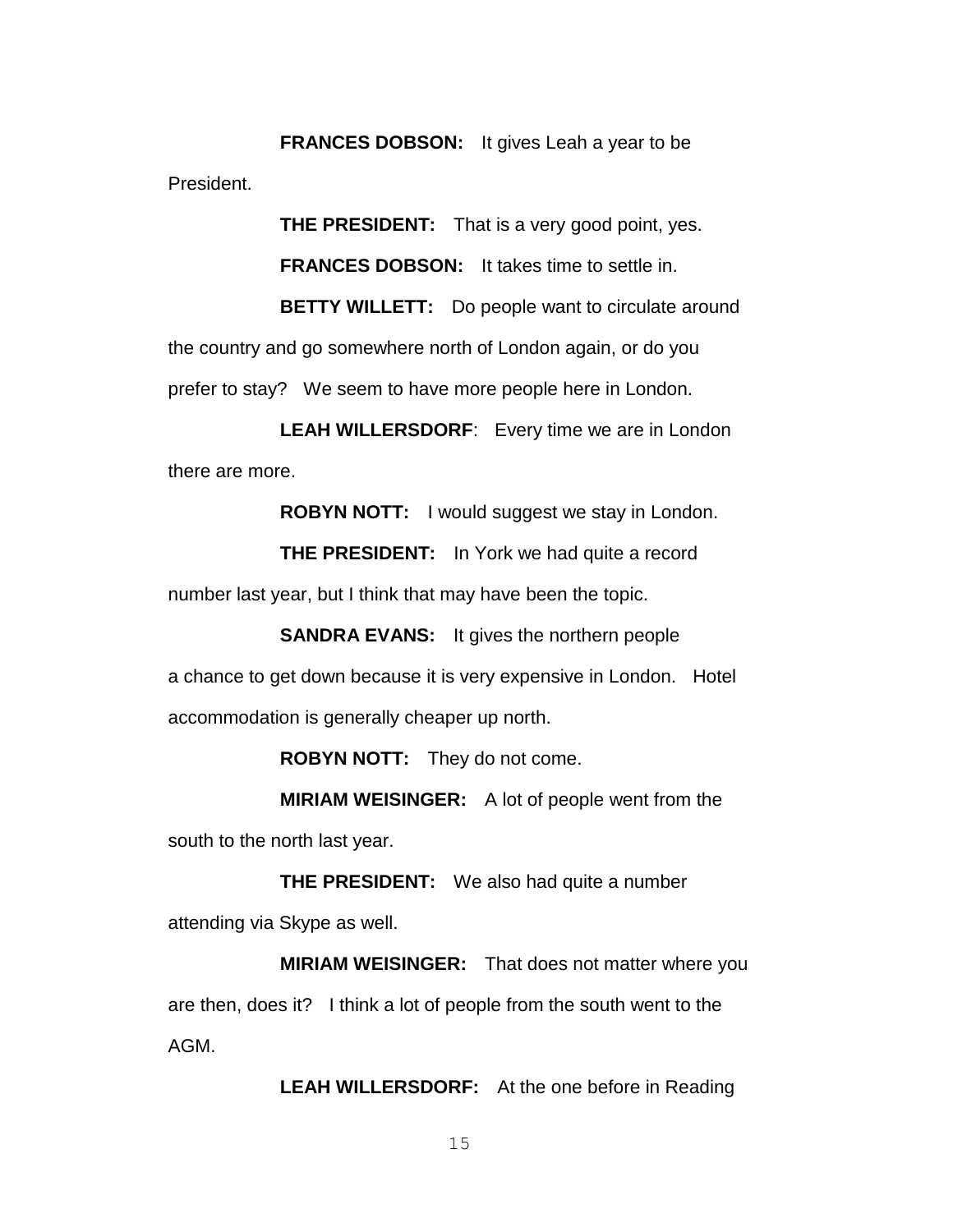the Council nearly outnumbered the people.

**BETTY WILLETT:** Would you prefer to go south of London? After all, we have a president from Essex.

**LEAH WILLERSDORF:** Australia, really.

**THE PRESIDENT:** I would be up for that. Could we leave it to Council to liaise re dates and venue having taken note of people's comments? *(Agreed)*

In that case we can move on to Any Other Business. As I mentioned before, there was an issue of perhaps a transcribers section. What do people think about that?

**BETTY WILLETT:** Transcribers and scopists.

**THE PRESIDENT:** Yes, to encompass scopists and editors to be encompassed in one section. Robyn?

**ROBYN NOTT:** I think if you look at our Memorandum and Articles it says that we are a body which "promotes pen and machine shorthand", so I do not think we can have a section which is people who are not shorthand writers. You are just thinking of transcribers who are also shorthand writers, but that is separate from having a transcribers section where you might get people who are not shorthand writers. I know that is what Miriam is saying that you need to train transcribers, but they will be not shorthand writers and that is not our responsibility as a body that promotes pen and machine shorthand. If we had not changed our name from the Institute of Shorthand Writers we would not be having this discussion because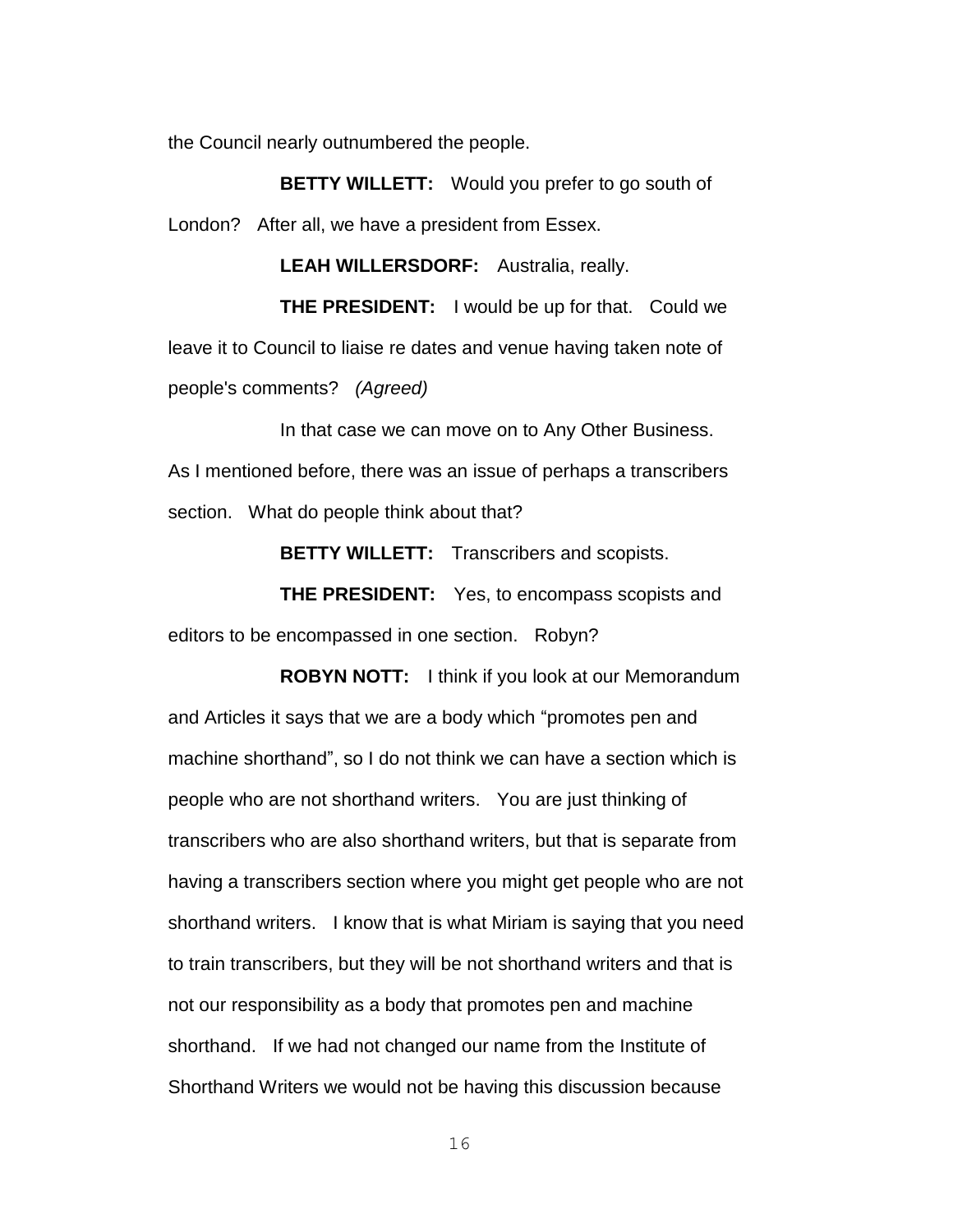you cannot have a section where people are not shorthand writers.

**BETTY WILLETT:** How do you feel about scopists not having a qualification?

**ROBYN NOTT:** If they are shorthand writers that is a different thing. If you open up a separate section there is the worry that in the future you are going to have scopists or transcribers who are not shorthand writers.

**BETTY WILLETT:** I am afraid in the future you will have that situation.

**ROBYN NOTT:** Not in BIVR there will not be because I do not think we should allow them.

**THE PRESIDENT**: I think that is a very good point.

**ROBYN NOTT**: I am not saying that scopists or transcribers should not be trained and have some sort of body, but it should not be BIVR. There should be a new body. There is a job for you, Miriam. It should be a separate body.

**THE PRESIDENT:** After last year we sent out a lot of statistics. You will probably remember them coming a bit piecemeal. The problem is the membership of BIVR is reducing year-on-year. In 10 years' time I fear that there will be not be BIVR. There will be not be members of BIVR. There will be a few still going, but will there be enough to carry on through for the next 10 years? It is just something to think about.

**ROBYN NOTT:** You are suggesting that we bring in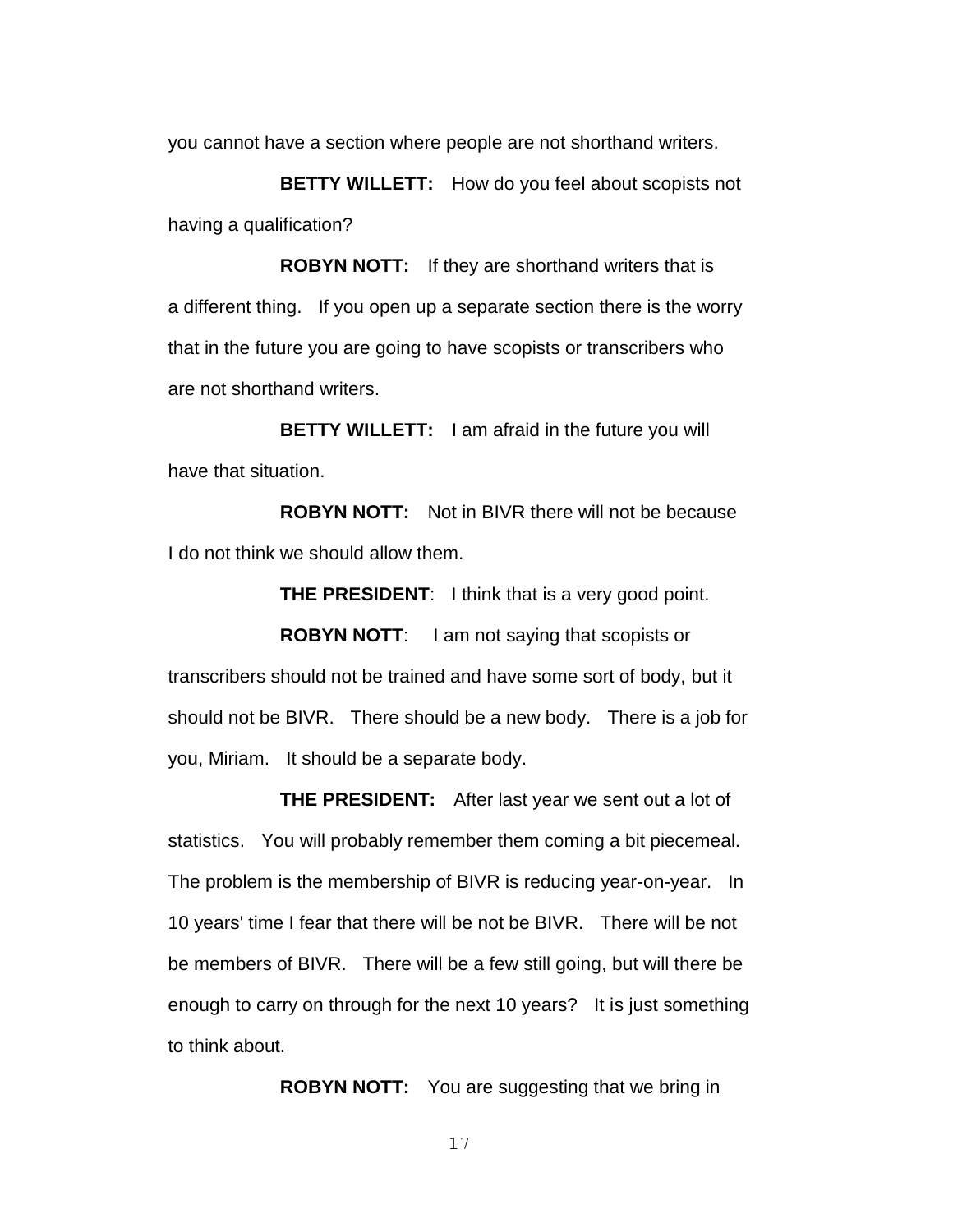non-shorthand writers into BIVR so that in 10 years' time if there are not the shorthand writers it will be a body full of tape transcribers and we will be in the minority, the shorthand writers, and then who is going to look after the profession of shorthand writers?

**THE PRESIDENT:** How many people are being trained to be shorthand writers?

**ROBYN NOTT:** That is an issue that perhaps we should encourage more trainees of shorthand writing and not be encouraging trainee tape transcribers.

**THE PRESIDENT:** We do and we are encouraging them. However, it is so expensive just to get your foot on the ladder and that is before you have made the basic grade.

**LEAH WILLERSDORF:** Sam at the back, he wants to be a palantypist.

**THE PRESIDENT**: Yes. Welcome, Sam.

**SAM DAVIES:** It has taken me about eight years to financially be in a position where I can start looking at it, it is that expensive. Palantype, actually, is a closed book. There is nothing out there.

**IAN ROBERTS:** We can have a huge number of new members by having a scopist and transcriber section. We need to have all people involved in producing verbatim transcripts. BIVR is in danger of being a closed shop.

**SHELLEY DUTTON:** Can we do something about what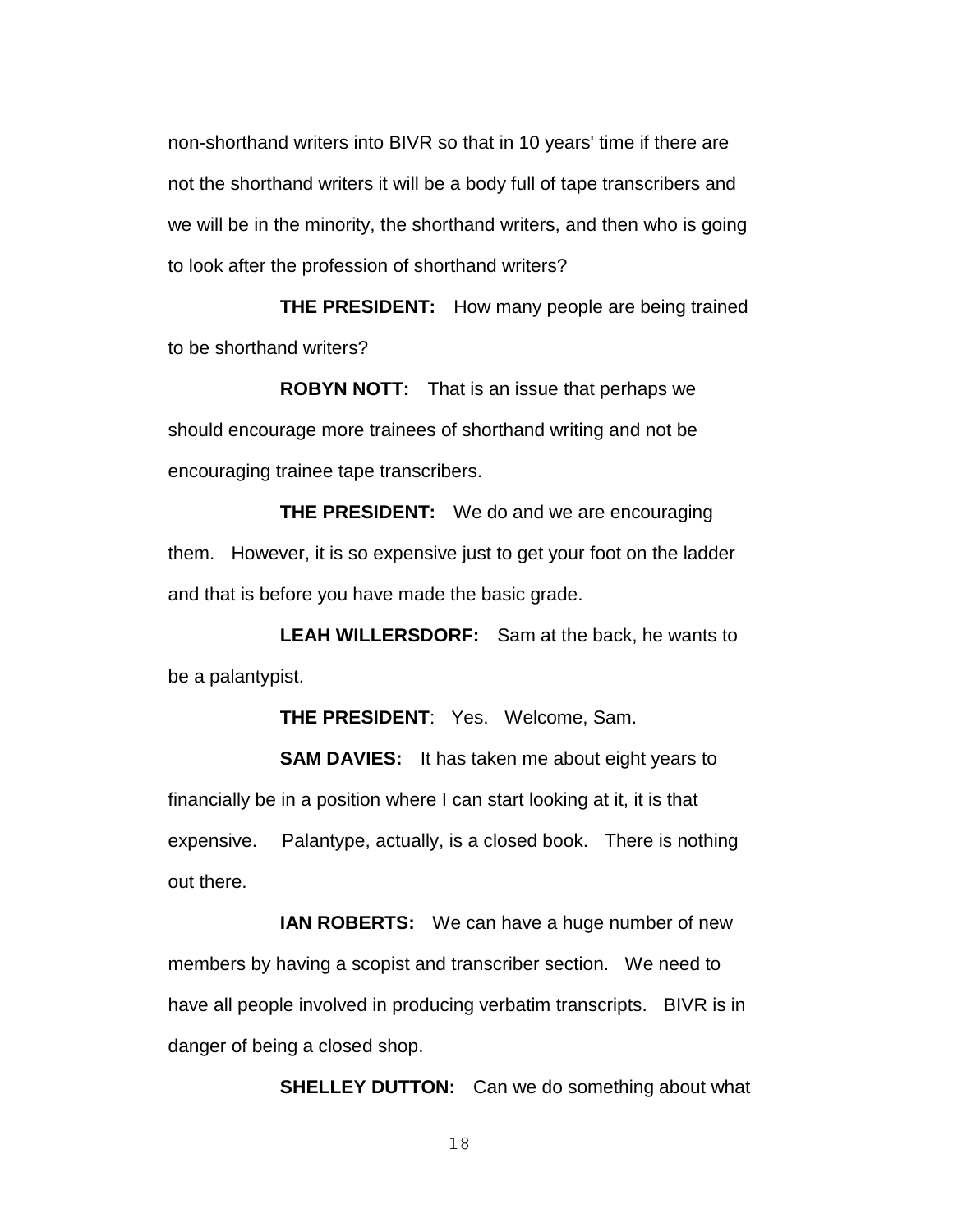Robyn has raised? Can we change that article?

**BETTY WILLETT:** We can always make an amendment to our constitution. It has to be passed at an AGM.

**VICTORIA DAVIES:** I agree with Ian.

**NATALIE BRACKEN:** I was going to ask what Miriam thought about it as you are somebody who is going to need transcribers. Who were you thinking of?

**MIRIAM WEISINGER:** Personally I think the machine/pen shorthand is a means to an end. It is the route by which you produce either something for a deaf person to read on screen at a meeting, or a transcript for someone to read either overnight or in many years to come sometimes, and it is the way in which it is produced, but it is the production of the transcripts that I think is going to be so important for clients down the road. One of the reasons transcripts are so appalling nowadays, I am afraid, is because there is no training in producing a transcript from audio.

**THE PRESIDENT:** Or from anything, to be honest.

**MIRIAM WEISINGER:** Or from anything because there is no training ground. Whether you are a machine writer or a pen writer, you probably trained originally in the Crown Court and that has gone for the last 20 years probably and there is no training field where mass numbers of people can train. That is what I think. It is the means to an end of producing what you want to read in English, whether it is machine shorthand or pen shorthand.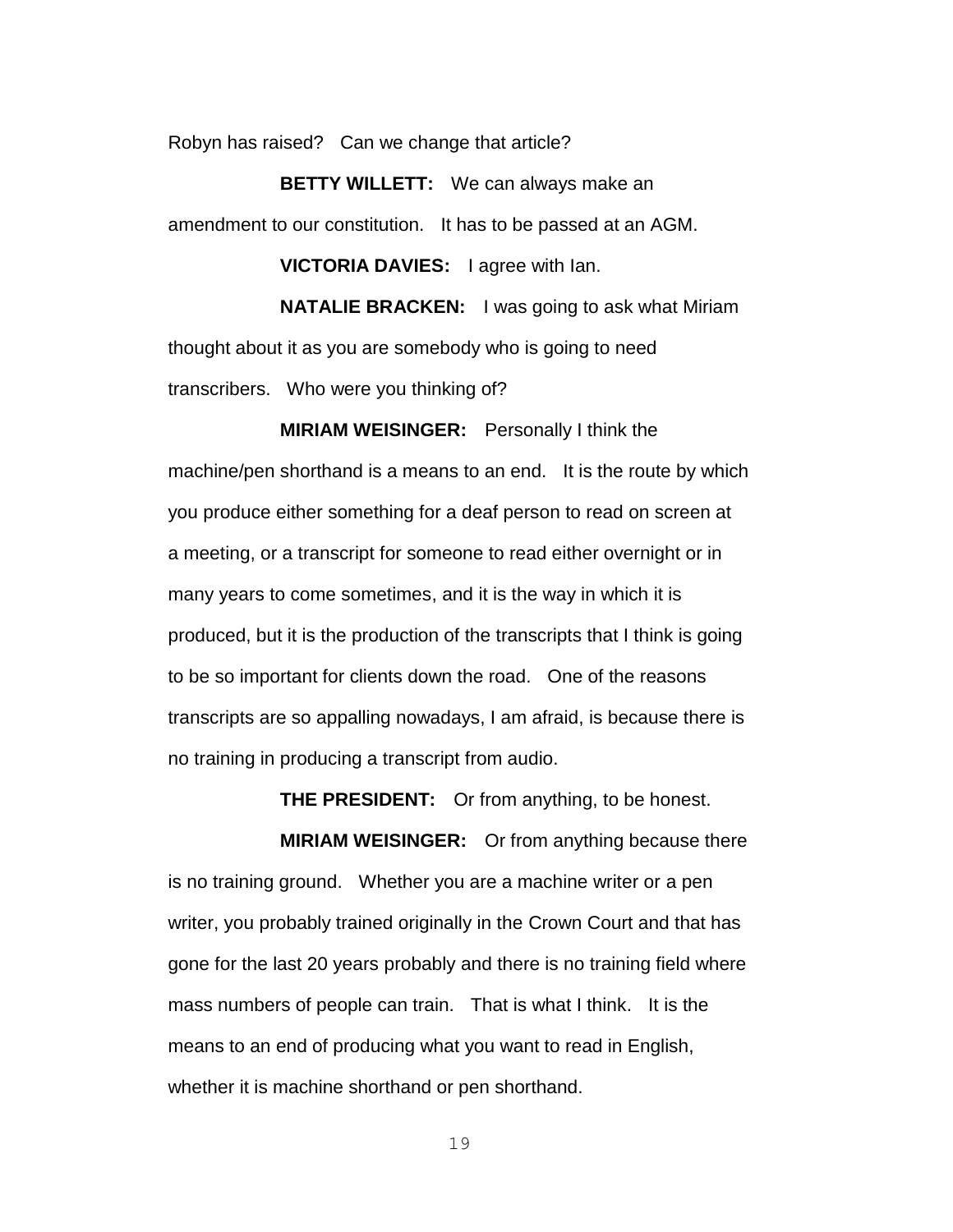**JEAN GOUGH:** I can see how this has arisen because there is nobody out there who is able to actually define what a good transcript is, so we have almost decided that we are the people who can do that. I have not looked in the memorandum. I had not realised it was limited purely to machine or pen shorthand. Initially, until I saw Ian's comment, I was tending to go with what Robyn had thought that we need to stick to people using shorthand, but there does need to be training for people out there who are producing transcripts because otherwise one could be producing a transcript to certain guidelines and working alongside somebody who has no idea how to produce a transcript. Basically we have decided if nobody else can do it, then we would be the right body to do that. I think it would probably be a useful exercise to have a separate section.

**BETTY WILLETT:** Two points: I would like to think that while we have this nucleus of very experienced shorthand writers and machine writers, we could draw up a set of guidelines for scopists in particular so that we would ensure a lasting standard of how to produce a transcript. I know from personal knowledge that somebody has not come today because they think that BIVR no longer represents standards for the production of transcripts and I think we really have to get back to thinking about transcripts. It is too easy for people to say we want the transcript out tomorrow morning and you rush it, rush it, rush it and you are not doing things as you should do them. We do not do nearly the amount of editing now that we did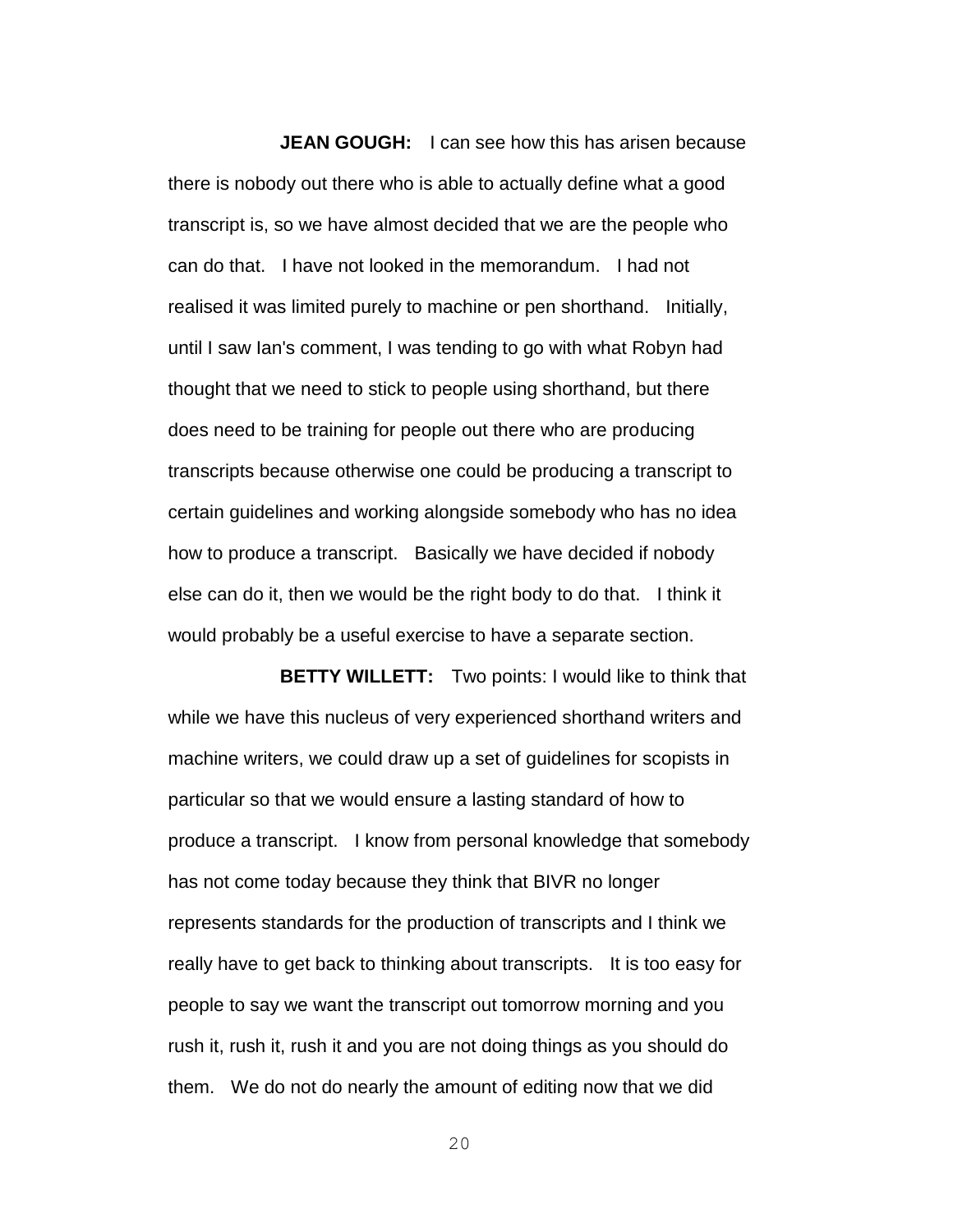when I was a young shorthand writer, for example. I think we have got to start training scopists to do things properly and transcribers, I agree absolutely with Miriam, and if we do not do it, nobody else will. Next year we could make the nucleus of our AGM training scopists and transcribers.

**ROBYN NOTT:** Who is going to train them, Betty?

**BETTY WILLETT:** There must be sufficient knowledge in this room for people to ---

**ROBYN NOTT:** Am I going to spend my time training someone to be a tape transcriber and eventually take away a job that I might be able to do myself?

**BETTY WILLETT:** No. We are asking you to come along, as Jenny did many years ago, and produce a transcript on how to produce a transcript.

**ROBYN NOTT:** We have that, Betty. It is called the BIVR Manual. If you read that you would be able to produce a much better transcript than a lot of people do. We all give up our time to come here and I do not want to give up my time as a shorthand writer to train someone to type from a tape because that is not my job. That is Miriam's job. Miriam needs the tape transcribers.

**THE PRESIDENT:** You are saying you are not willing to do it.

**SANDRA EVANS:** I think there is a company or an association that actually does train people to be transcribers of audio.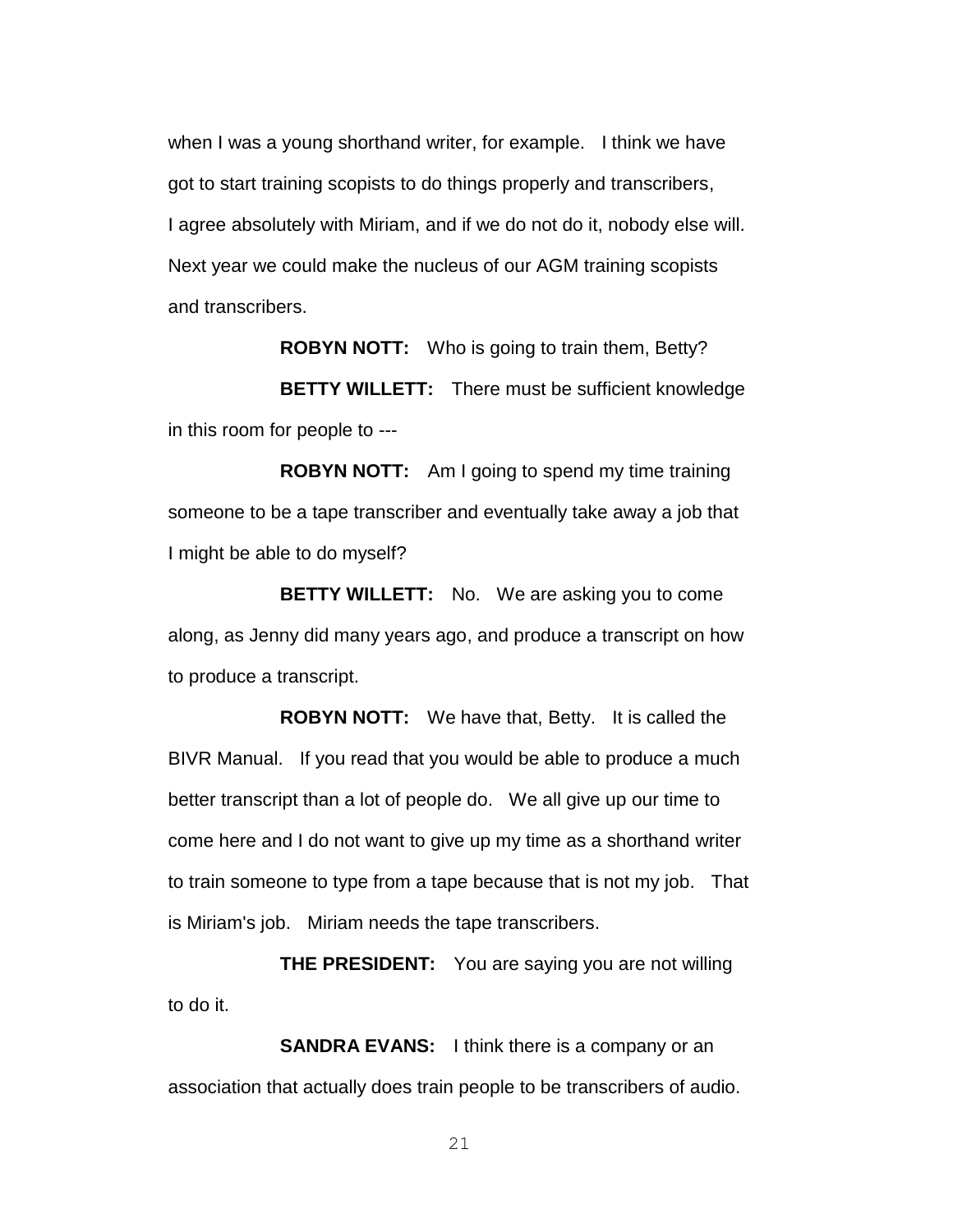I am afraid I do not know the name of it, but it could be that either BIVR could have a secondary part of a professional association so it is some professional, if you will, or part of BIVR, or it would be a company. As I say, this is either a training company or an association that actually trains people to do audio. Whether that would be part of BIVR, or somebody could even set up their own company or be part of a company.

**IAN ROBERTS:** The NCRA, which is the National Court Reporting Association in the US, is a thriving organisation in our field but in the United States. One of the reasons they are successful is that they involve all aspects of verbatim reporting, including scopists and videographers. Being frightened of change will result in the closure of BIVR in a few years when we all retire. We could also have a say in the quality of their work.

**VICTORIA DAVIES:** Well said.

**SHELLEY DUTTON:** We have the BIVR Manual but that is not available to Tom, Dick and Harry, is it?

**THE PRESIDENT:** Not to Tom, Dick and Harry, but it is available to download.

**SHELLEY DUTTON:** To someone who is not a member?

**THE PRESIDENT:** I think it is in the members' area.

**SHELLEY DUTTON:** Therefore there is no point

having a manual that people who want to learn this trade cannot have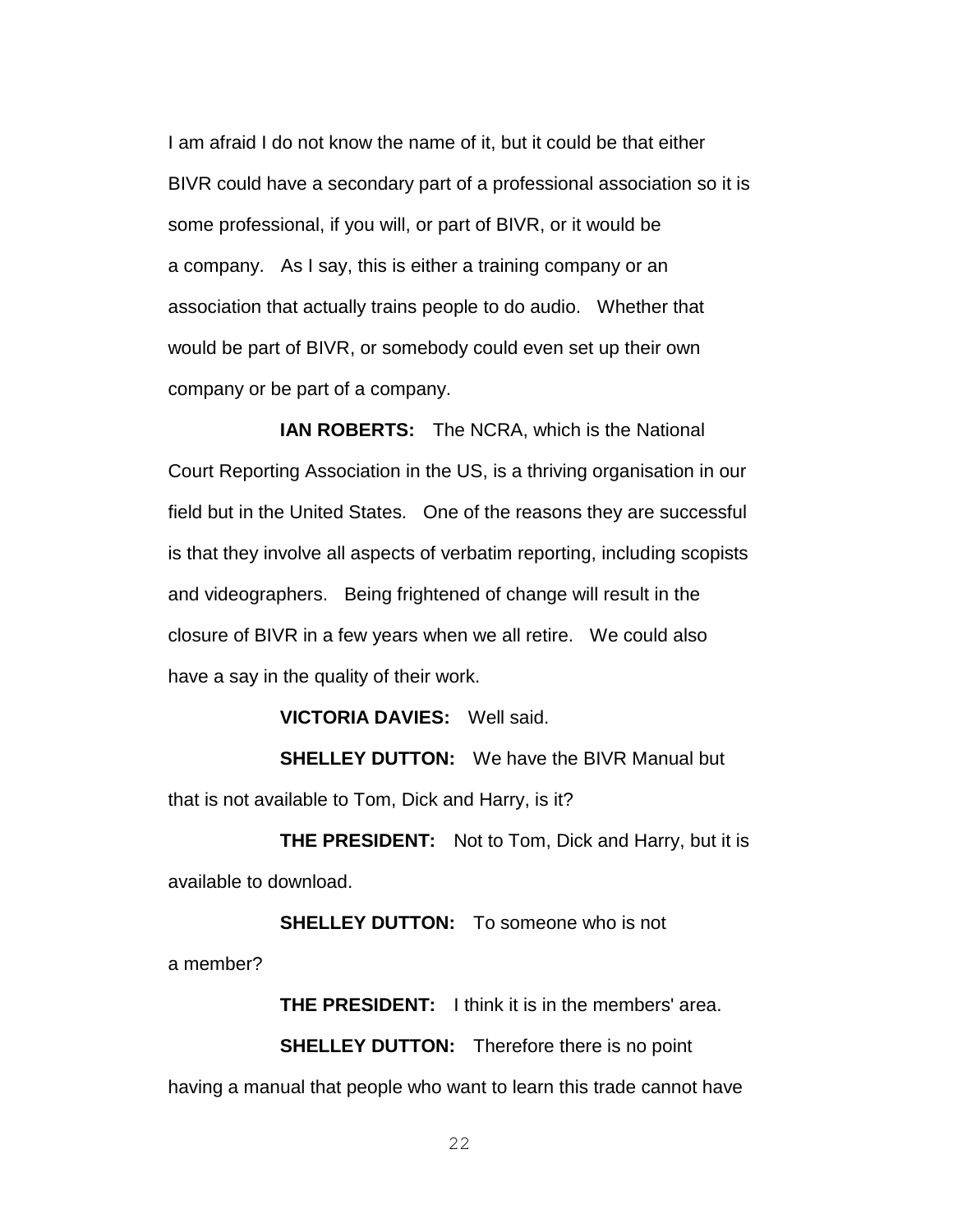access to.

**FRANCES DOBSON:** I think with the changes in technology a lot of people might like to use a scopist or a real-time editor so they need to know about the technology as well as the punctuation and grammar. I think if I were to use a scopist I would probably look around BIVR membership because I know they have achieved a certain standard and they are likely to know about the technology.

There is also the thing of co-working with reporters in other countries over the internet now and that is something else. You might be co-working with a voice writer which is another area. They are using a machine -- it is just their voice -- and they are using the software.

**THE PRESIDENT:** It boils down to, like we said last year, as Miriam has just said, you are taking the spoken word and you are producing it on a piece of paper or on a screen. How you do it and the standards you use, because all clients have different standards. If you have a scopist, quite often they will go more real-time, contractions, dot them off, trail them off, whatever, whereas in Miriam's firm she wants a very good edited, well-crafted, no matter how you do it.

**FRANCES DOBSON:** Post-production is real-time. **THE PRESIDENT:** Yes, but the standards are different for different clients' needs and that is something that also has to be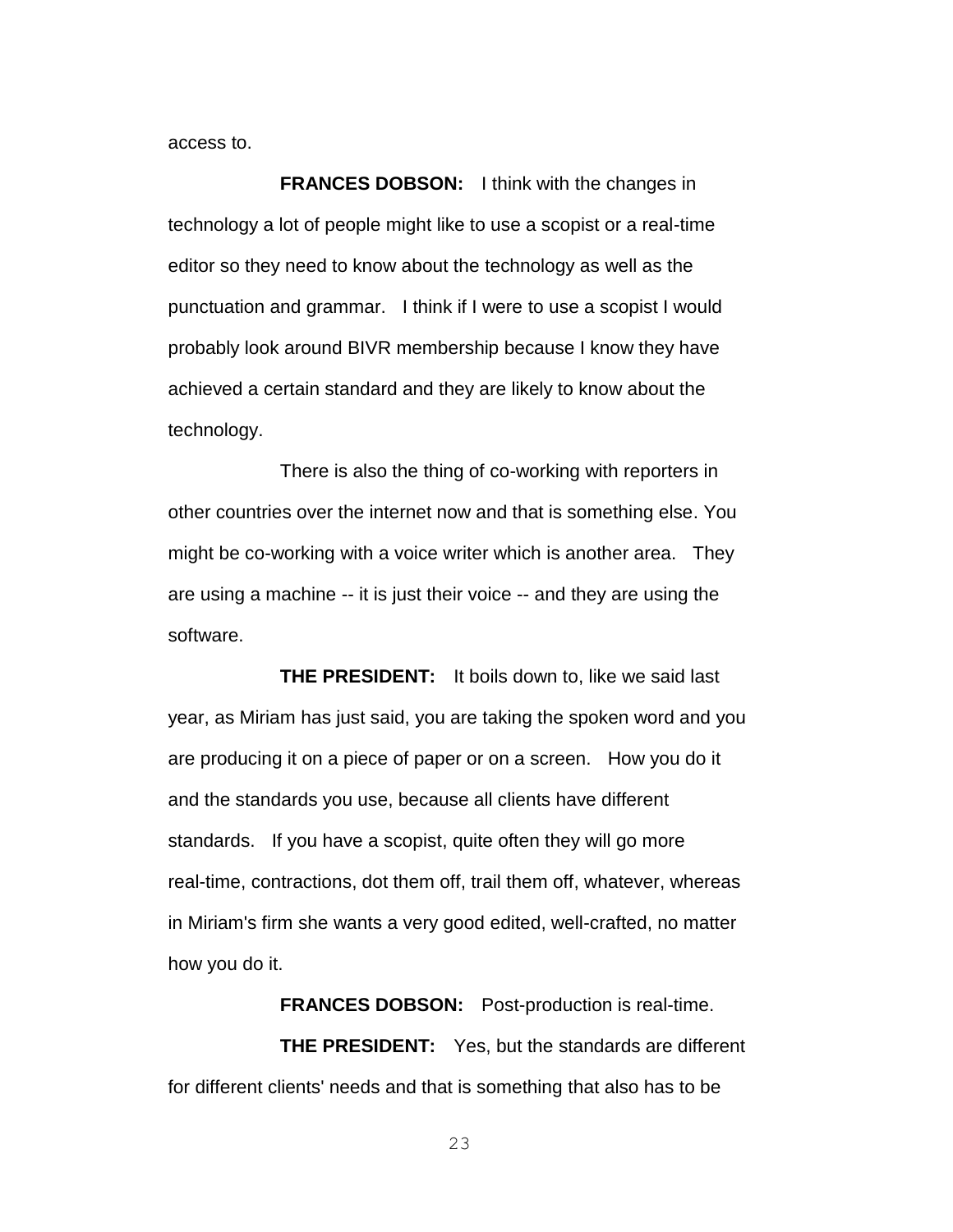taken into account. Obviously we do not want to lose the work for the pen writers and the machine writers, but we have also got to look to the future. Is it not better that we have standards to put out there than just let anybody do it willy-nilly?

**MIRIAM WEISINGER:** The cost is not the only reason for clients going for digital; it is data protection. That is one of the biggest reasons for going digital is because the audio they are responsible for. You do not have someone leaving their digi somewhere. That is one of the biggest reasons for clients going to digital.

Going back to training, the BIVR Manual is okay for an experienced court reporter to produce a good transcript, but it is no good for somebody who is training, who has never ever been inside a court or a hearing room. I have a trainee who I am training in audio and expressions like "my learned friend", "burden and standard of proof", things like that, does not mean anything to Joe Public, but when you hear "burden and standard of proof" you know exactly what they are saying, even if they say it like that, it is burden and standard of proof. You just do not get it otherwise and I think we need a basic bog-standard training manual with those sorts of things in it. The next level of the BIVR manual is for when you have done some training and, as I say, people have never been inside a hearing room. Occasionally some of the transcripts I see you would think the person who had produced that from audio had never been in a hearing room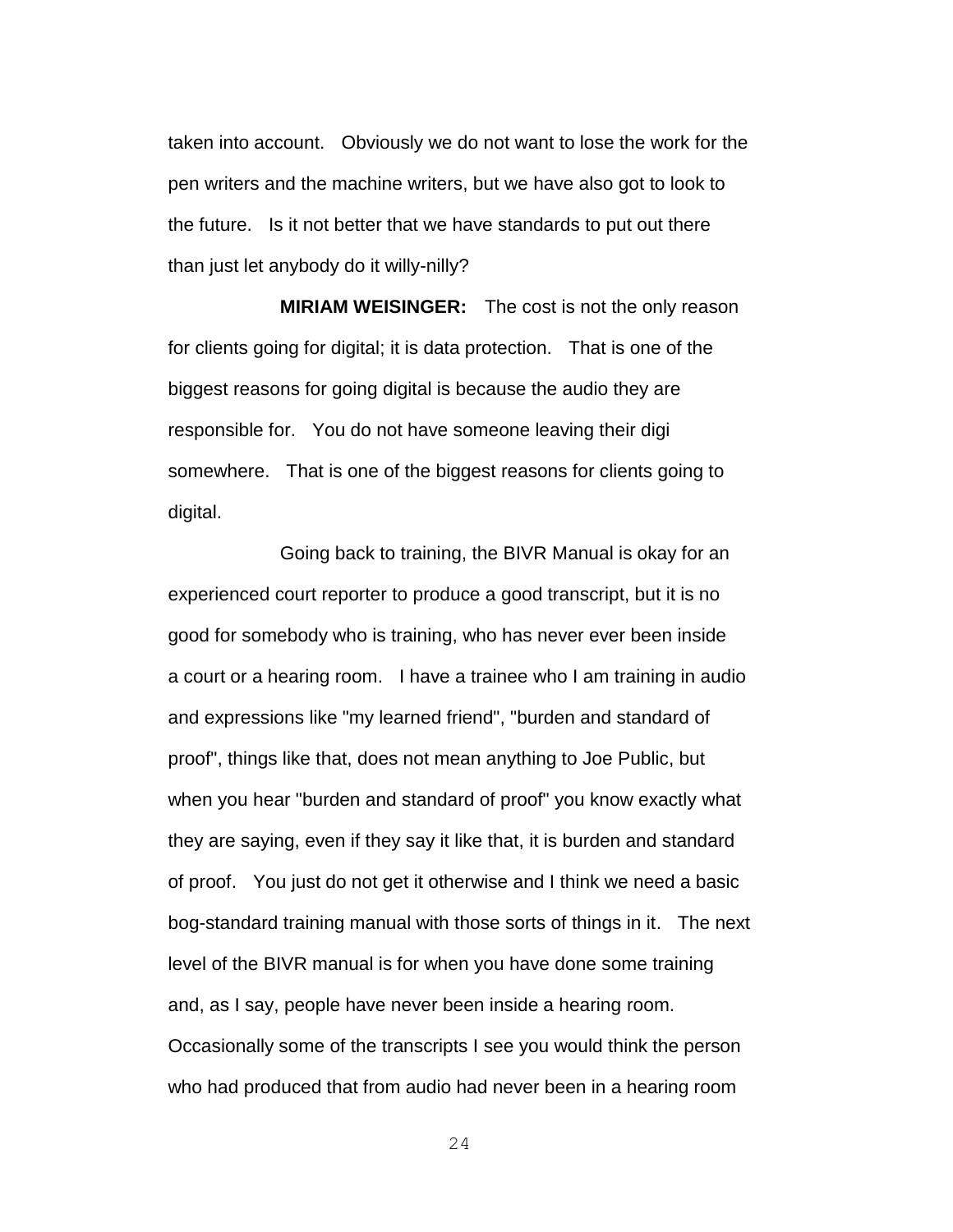either. I have said to people when you are listening to the audio put yourselves back into the hearing room, think of what the layout of the room is and think about what you are hearing. Do not just type what you think you are hearing.

**THE PRESIDENT:** Do you think that the BIVR Manual and/or a transcribers section, if it comes off, should have different levels of standards? The ultimate is a transcript that has been heavily edited and beautiful to read.

**MIRIAM WEISINGER:** It has to be readable.

**THE PRESIDENT:** Perhaps including what a scopist would do where they do not want that level, they want something a little bit further down; a range.

**BETTY WILLETT:** Before we move off this point, I do not think we have to be too complacent about the standard of existing shorthand writers. Some transcripts I have seen they have not picked up conflicts of steno or Palan because they do not read properly.

**MIRIAM WEISINGER:** You should see my list of conflicts. It is horrifying.

**BETTY WILLETT:** People no longer know how to proofread.

**MIRIAM WEISINGER**: No. I do not know whether they do not know, or they do not do it.

**GEORGINA FORD:** To be honest, the manual is not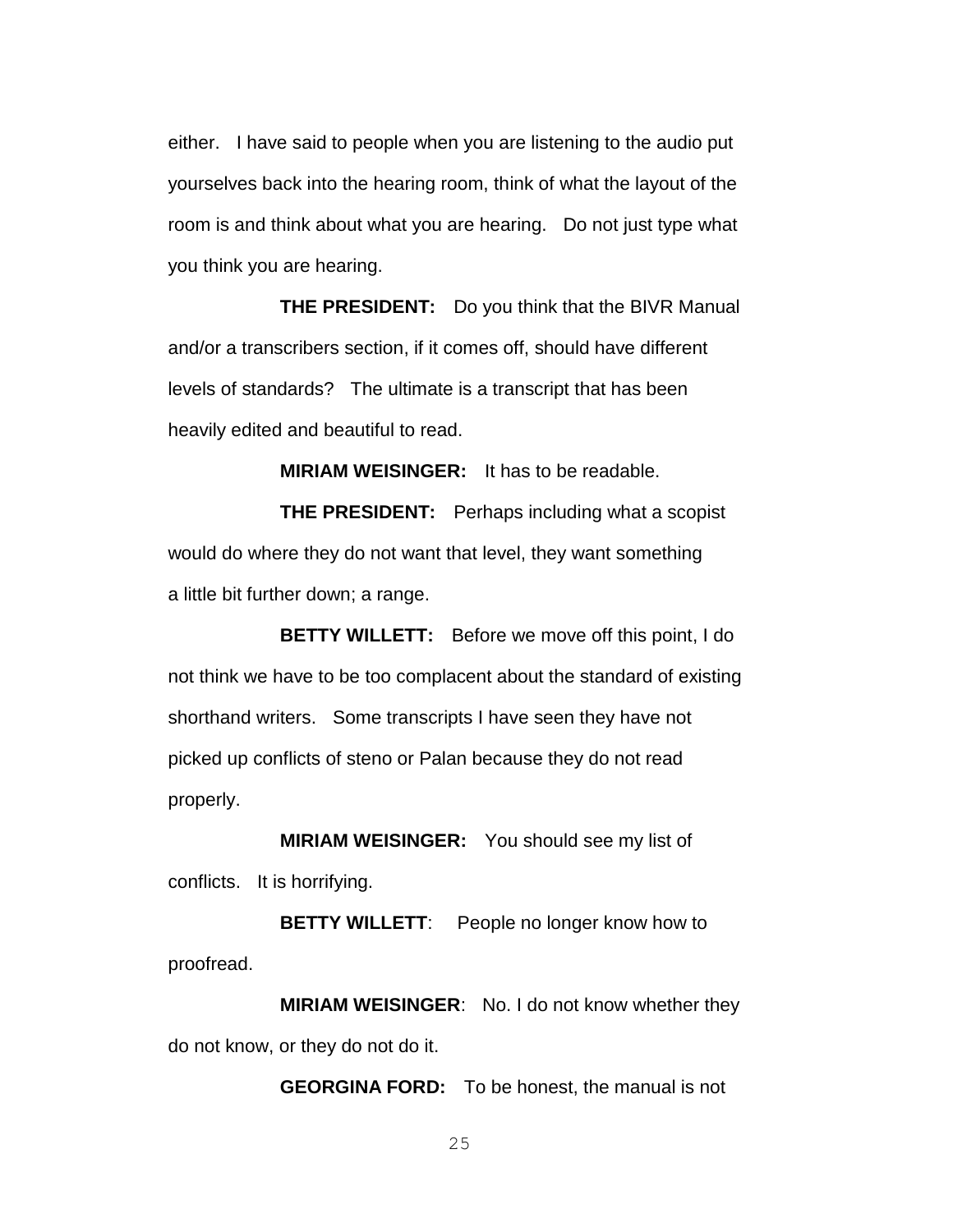very helpful at all. Strongly agree with Miriam.

**CHRIS ARMSTRONG:** I agree with one phrase you used about it is not the method you use, it is the transcript that you produce at the end. I mentioned this a few months ago to one of the Council members that I have now had three different well-known clients who have contacted me and what they want is a machine writer who is manual with a paper feed, or someone like Shelley who is a pen writer. There is no backup tape, there is nothing electronic at all, and we either do the transcript where the meeting is being held or, if we take it home, we do it as a Word document and a motorcyclist comes and collects the hard copy from home. If anybody else is interested in hearing about this, what I am saying is you are quite right, if we become too inclusive and too tunnel-vision, you are right, we will not last 10 years in that way because it will become narrower and narrower. We have got to think outside the box.

**RICHARD WARD:** I am teaching myself stenography, but the problem I am concerned with is how to get from being a student to being a working stenographer. What other qualifications and where do I go to get those qualifications if we are told they are necessary? When I compare what is available here with when I look on the American websites, they have to go through all sorts of academics and different qualifications to be qualified, yet here the only thing I can see personally is that you just build up your speed and get 180 wpm and get your qualifications, yet once you have got that to be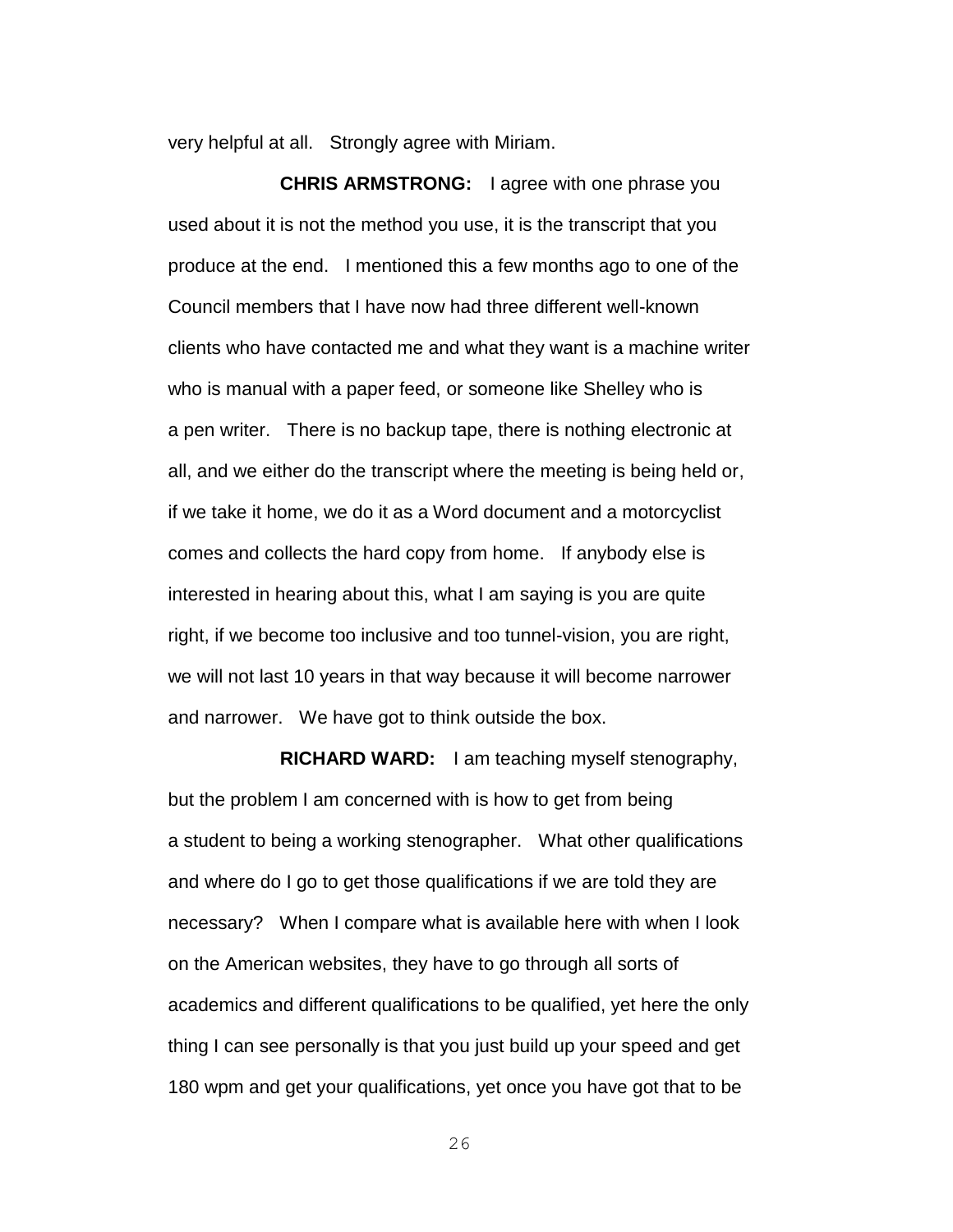a working stenographer obviously there is a lot more than that, but where do we go to get the training?

**THE PRESIDENT:** It is very limited. I have put one or two people on to Miriam and she has been able to help in that regard. I have got somebody else, but it is mainly on the transcription side rather than going live, where you need to cut your teeth and get the experience. That is a big problem. If anybody has got any ideas or would be willing to buddy-up with somebody like yourself.

**LEAH WILLERSDORF:** It is like mentoring.

**THE PRESIDENT:** Mentoring, but also shadowing as well. Not all the clients everyone works for will allow that, especially with the old Palan machines -- now we have the silent ones -- but they were like thunder. They used to make people literally jump when you just hit the keys. If people have got ideas, please send them forward. Let's match people up with others and try and get people like yourselves more experience in whatever field that anybody does here. I know there are Speech-to-Text Reporters here as well. There is a split of work they do.

**CHRIS ARMSTRONG:** Where do we advertise at all so that Joe Bloggs can find us, either in the telephone book which we do not have any more?

**THE PRESIDENT:** We have a website.

**CHRIS ARMSTRONG:** That is our own. Nobody else knows of BIVR. People I saw this week I have just mentioned they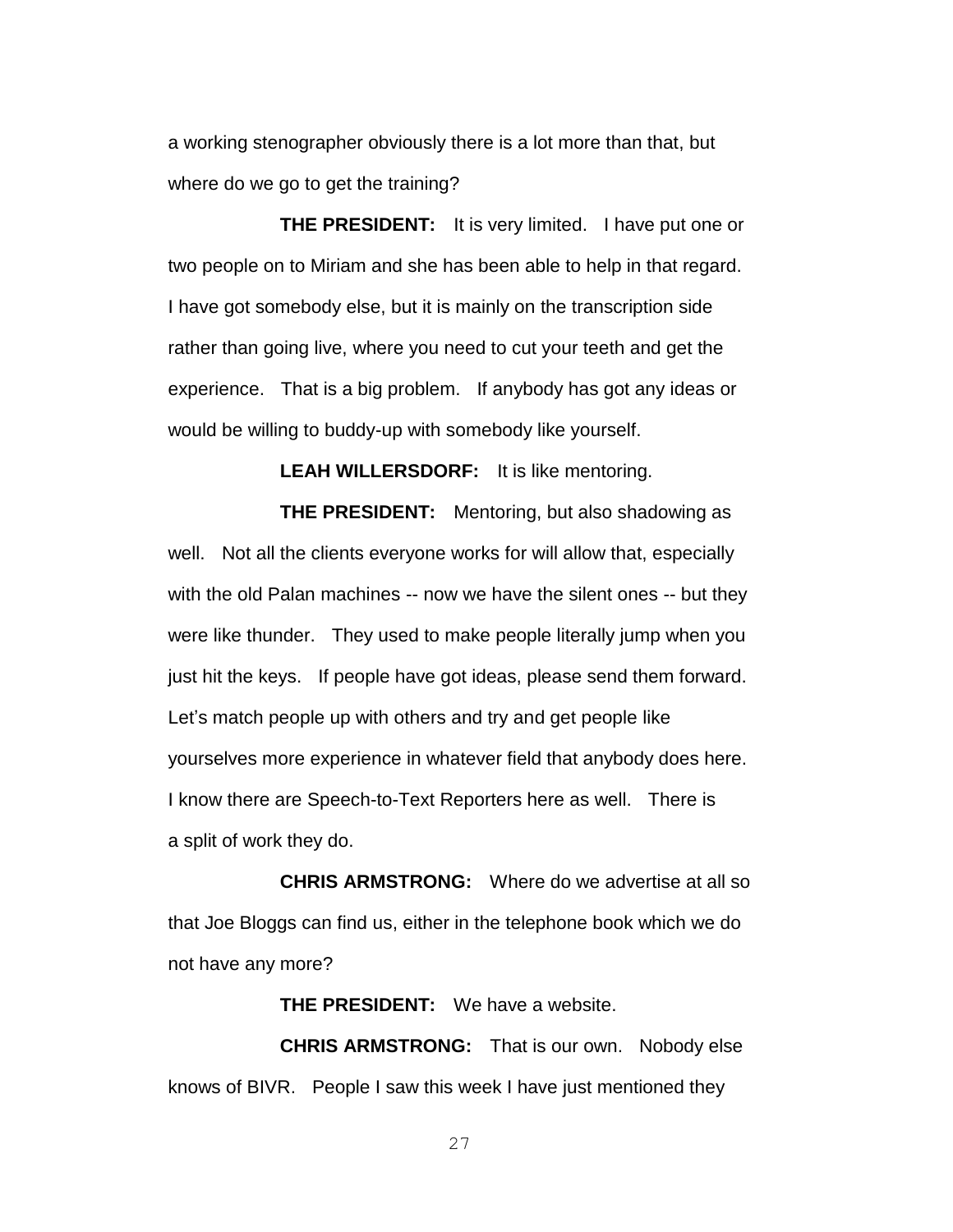have not a clue. They have never even heard of the Institute.

**THE SECRETARY:** I get phone calls all the time, people have got on to the BIVR website looking for somebody. I am constantly telling them to go on to the reporter search -- I know it was down the other week but it is back up -- and they email people from there and they do need to have it explained to them how it works, a daily fee plus folios as opposed to a flat fee.

**LEAH WILLERSDORF:** Could we have a section on the website that has that so you do not have to keep taking calls?

**THE SECRETARY:** We did try that but I am not sure how much people read it, but they certainly see that. They Google various words and up comes the BIVR website, my personal website for the training. It is out there, but I agree, and this is, I will not say it costs a lot, but it costs enough that we do not really need to start paying for adverts in magazines and what magazines would we advertise in?

**LEAH WILLERSDORF:** Is there not a law journal that the barristers get?

**THE PRESIDENT:** Yes, there are various journals we could advertise in, but they would charge for that. You have got to target your market. That is just a basic marketing thing where you identify your market and then you identify the medium by which you are going to get as much exposure as possible. People in schools perhaps, or maybe people going back to work after having children, or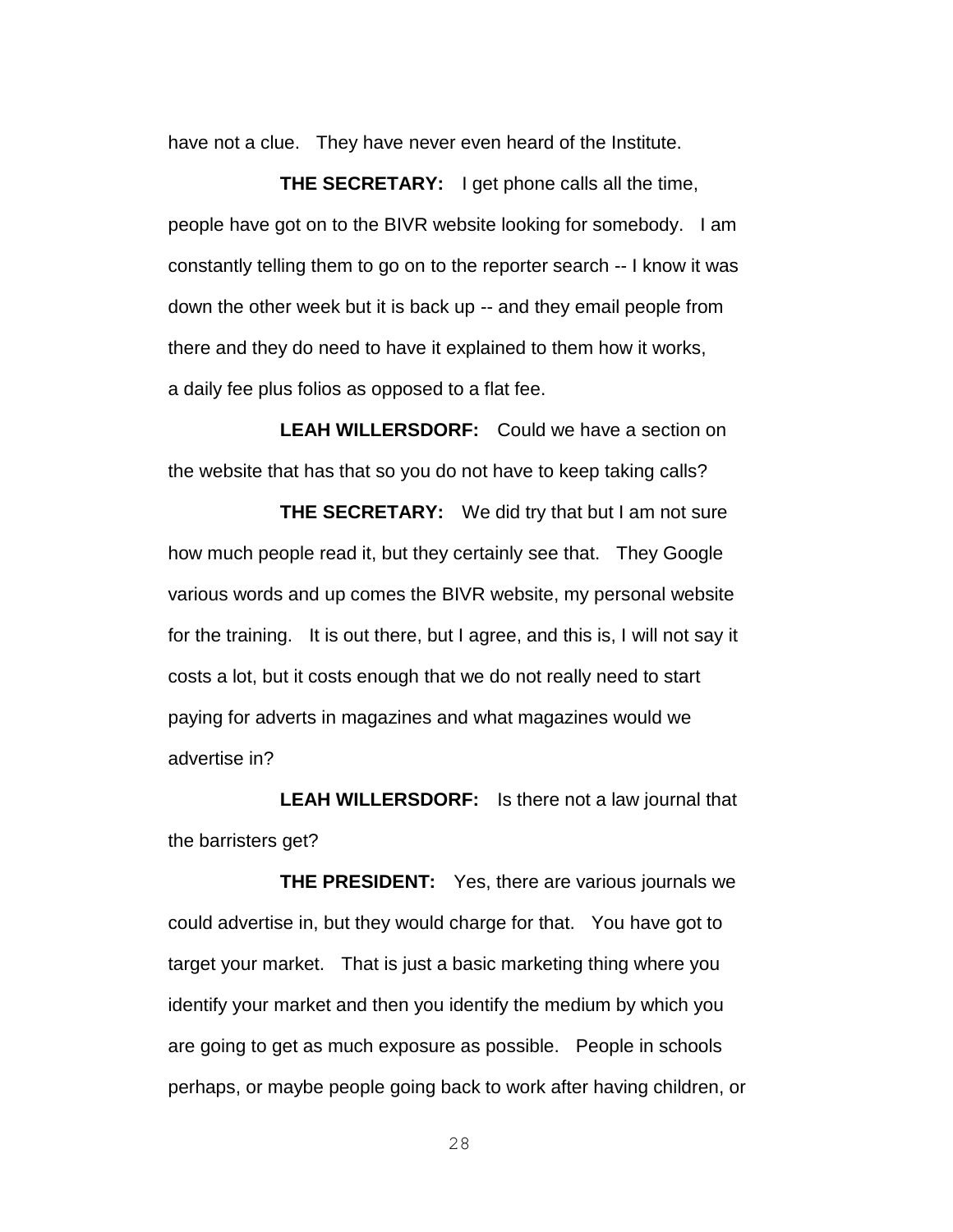a career break, or whatever it is.

**GEORGINA FORD:** The NCRA have had an advertising campaign taken out advertising to schools and to careers officers. Of course, they have a lot more money than we do.

**ROBYN NOTT:** The NCRA has masses more members. What is the membership? I would like to see what the membership of the shorthand writers and then the scopists and then all the other people. We are a very tiny little group and we could easily be swamped by transcribers and scopists and things like that. That is my fear.

**KAREN YOUNG:** I think a buddy system would be a really good idea. I speak on behalf of myself who came into STTR work two years ago and you are on your own to all intents and purposes. Sometimes I might want to say to somebody, "How do you do this?" "Can you remind me about this, or give me some advice on this?" and without Facebook, actually, and lots of pages, that has been really good. I think a buddy system, especially for you to come in with someone to a job, would be really useful.

**LEAH WILLERSDORF:** It also gives an incentive to say, "I want to do that".

**KAREN YOUNG:** Yes, because you can explain it here, but you cannot really get to grips with what it actually entails until you do are doing the job.

**THE PRESIDENT:** Nicola said she would be willing to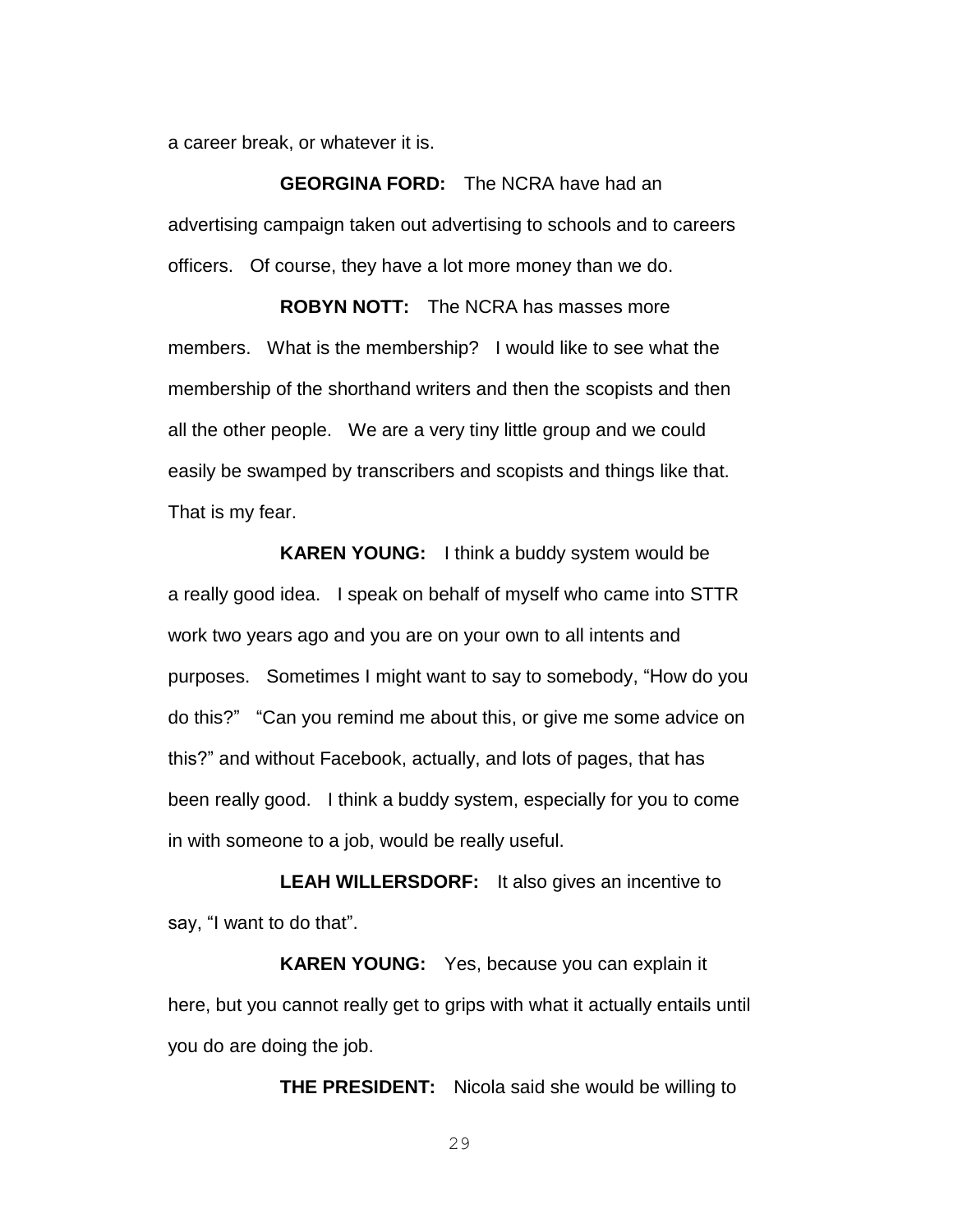buddy up with somebody.

**SHERYLL HOLLEY:** Georgina has come back and said that they allow scopists in as well, to Robyn.

**ROBYN NOTT:** Yes, but how many? Mine was the numbers. I am worried about us being swamped by transcribers and people like that. In ten years' time we will need to set up another organisation just for the shorthand writers because we will be full of transcribers and people like that.

**MIRIAM WEISINGER:** In ten years' time I will be 65. How many of them?

**VICTORIA DAVIES:** If the fear was being swamped, there could always be an article that the committee is a shorthand writer majority.

**BETTY WILLETT:** I was actually going to make the point that in rewriting the Mems and Arts we could say that at no point could the scopists or transcribers outnumber shorthand writers. It would be quite easy to do it that way.

**NICOLE HARRISON:** It would be easy to do it that way, but I also think with scopists and stuff some people might want to start doing that while they train. Going straight into shorthand writing is very expensive and very hard to get the training to start whereas, like we all said, we started in court, you did your speeds and then you were getting paid to practise basically, and now there is nothing like that for someone who wants to invest ten grand to start doing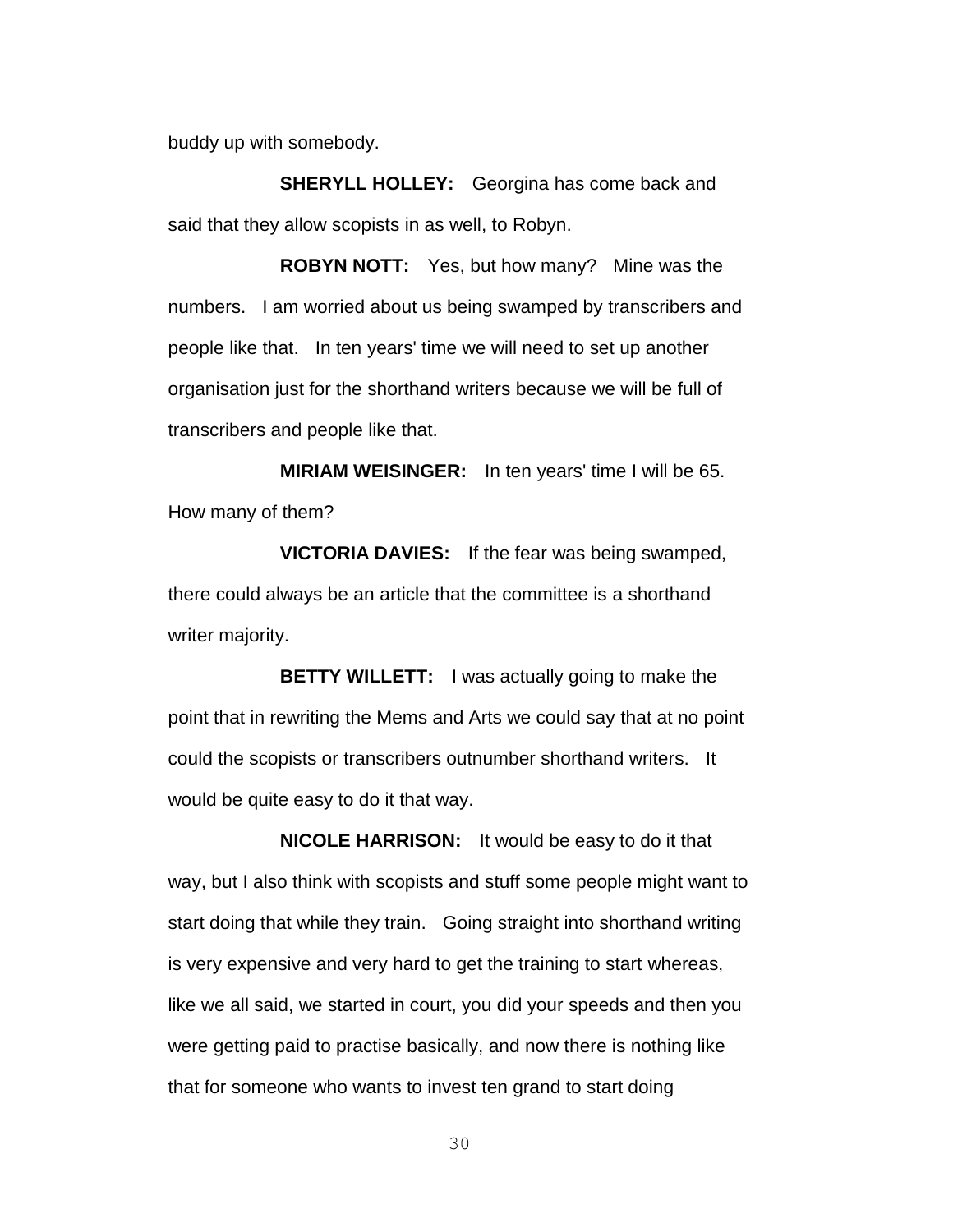shorthand writing. For them to start scoping to then hopefully move into it, I do not think it is a bad idea to get them in to train them, like I am sure what Miriam does, to get them to the standard that we want them, to stick them under the same area as us I do not think is a bad idea at all.

> **KAREN YOUNG:** And lots more revenue. **NICOLE HARRISON:** Lots more revenue. **KAREN YOUNG:** A lot more training and workshops. **NATALIE BRACKEN:** Is it a huge fear that other

people here see it that it is people that are already training? There are lots of people that are not working for TA Reed, or that are not producing transcripts. You have all the court reporters that suddenly do not work at the Old Bailey or in all those other courts. Would they not be good people to train as transcribers if they were willing to? I do not see it that we would be swamped by all these millions of people coming from outside. I see it as actually existing shorthand writers training up to have a skill of being a transcriber.

**THE PRESIDENT:** I think that is a very good point. Now we have some great transcribers who are pen writers, or machine writers, and moving over to doing that, either live or from digitally-recorded, therefore we are not going to lose anything there as they are already qualified. Let us use their experience and knowledge to actually ensure the standard of the future.

**IAN ROBERTS:** Scoping and transcribing would be an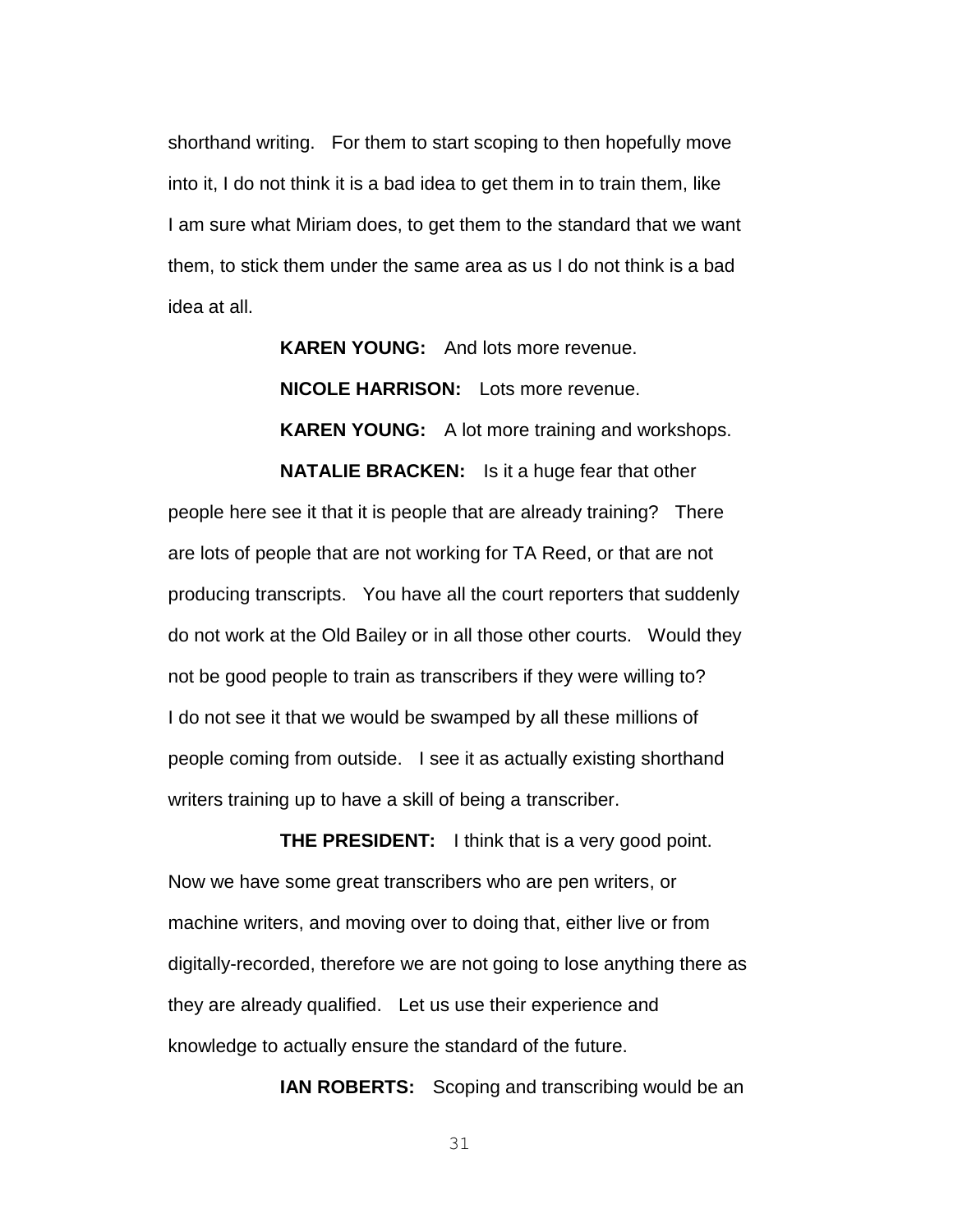ideal answer to Richard's question earlier. I am sure he will not swamp us.

**GEORGINA FORD:** I know a number of editors who became writers and also transcribers might well be encouraged to learn the machine.

**THE PRESIDENT**: Those are good points.

**LOUISE PEPPER:** I was thinking about what about potential members who, and I know Georgina and Ian will agree with this, people who are currently working for the big two agencies as court reporters, a lot of them do not even know that BIVR exists. A couple of us have tried to encourage some of them to come along today, but I do not think there is anyone here who is one of the agency reporters. There are so many reporters there that are really, really good reporters and at the moment they are not even aware that there is any body to be a voice for them.

**THE PRESIDENT:** I remember the posting that you are referring to. Thank you for promoting it as well on that particular Facebook page. They are fearful of doing an examination is the thing I got and the post I put on was, yes, you have to do a little examination but it is like your normal job. You can do it here.

**LOUISE PEPPER:** I do not know if I agree. I think a lot of them are such experienced, good writers that they would not worry about doing a small test. Loads of them do real-time. I think it is pure ignorance of the fact they know so little about this organisation.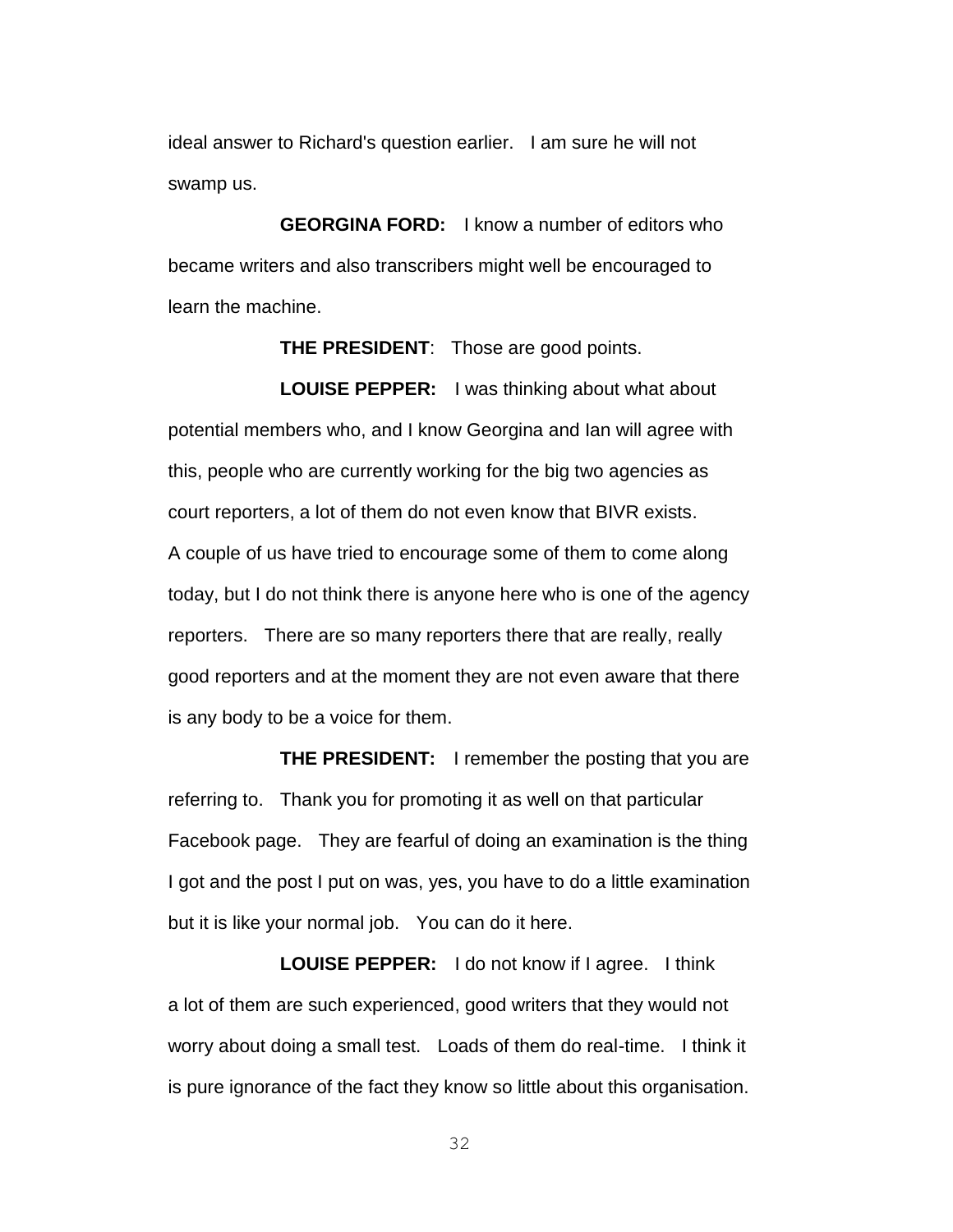**LEAH WILLERSDORF:** Those two agencies do not promote us either so that is why they do not know about us.

**LOUISE PEPPER:** Of course they do not; it is not in their interests to promote us.

**THE PRESIDENT:** I did get in touch with people I know from the big two. One of them said, "I have been meaning to get involved and join".

**LOUISE PEPPER:** I was hoping to see some people here today from those big two agencies, but we all know who they are.

**THE PRESIDENT:** One keeps changing its name.

**LOUISE PEPPER:** The court reporting agencies, the two main ones in London.

**SANDRA EVANS:** Do we not approach companies who take on shorthand writers to join BIVR? When I started working in courts, the company that I worked for you had to be in the Association which existed at that time and you had to go into court for six months before and you had to do a test before you could be made ---

**THE PRESIDENT:** The problem is a lot of these contracts now do not stipulate that, whereas they did then. That is part of the problem.

**SANDRA EVANS:** I just thought maybe BIVR had some arrangement with companies that employ shorthand writers.

**THE PRESIDENT:** We have circulated to the various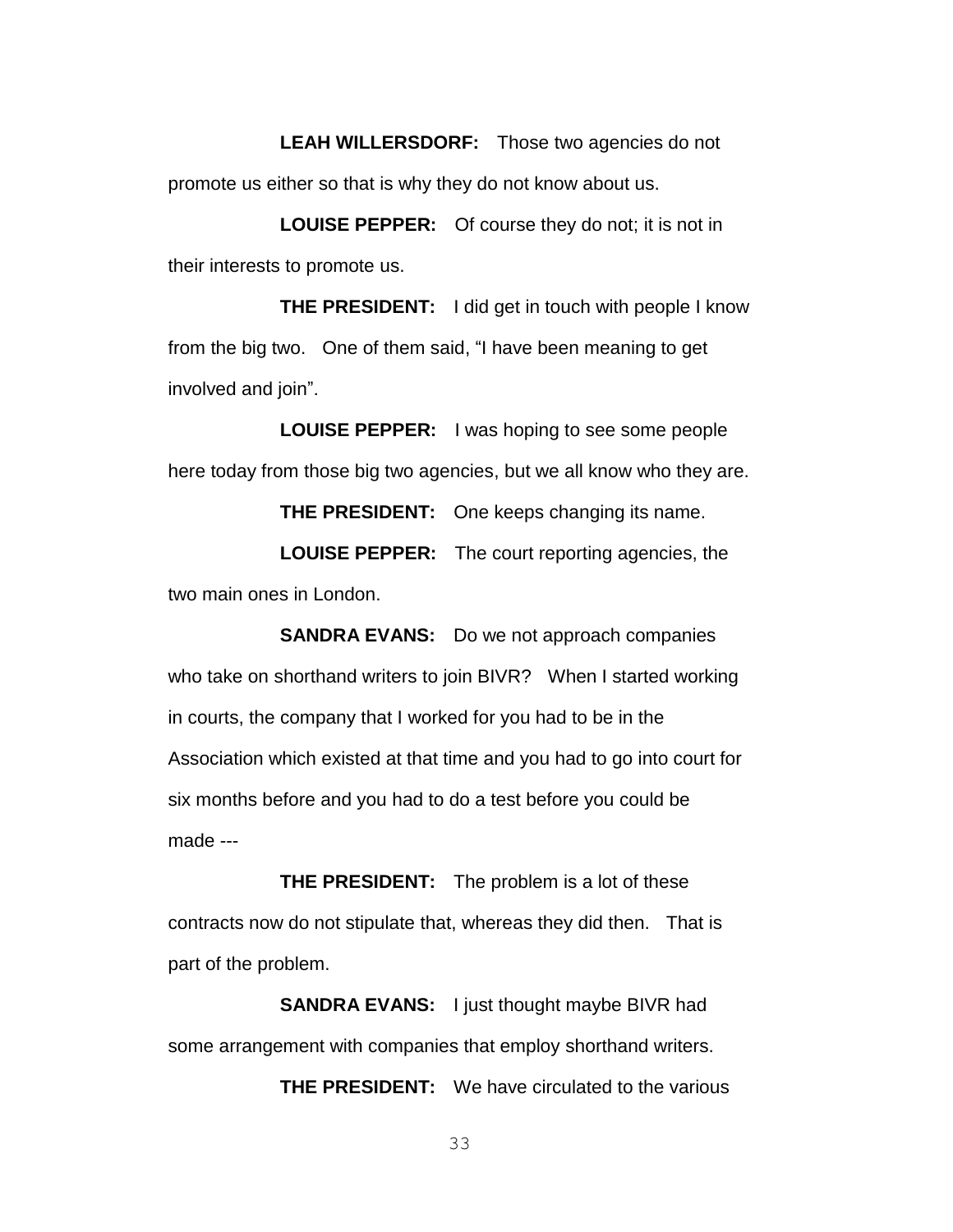companies and the Facebook page Louise was talking about today to just come in and have a piece of cake and some bubbly with us just to celebrate. Whether they join or not, it was just to make ourselves more aware, so it was a little bit of marketing.

**WENDY OSMOND:** It is the same point really, but is there not some way of making it worth the agencies' while to promote BIVR?

**LOUISE PEPPER:** That will never happen. I am telling you now, they have got those girls working under horrible conditions and they are putting them under more and more strain. It would not be in their interests if they know that they start having to adhere to better working conditions. They just do not want it because people will start sticking up for their working rights more and that is not what the agencies want. They want everybody to be over a barrel and then they can just order them around as they please, which is what they do, which is why I am trying to move away from court reporting now because I think the conditions are getting worse, the hours are getting longer, the days are getting longer, the lunch hours are getting shorter and shorter. There are lots of tribunals in places where the chairman will not even give you a break if you ask for one, judges will not give you a break if you ask for one and the agencies never want to stick up for their workers' rights. They do not want to back us up in any way shape or form. For them to encourage people to join BIVR it would be the polar opposite of what they want.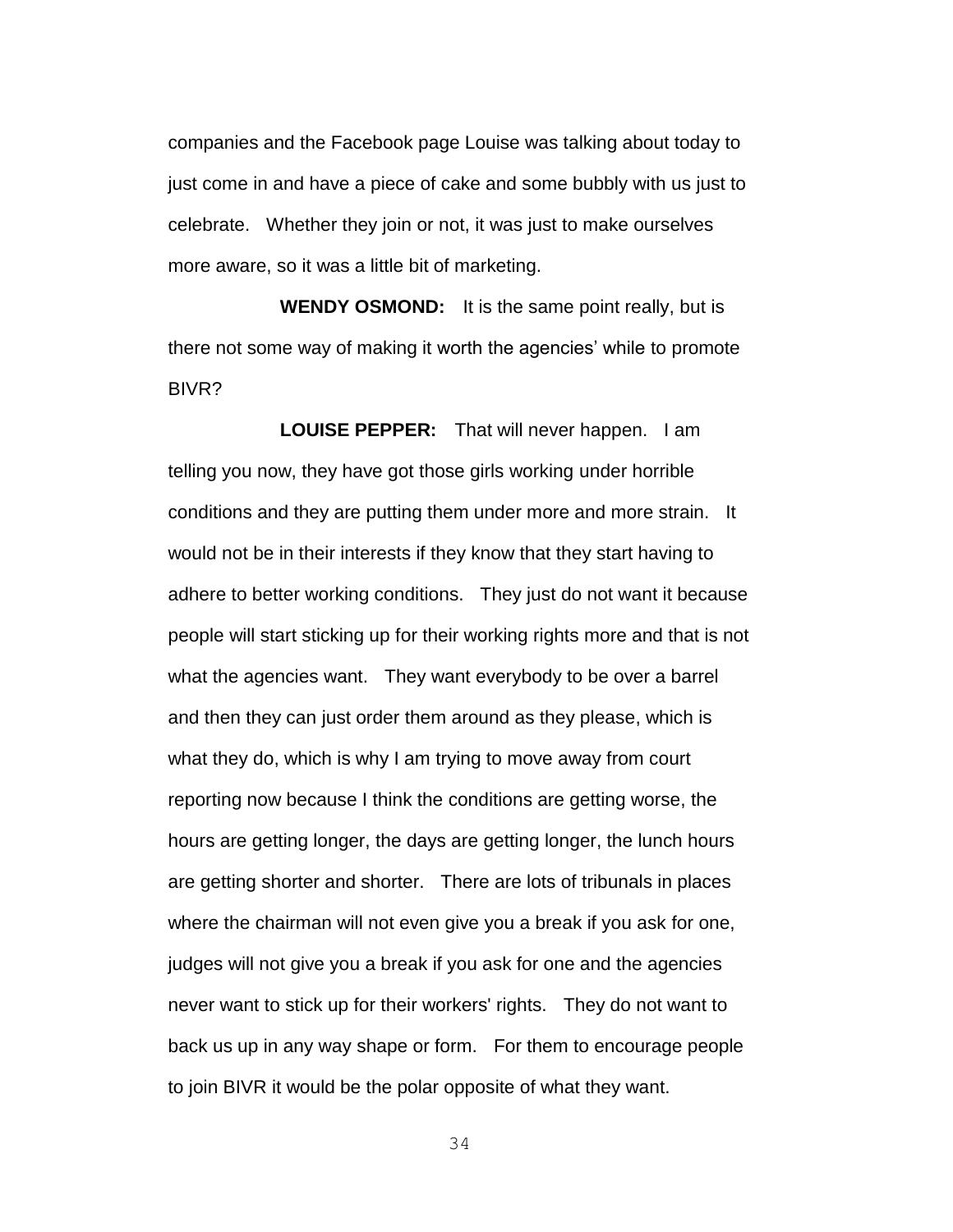**VICTORIA DAVIES:** Some people will not join if they do not see any benefits. If you are getting regular money from the big two companies why would you want to join BIVR?

**GEORGINA FORD:** Play them off against each other. Make a BIVR certification that they can brag about for the ISO thing. That is the ISO numbers.

**SHELLEY DUTTON:** What is ISO?

**MIRIAM WEISINGER:** It is the quality assurance. It costs over £1,000.

**WENDY OSMOND:** Is there not something that makes it attractive?

**THE PRESIDENT:** You think BIVR as an organisation should go for that quality standard, or look into it?

**WENDY OSMOND:** I do not know about that particular standard, but whether there is something BIVR can offer these big agencies.

**MIRIAM WEISINGER:** It is not the agencies. The people who work for the agencies need to join BIVR as individuals and then they go to their employing agency. I now have a rough idea of who we might be talking about and they say: "We will not work for you. We have a professional qualification. I am a member of a professional body. We will not work under these conditions. You back us, or we will not work for you." If everybody, even qualified experienced verbatim reporters, said to some of these agencies, "We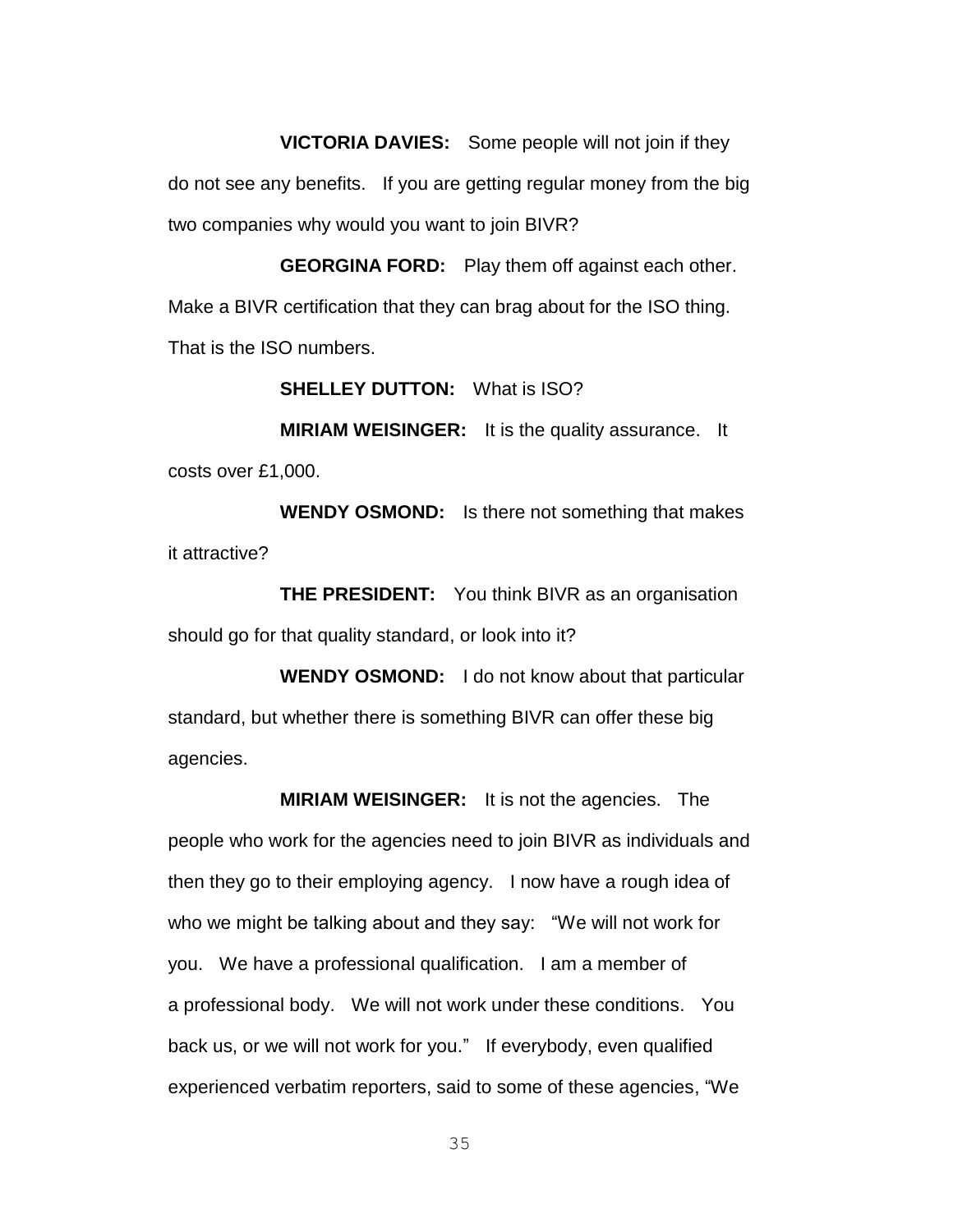are professionals, we have standards, we will not work for the money and under the conditions you are paying", BIVR would be much stronger.

**BETTY WILLETT:** One of the problems is getting our examinations recognised as a national qualification. This is why we had problems with the NRCPD or whatever it is called now. The fly in the ointment as far as we are concerned is that we have no qualified assessors, which under the regulations we have to have, but we have a lady here today who we have been talking to who might be able to show us the path for some of us to get some assessors, in which case we will be able to get national qualifications recognised and our BIVR qualification will be recognised so that that will be a very good point for us to jump from.

**GEORGINA FORD:** As Louise said, the people from the big two are always on Facebook asking why there is not a union because they are so badly treated.

**MIRIAM WEISINGER:** We are the union. Not the union, but we have standards and we expect to be paid as professional people.

**CHRIS ARMSTRONG:** Have we replied to the people who are asking?

**LOUISE PEPPER:** Yes, I did.

**LEAH WILLEERSDORF**: I think they are well aware of BIVR.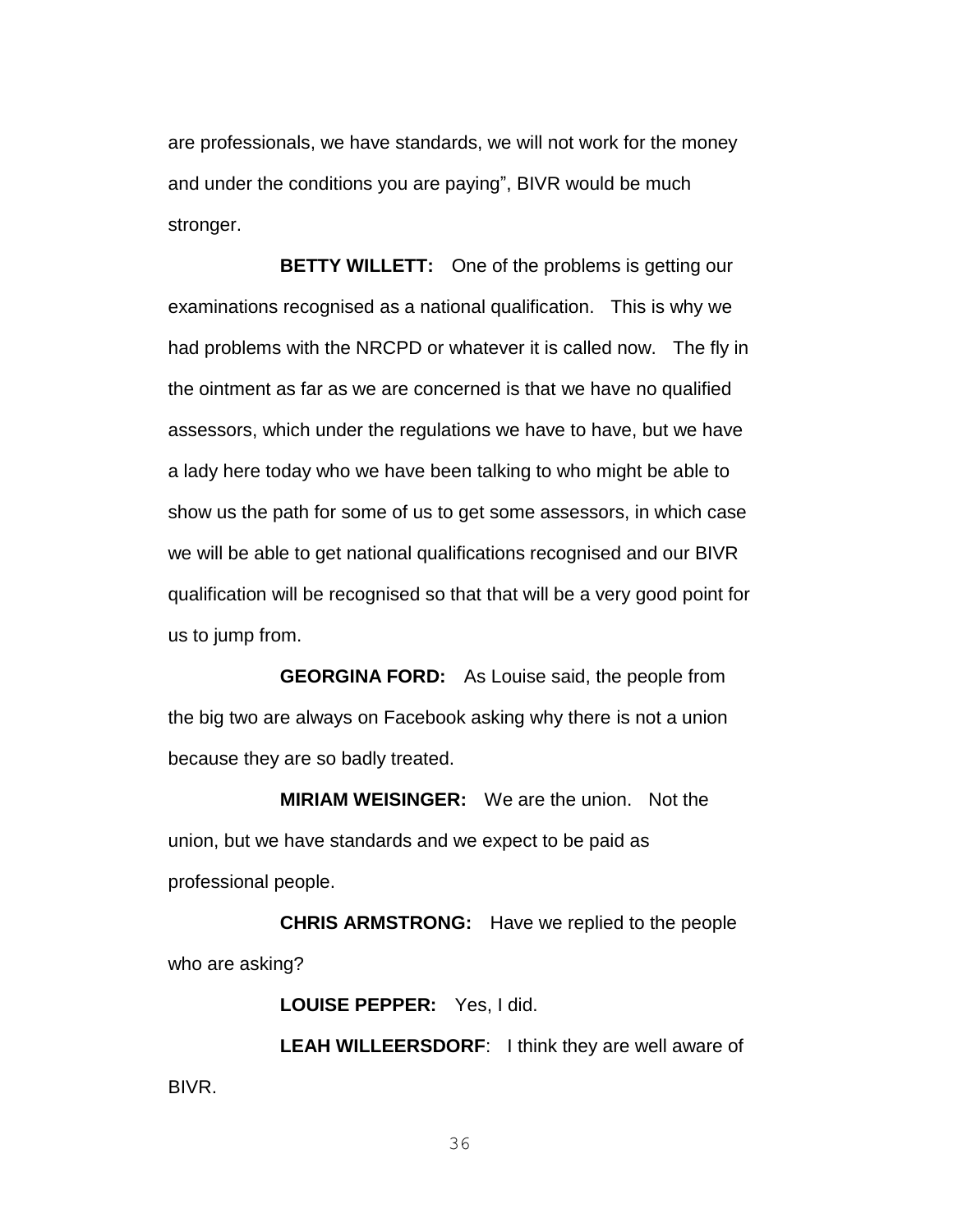**LOUISE PEPPER:** Following up from what Wendy said, is there not a carrot that we can dangle for the agencies? One of the agencies I worked for they did a bit of Speech-to-Text Reporting on the side, not very much. I remember when I got my NRCPD qualification I went to them and said, "Look, I am on the register. I am registered, so if any of your clients are interested it might be a plus point we can offer, saying this person is registered." They could not have cared less. I do not think they even knew what it was. They went, "Oh, okay".

**THE PRESIDENT:** It is part of the apathy that has reduced the number of trainees into the profession.

**LOUISE PEPPER:** The agencies are not taking on any new trainees either.

**FRANCES DOBSON:** BIVR does not actually need an assessor within BIVR because any assessor who is qualified can assess another subject.

**BETTY WILLETT:** That is the point I am making. We cannot get an assessor's course to do. You do not take an assessor's course in shorthand writing; you take an assessor's course, full stop, but we cannot find one in the area that we can do.

**THE PRESIDENT:** I think that is what she means.

**BETTY WILLETT:** You tell us where we can find the course. They do not exist.

**FRANCES DOBSON:** There are lots of assessor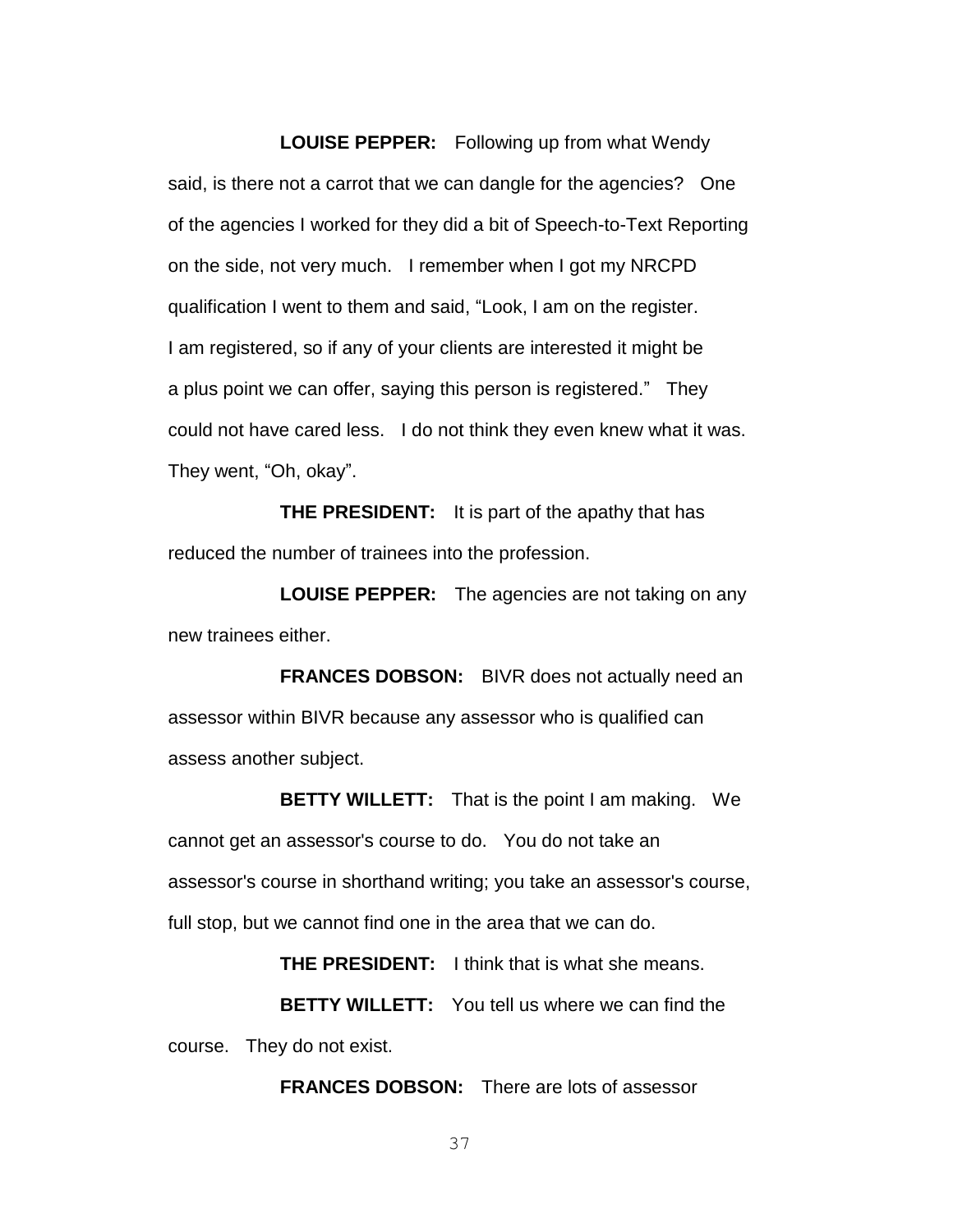courses in colleges of further education.

**THE PRESIDENT:** We have offers of people willing to undertake these courses, so if you could let us know.

**FRANCES DOBSON:** You do not actually need an assessor within BIVR to assess the standard.

**THE PRESIDENT:** It would be better, would it not? **FRANCES DOBSON:** Would it? If they are independent and impartial, if you have a curriculum that says this is the standard.

**BETTY WILLETT:** Frances, we have been through this. We went through this with what was the RNID and they provided the assessors and they had no idea what they were looking for; absolutely no idea.

**THE PRESIDENT:** Because this area is quite specialised, personally I think it would be better to have someone with that experience perhaps alongside another one. Jean will remember doing that a couple of years ago with someone from the deaf side and herself and Betty doing one.

**SHERYLL HOLLEY:** Can we just have a recap. One or two people are struggling to recap about the assessor point. We are saying that there are no assessors. It is difficult to get assessors because Éilis has said she has found it very difficult to find an assessor to assess at 180 wpm.

**NICOLE HARRISON:** I would like to put myself forward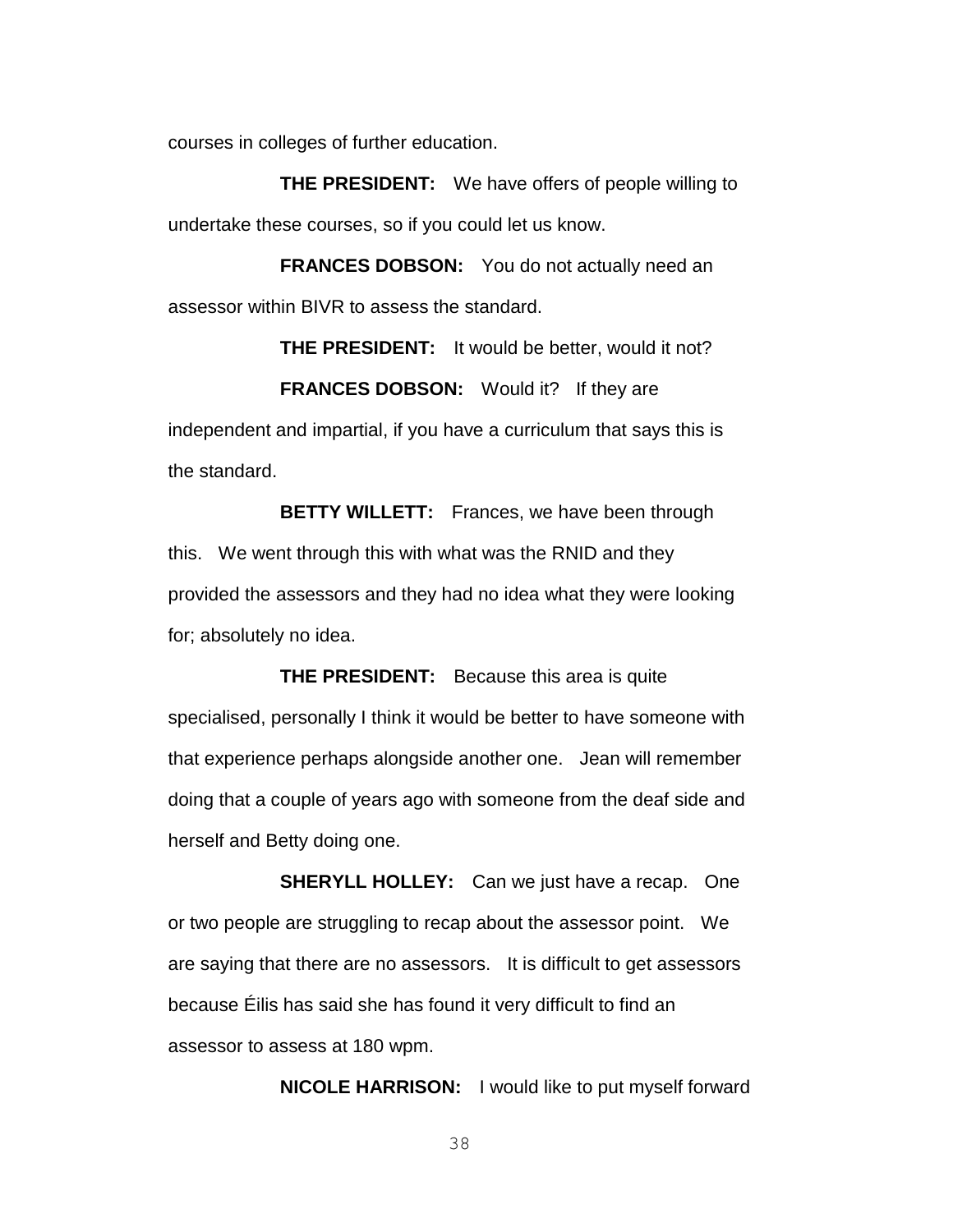as I would like to be an assessor for this. I know you can do the assessor job and go anywhere and be an assessor for any field, but I would like to put myself forward and become an assessor.

**BETTY WILLETT:** I hope you find it because Brighton College is the one I go to and they stopped doing their assessors courses four years ago and they no longer do them with the cuts.

**NICOLE HARRISON:** That is one thing I want to look into to do, obviously if I can find it to do.

**FRANCES DOBSON:** I will send through the details. **THE PRESIDENT:** Thank you. That would be really helpful.

**JULIA JACOBIE:** I found details of an assessor's course some time ago of about £700.

**NICOLE HARRISON:** It was expensive. I do remember seeing something, I cannot remember when, but it was expensive.

**THE PRESIDENT:** We have had everybody's comments. Anything finally to wrap up on this?

**LEAH WILLERSDORF:** I do not know if you remember, but a while ago I did an interview for whatpeopledo.com, but that woman, I cannot even access it now because she was doing that for a reason. It is now a website for I can only go in, it is hard to explain. I could only access the website if I was registered to her as BIVR because she now advertises to students, and so my profile is on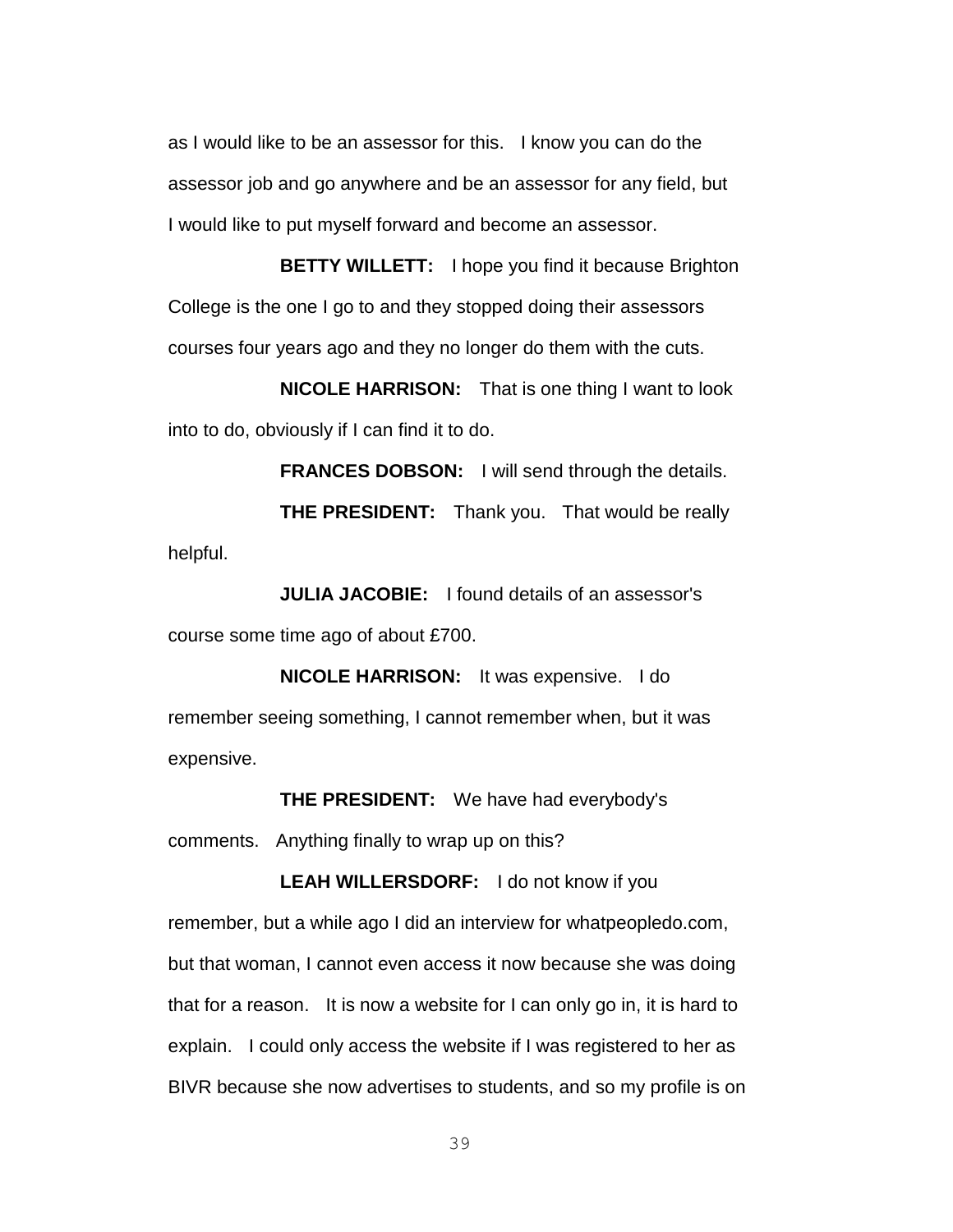there as a Court Reporter Stenographer. If they were interested in that, I think we could approach them again and just say 'hello'.

**THE PRESIDENT**: Yes.

**LOUISE PEPPER:** One other point, talking about qualifications and trying to get people in from the agencies without having to hark on constantly about the same thing, you know that the agencies, or one in particular that I worked for, they have got their own internal in-house qualifications and they really big those up and I think they have kind of convinced their subcontractors that they are more important than they are. Once they have got their own real-time status qualification that is their in-house one, that is all they need and I think they are institutionalised completely.

**LEAH WILLERSDORF**: They are in a bubble.

**LOUISE PEPPER**: They need to get out of that mind set, I think.

**LEAH WILLERSDORF:** Also they need to realise that there is a lot more than the two.

**ROBYN NOTT:** And that they will get better pay somewhere else, which is why the agencies do not want them to be mixing with us finding out how much we all earn and what jobs there are and then they will all be off somewhere else.

**LOUISE PEPPER:** I do not think it is the money so much as the conditions. I had no issues usually. Sometimes there were issues with money, but without going into the details I do not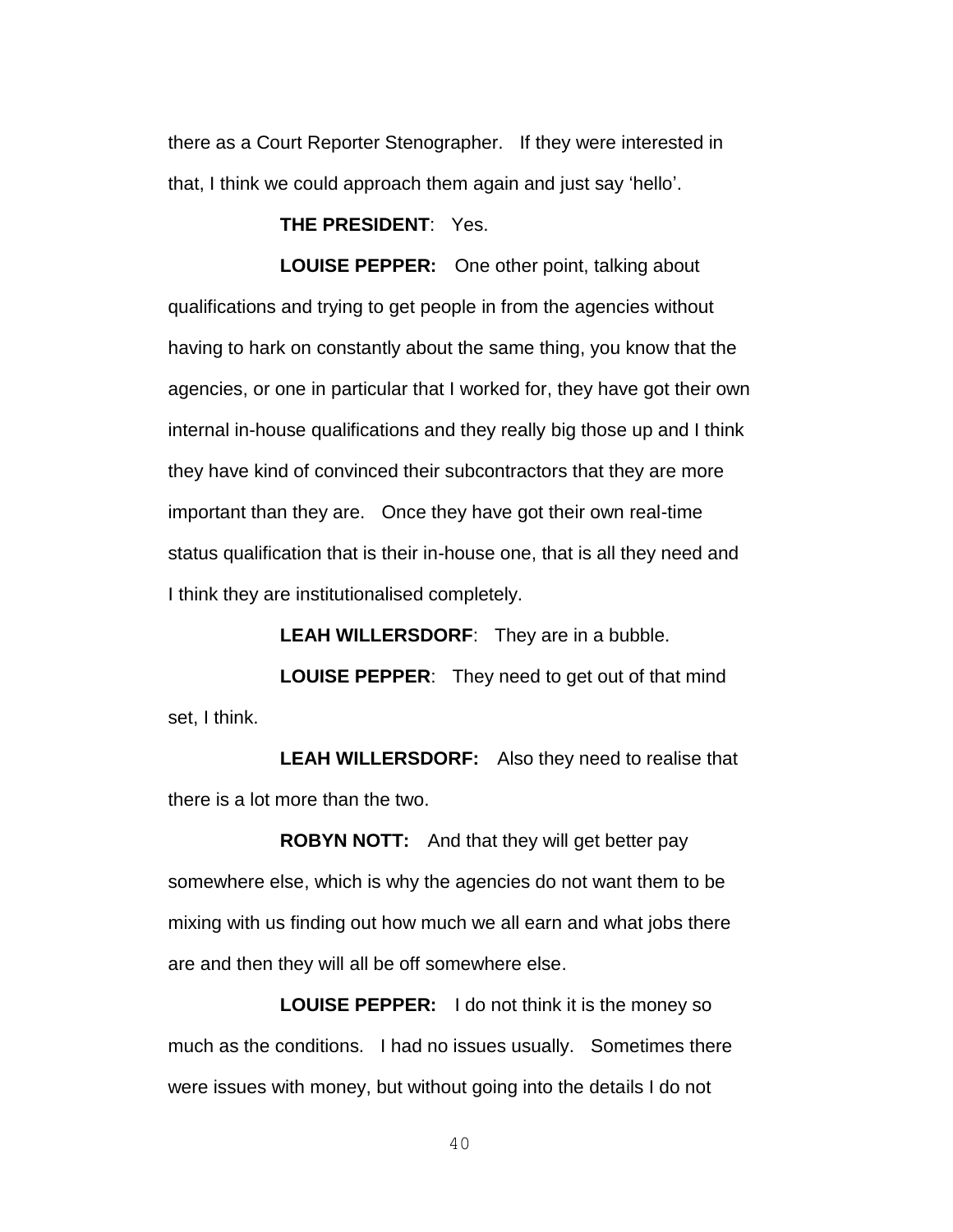think overall it is how much people are getting paid, it is more the conditions they are expected to work under and the fact that they do not realise there is anything else. For myself personally I think I was becoming a bit institutionalised and I have moved away from that and now I am doing Speech-to-Text as well as some court reporting for different places. It is like a whole new world has opened up. I had no idea there were so many other options available and that is what they need to know, which they do not.

**BETTY WILLETT:** Could I propose that the Council takes everything that has been said on board and considers it over the next few months and the Chair can write a report back to you and come up with something.

**THE PRESIDENT:** Perhaps get some questions going on the forum as well as people have more points to raise. Put it on the forum or send it to Mary just so that it can be aired more fully, or to see if a way forward can be found.

**IAN ROBERTS:** Are we still talking about widening our membership pool? If so, I would like to propose a vote that we look into this properly with a view to putting a detailed proposal for a final decision to the membership in the future.

**JOANNE NAUGHTON:** lagree, lan.

**VICTORIA DAVIES:** I agree, Ian, as well.

**THE PRESIDENT:** I think that is quite a sensible point to put the positives and the not-so-positive points of view forward and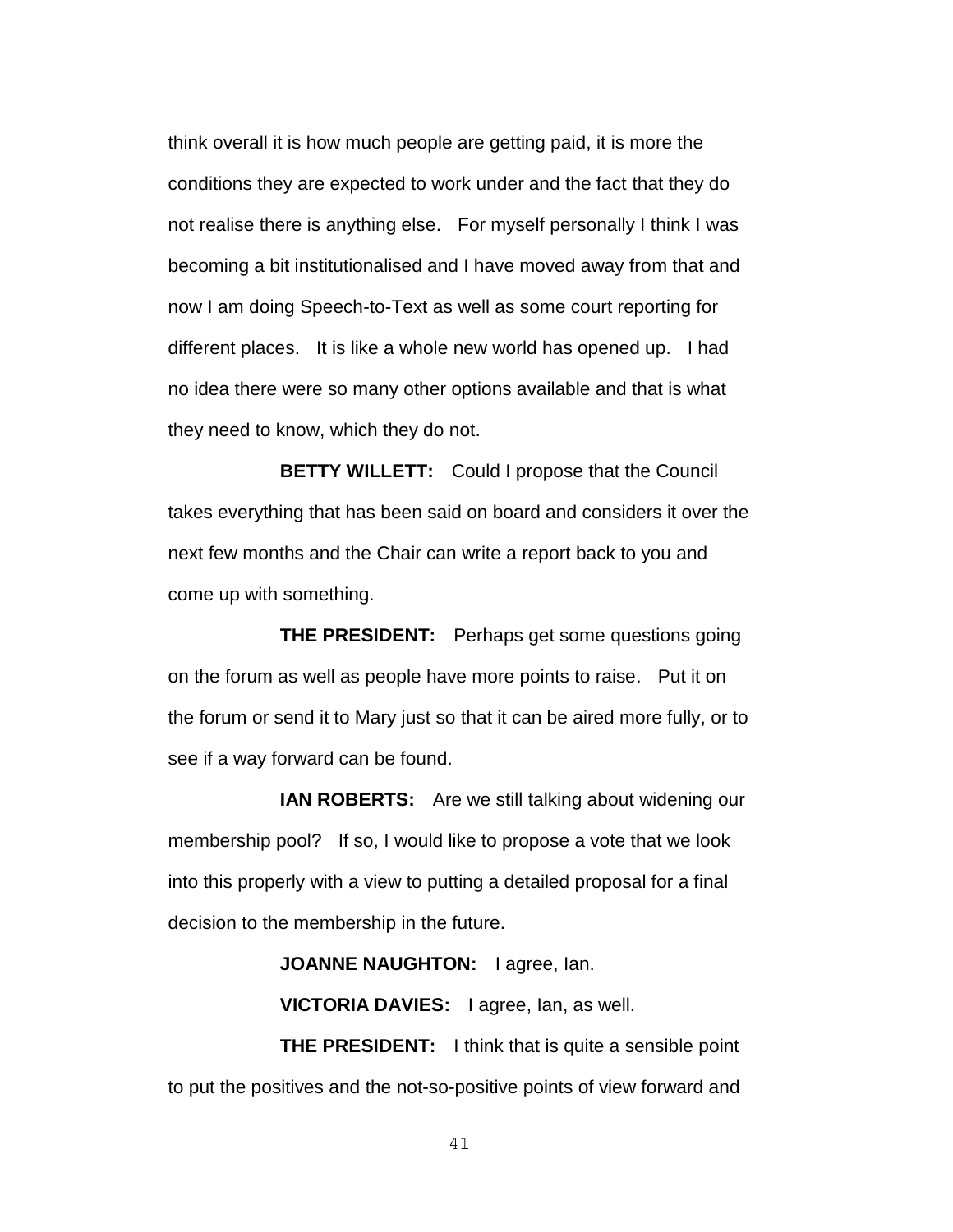then present it to the membership so that they can look at it side by side, particularly those people who are not here today or online. I think that is perhaps a good way forward and get the discussion going more. Also, perhaps from Richard and Ian, if you could put your point of view across, or ask for help. Ask for help saying, "I want to go out and I want a bit of experience. What can you do for me?" Then at least we could say to the doubting Thomases "This is what BIVR did for me", because I get that all the time, "What does BIVR do for me?"

**KAREN YOUNG:** I think a buddy system would be a really good idea.

**THE PRESIDENT**: We have one already.

**LOUISE PEPPER:** I think it is a good idea but I also think are we not all like buddies already really?

**KAREN YOUNG:** We are, but we are all experienced.

**LOUISE PEPPER:** If we have questions we all know each other and any of us can ring anybody else up.

**NICOLE HARRISON:** It is for the new people coming in.

**THE PRESIDENT:** You have just made a new buddy. We have just buddied you two together today. You have gelled very nicely.

**SHERYLL HOLLEY:** Quite a few years ago I suggested a buddy system and I actually emailed out to everybody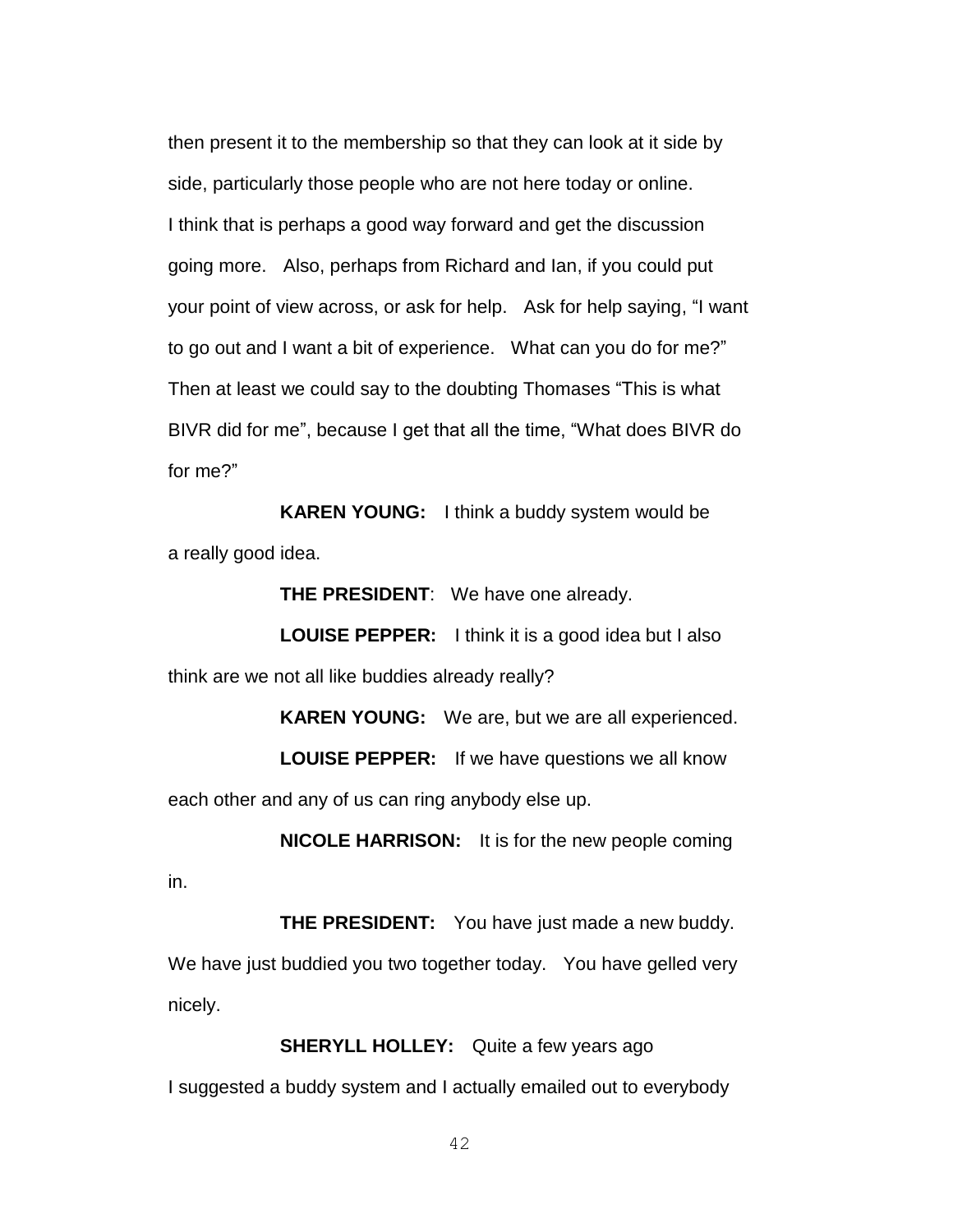and I had one response to say yes, I would not mind becoming a buddy.

**THE PRESIDENT:** Sometimes it takes a few prompts and a few reminders and eventually the penny will drop. It is getting there now.

**NICOLE HARRISON:** Maybe call yourself a champion instead of a buddy, or a mentor, so you are 'mentoring' someone because that sounds much more professional than a buddy.

**THE SECRETARY:** Some months back I did email people that a trainee lawyer approached me to have trainee stenographers go along to their mock trials. Nobody took it up. He did not give us much notice but I will get in touch with him again to see if he is running these.

**THE PRESIDENT:** I do not know how much time you have to go to something like that but I am sure the experience will be invaluable for you.

**CHRIS ARMSTRONG:** Did you let us know, Mary? **THE SECRETARY:** It went out on the Forum, if not the Forum, in Facebook and in the newsletter.

**MIRIAM WEISINGER:** The only way at the moment we are training transcribers is a buddy system and it is mainly experienced shorthand writers training their daughters.

> **THE PRESIDENT:** It is a start. **MIRIAM WEISINGER:** It is a start. We have had three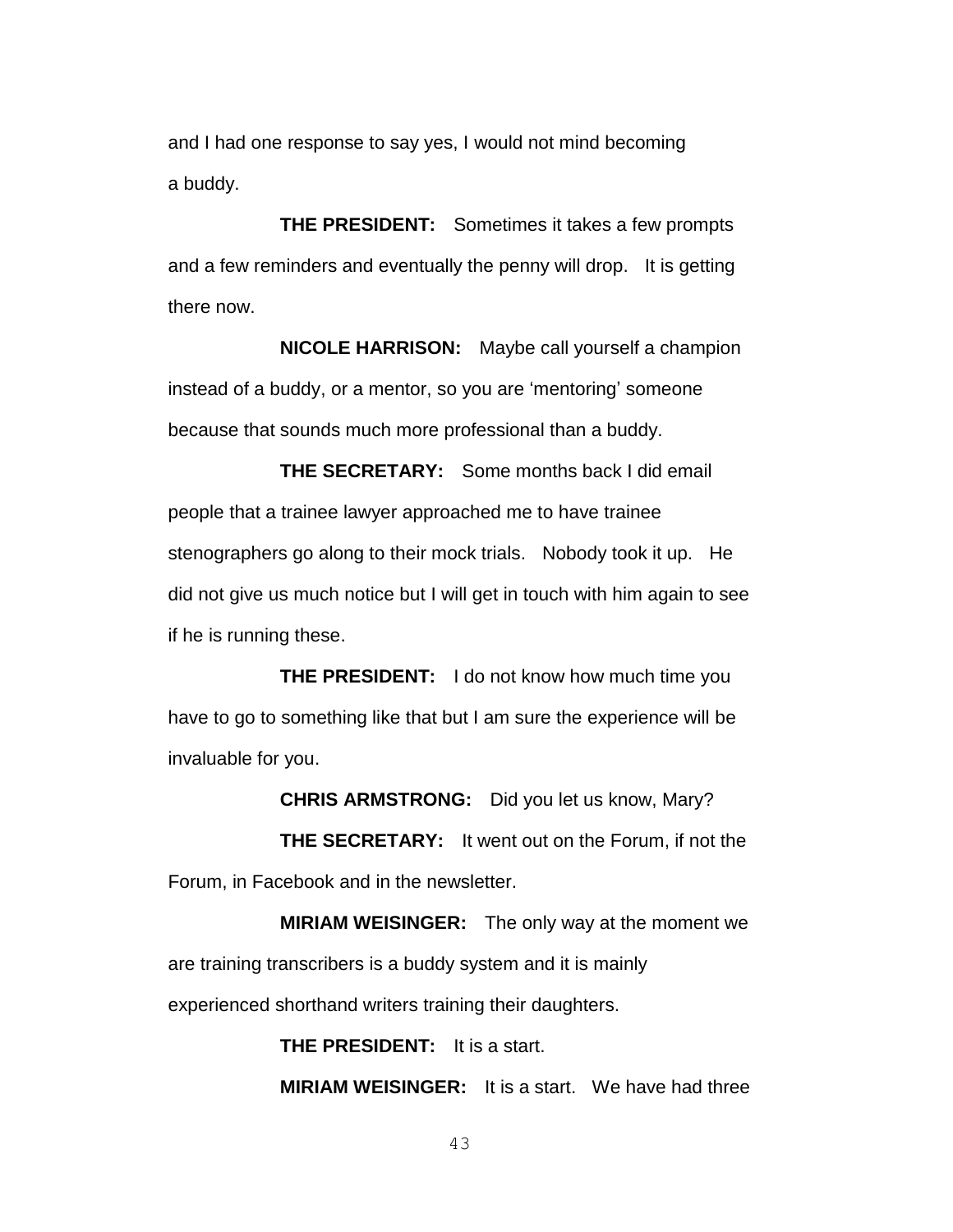and they are trainees still, but that is the way in which it works. One-to-one training is really the only way at the moment because you cannot go to a hearing, a big group of you, and learn. That is the best way at the moment, a buddy training.

**LEAH WILLERSDORF:** Getting back to people knowing about BIVR, you know the ETC venues in the IDRC, would it be worth putting BIVR pamphlets there?

**THE PRESIDENT:** We have thought about that before. Is it allowed?

**LEAH WILLERSDORF:** We could ask. We do not just pop them there.

**BETTY WILLETT:** Are people still putting their name on the back of their computers?

**THE PRESIDENT:** We have got the nameplates that go out every year with the membership and people ask you, "What does 'QRR' mean?" You get into a dialogue with people and they say, "How does your machine work?" and "How does that work?" You get into a dialogue with them and you start training them and then you can explain to them what we do, what the standard is and it goes on from there.

**CHRIS ARMSTRONG:** The next question after that is, "Where can I go to learn it?" and what is the answer to that?

> **THE PRESIDENT:** Mary. Mrs BIVR. **CHRIS ARMSTRONG:** On the whole they have gone.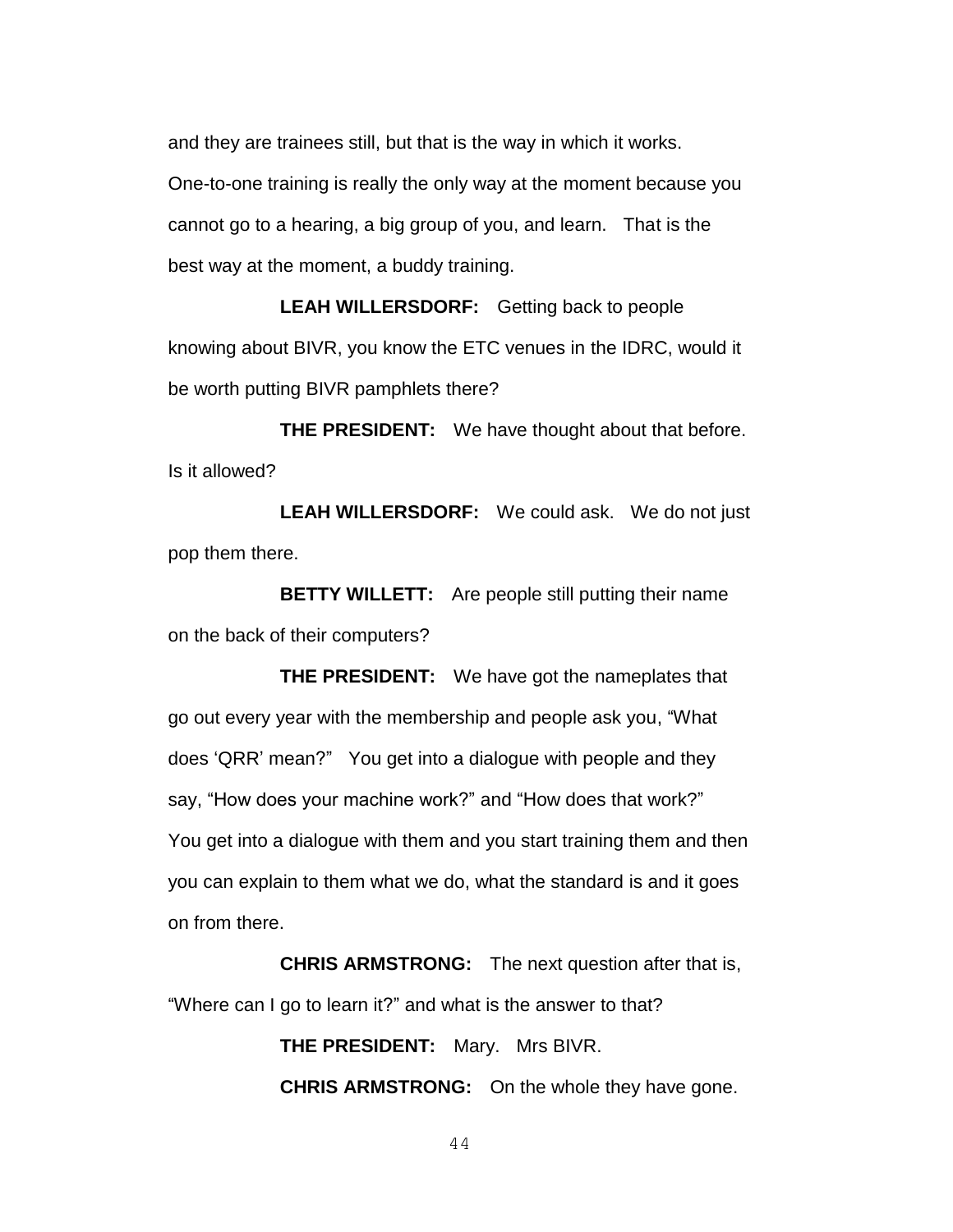**THE SECRETARY:** In this country I am the only one doing any training. There is online training from America, of course.

**CHRIS ARMSTRONG:** I am often asked, "Where did you learn to do that?"

**THE SECRETARY:** I get a lot of enquiries.

**LEAH WILLERSDORF:** I get receptionists at depositions asking.

**NATALIE BRACKEN:** Talking about buddy systems, that is a brilliant idea. I remember going into court at maybe 90 wpm or something and just getting the answers, it was so fast and everything, but that was quite a good way to get your confidence up. Maybe the guys here, because I know one is from Nottingham, I think, maybe you can try and contact people and use the BIVR name and say, "I am a BIVR member and can I come along to your meeting?" rather than there being two people in a meeting that you find your own meetings to go to and get the experience.

**THE PRESIDENT:** I did get in touch with the University of the Third Age and they put on a lot of talks for people who, because they are early retirees or retired people, some of them have got hearing loss, or are just hard of hearing, and that is actually a good place to go because you can ask the speaker to give you the speech or a list of words and you can go and practise that for nothing. You have to get permission from them, of course, but it is just another venue perhaps that might be more convenient to you in your work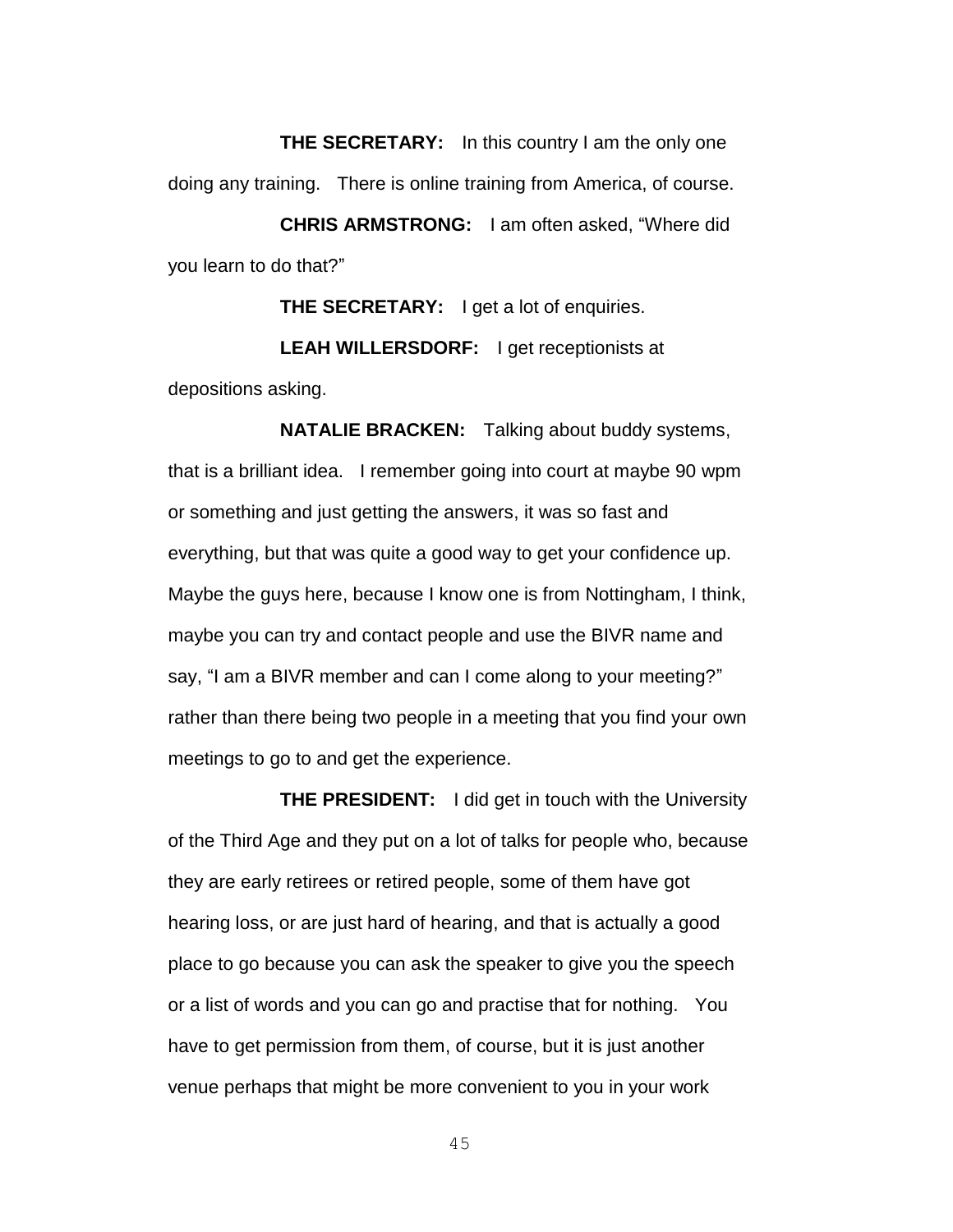situations.

**LOUISE PEPPER:** Is there not a Crown Court in Nottingham and you can sit in the public gallery?

**THE PRESIDENT:** You can but I am not sure you would take it on board in the same way.

**ROBYN NOTT:** I do not think you would be allowed to take a note.

**LOUISE PEPPER:** The press are allowed in the public gallery.

**VICTORIA DAVIES:** Please do not be a cut-price STTR. That is the only warning.

**THE PRESIDENT:** I quite agree, but I do not think they would pay anyway. You can do it for a certain number of sessions. You would have to narrow it down so you do not undercut other people. It is just a suggestion perhaps, or a Church service or something like that, I do not know. Can we leave that as a proposition that Betty has put forward?

**FRANCES DOBSON:** Can I bring back about the transcription aspect. I know when I trained I was six months as an apprentice with Jenny Chandler. She looked at every transcript every day, went through it all, told me why something did or did not have a comma. That kind of valuable training, I do not know whether that is there any more.

**THE PRESIDENT:** I do not know if people have time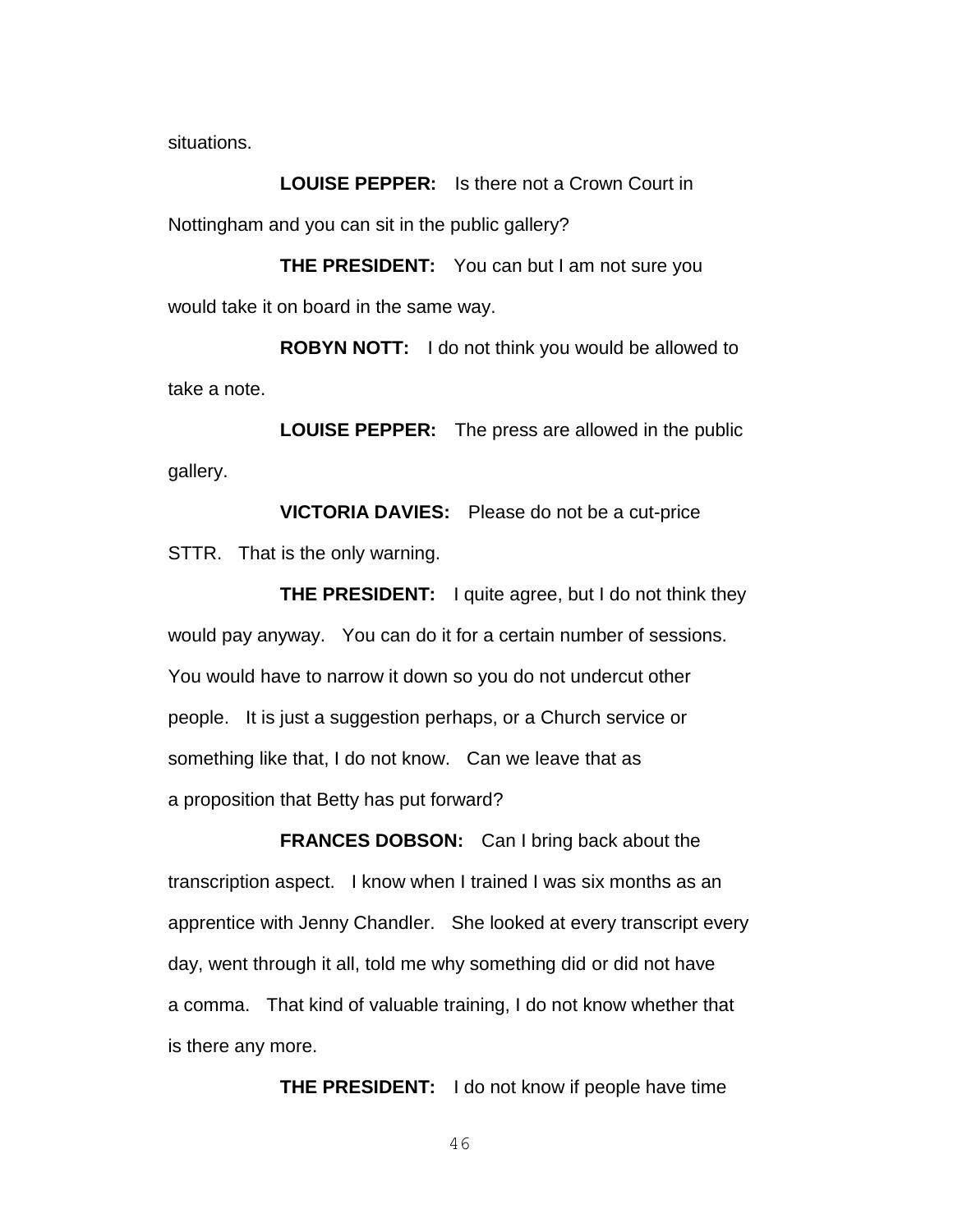any more. I know Miriam tears her hair out.

**FRANCES DOBSON**: It is one thing learning the machine and it is another thing doing the transcript.

**THE PRESIDENT**: Yes, it is a double skill and each is as important as the other and I think a lot of people forget that. Mary told me that when I joined BIVR years ago. She said that is a skill in its own right.

**FRANCES DOBSON:** The end product.

**THE PRESIDENT:** Absolutely. You can be as fast as you like, but if it is does not make sense or it is not easy to read...

**FRANCES DOBSON:** You need quite a lot of experience transcribing.

**RICHARD WARD:** Again, that is the kind of training. I am saying how do we get that kind of training as well, transcription format? You are only getting that through a buddy system.

**THE PRESIDENT:** You need to approach Miriam and I know someone else, another firm who you might be interested in, so I will forward that. I will chat with you about that. I do not think it is set up quite the way Miriam has it now. Let us get you going and get you some experience, whatever it be.

Is there anything else anybody else wants to mention? There is nothing online, is there? Any other business?

**LEAH WILLERSDORF:** I do not know if it is a big thing, it is just the logo. I know I forever go on about the logo on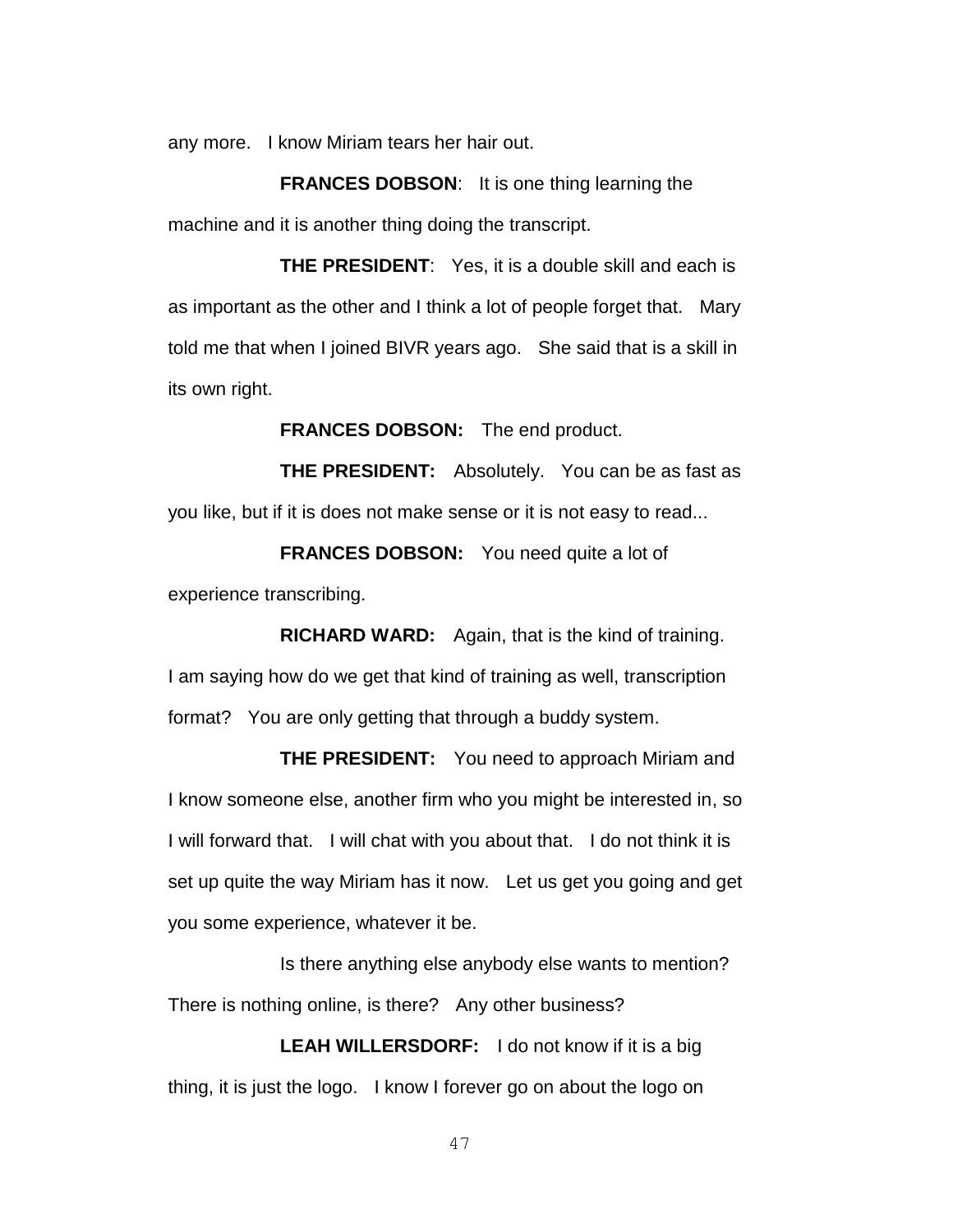Council, but it just says 'BIVR'. Only we know what that means, nobody else. The old one actually said 'British Institute of Verbatim Reporters' with 'BIVR' in the middle. I think it needs to have those words in there somewhere, whether it is across the top, or small, that will look rather ugly.

**THE PRESIDENT:** As you are now the President, why don't you bring that up at Council and throw it out there and maybe come up with a different idea so that it becomes more obvious what it is, Leah?

**LEAH WILLERSDORF:** I actually Googled 'BIVR' and we are not the only thing; there are a few antibiotics that are this long. *(Indicated)*

**SHERYLL HOLLEY:** Perhaps people can email pictures and ideas and that kind of thing, have a debate on Facebook.

**ROBYN NOTT:** What BIVR stands for on my letterhead, I am 'MBIVR' and underneath 'Member of the British Institute of Verbatim Reporters'.

**IAN ROBERTS:** Can I re-suggest the vote I mentioned earlier so we can have something concrete that does not go adrift?

**VICTORIA DAVIES:** I second it.

**JOANNE NAUGHTON:** I agree.

**NICOLE HARRISON:** What was his proposal?

**SHERYLL HOLLEY:** The proposal is to vote that we look into this properly with a view to a putting a detailed proposal for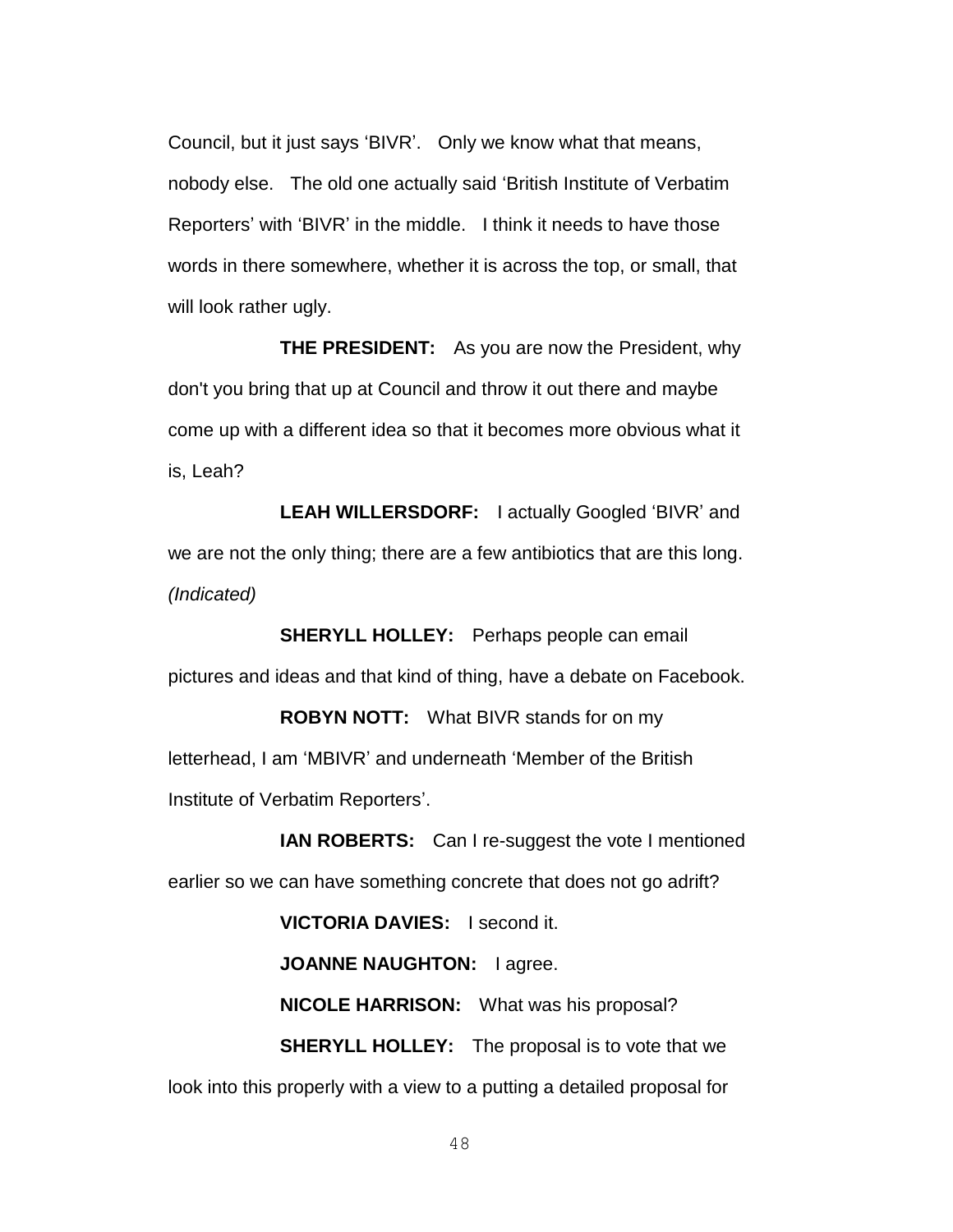a final decision to the membership in the future and I think that was the assessors.

**NICOLE HARRISON**: I think widening the membership pool.

**BETTY WILLETT:** I think the existing President has already said that that will be done.

**SHERYLL HOLLEY:** Yes, that will be done, Ian.

*(Two guests entered the room)*

**THE PRESIDENT:** This is one from the big two and a lady who would like to train, Emma.

*(General words of greeting)*

**THE PRESIDENT**: Is there anything anybody else would like to raise?

**JEAN LUKINS:** I wanted to say finally that I hope next year we can continue to look at the difficulties that might be faced by reporters coming to the UK and qualify, that we can address that on a voluntary basis.

**LEAH WILLERSDORF:** We will.

**THE PRESIDENT:** Can I mention one thing really briefly. We have been approached by somebody who is moving to Holland from the US and his partner or wife is Dutch and he wants to join BIVR. He qualified in the US, he has an RPR, but he is going to be living in Holland.

**LEAH WILLERSDORF:** There are also a number of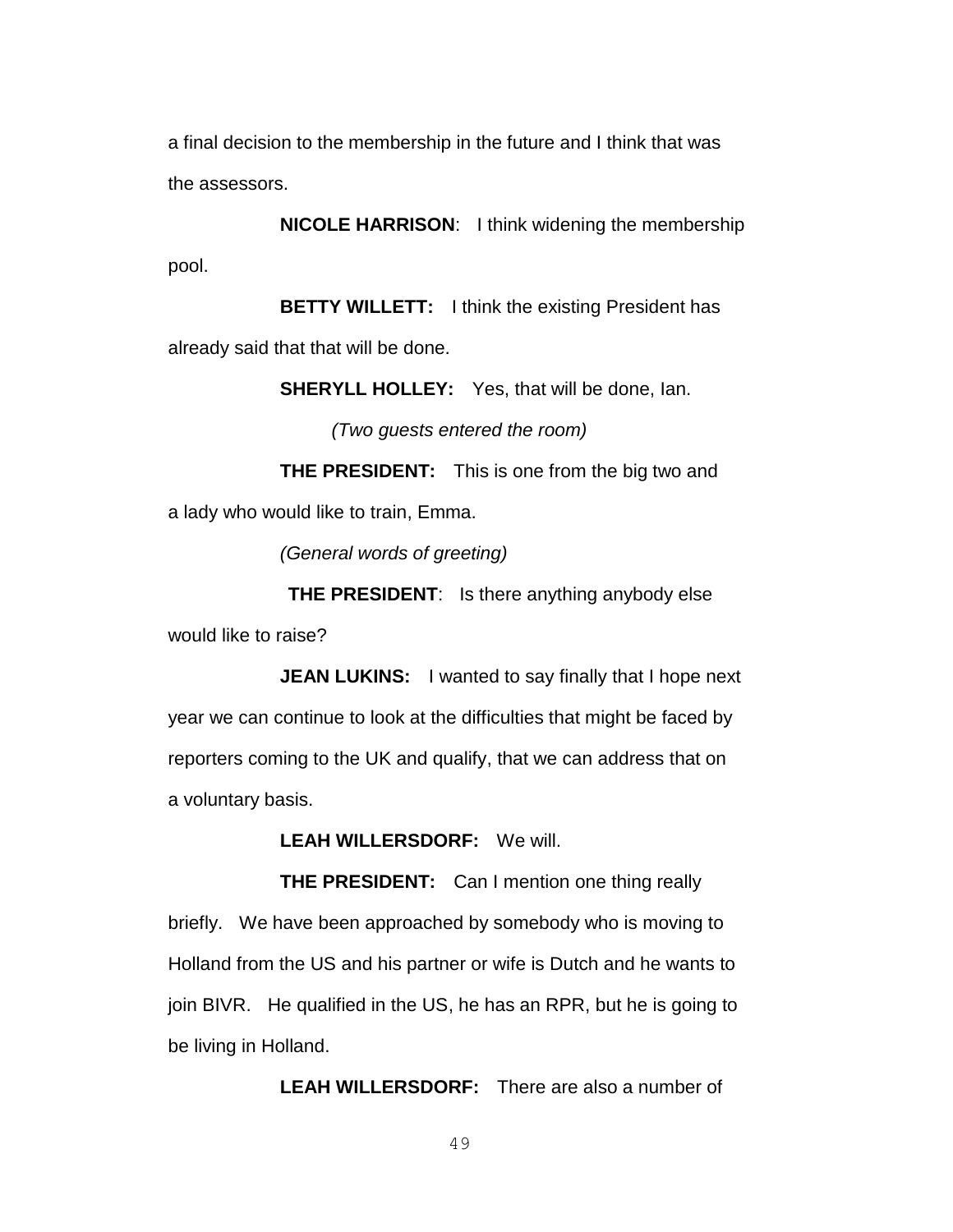other reporters from the US coming here. One woman I know is getting married to a Brit, but there are other US reporters who are coming into England willy-nilly and just taking our work and that is not on.

**SANDRA EVANS:** If we cannot train anybody, if the colleges do not teach it and we have nobody learning it and there is more work.

**THE PRESIDENT:** The Council is looking into putting advice on the website saying you need to have this, this and this.

**LEAH WILLERSDORF:** It is fine if they have a visa, but if they do not have the visas then it is illegal and it is taking our work and I am not happy.

**BETTY WILLETT:** We did have a ruling from the Home Office on this on one occasion. I think it is about time we renewed it.

**THE PRESIDENT:** I think it went out in one of the newsletters recently -- certainly this year -- that we did hear that somebody had assisted someone who had come in, "Oh, I am just going to a meeting". It was not just a meeting and they were working as a Court Reporter at a meeting and somebody assisted them with extra iPads or extra computers and stuff like that. They could have really dropped themselves in it.

**LOUISE PEPPER:** Is it the case that some of the American attorneys are bringing their own reporters over here?

**LEAH WILLERSDORF:** Not necessarily, but it does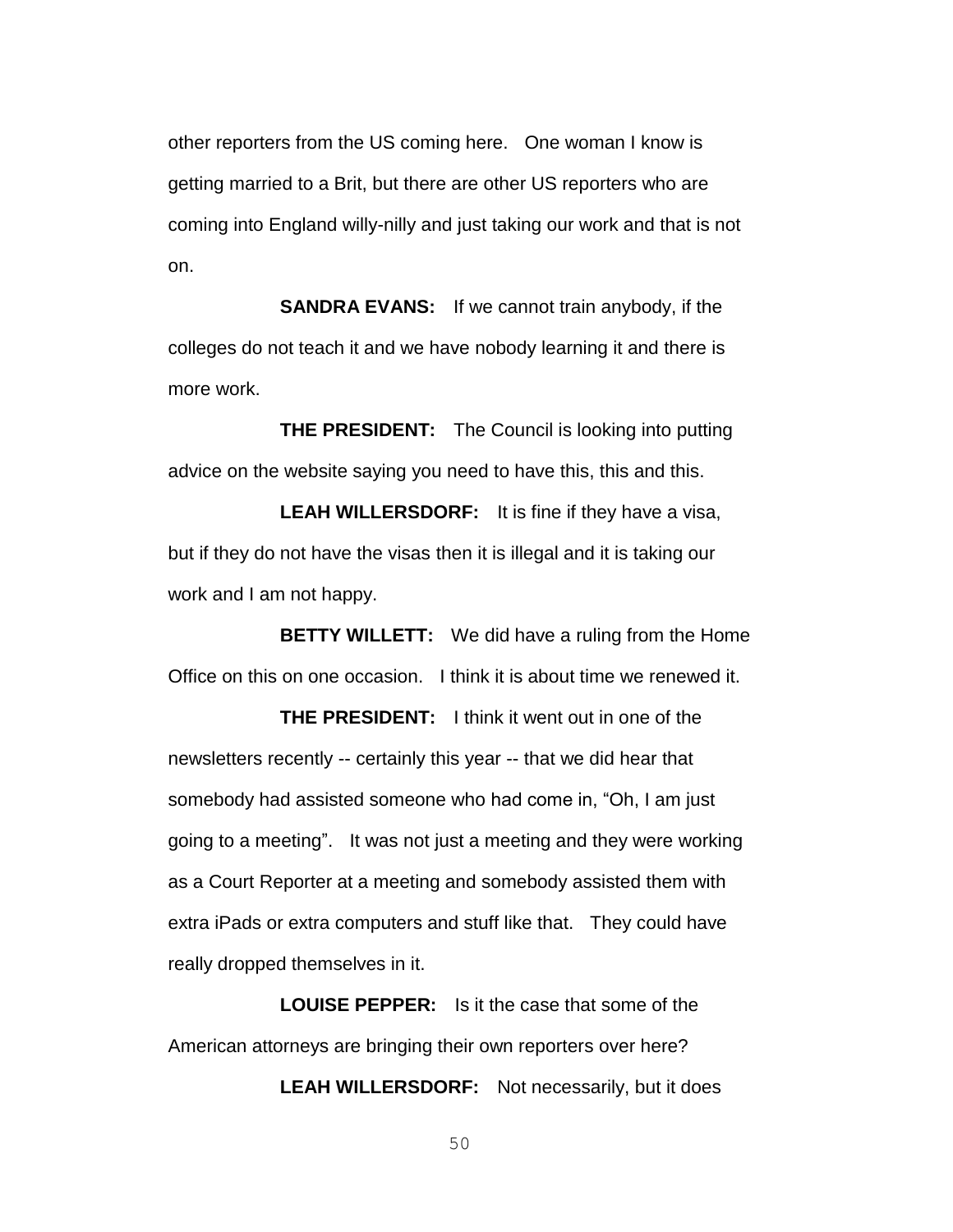happen.

**BETTY WILLETT:** This has been going on for years.

**LEAH WILLERSDORF:** Because they think there are no competent deposition reporters here. That might have been the case ten or 15 years ago.

**ROBYN NOTT:** Initially there were not enough real-time writers.

**LEAH WILLERSDORF:** I had one woman asking me a question and I went on and on and I said we have proficient deposition reporters. I did go on and on and she did not even thank me for giving her the information and then sends me a friend request on Facebook? No.

**THE PRESIDENT:** The issue is partly also do we admit that person to membership if they are living in Holland?

**FRANCES DOBSON:** They would be entitled to work here anyway.

**LEAH WILLERSDORF:** Would they?

**THE PRESIDENT:** If they have got the permits and visas, etcetera, they would from that, but how do we admit them into membership of BIVR, if at all?

**ROBYN NOTT:** Being a member of BIVR is not the same as being able to work. We have got members of BIVR who are not even in England. They could be members of BIVR but not work.

**THE PRESIDENT**: Yes, we have, but they have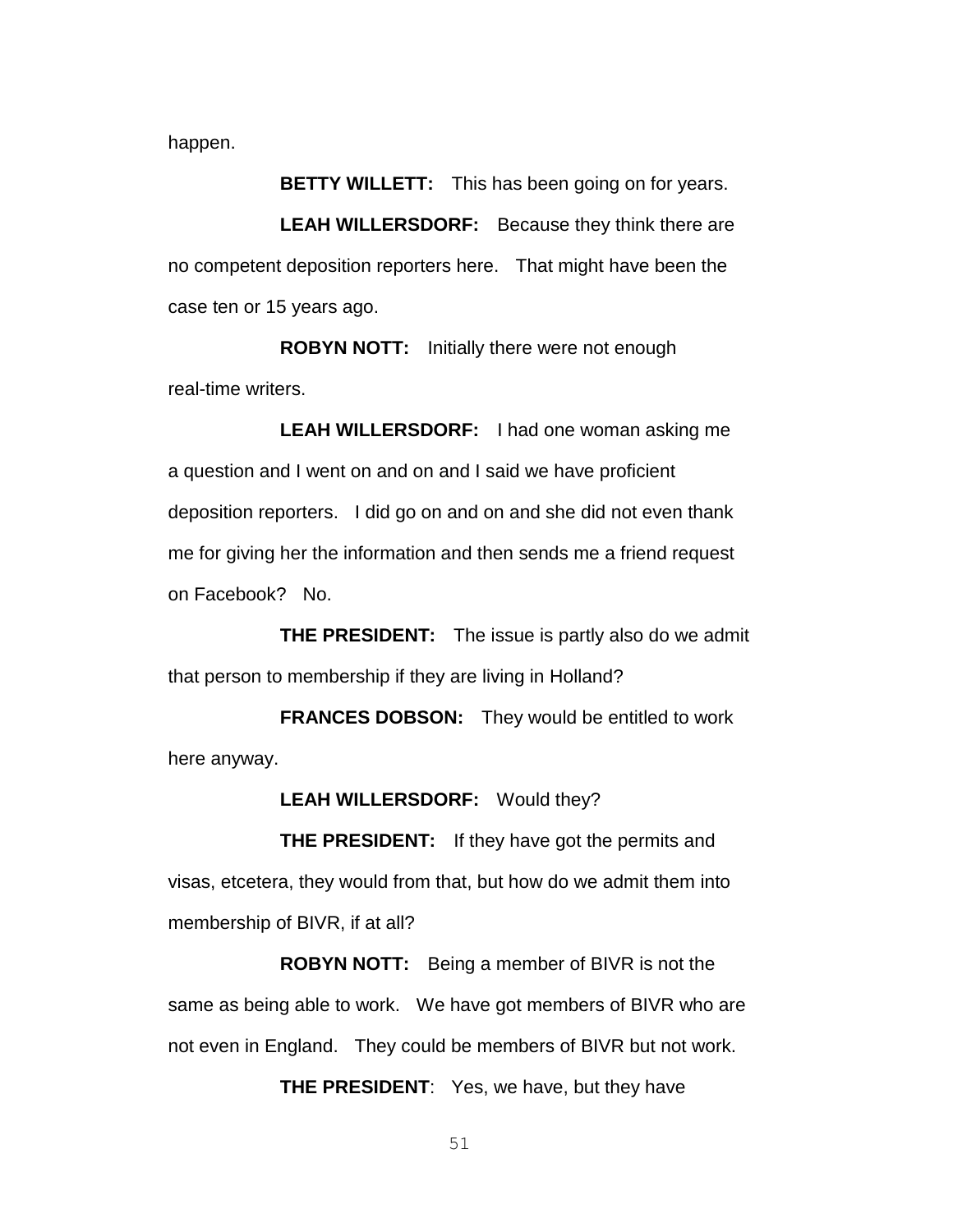originated from here.

**LEAH WILLERSDORF:** We have to stress to these people that I personally think they cannot become a member of BIVR until they are living wherever they are living and provide us with that document, otherwise they are going to say, "I am a member of BIVR, let me in".

**THE PRESIDENT**: Then the floodgates will open.

**ROBYN NOTT:** No, being a member of BIVR does not entitle you to work.

**LEAH WILLERSDORF:** We know that but they do not. They might think that gives them a gold star.

**MIRIAM WEISINGER:** I think it all goes back to the qualifications and the training. If they are living in Europe you will probably find the transfer of whatever -- it is one of the EU directives – the same as doctors/dentists trained in another European country with a qualification recognised by another European country can come here. It goes back to we have no recognised national qualification. I think if we can get that then you might take care of people ---

**BETTY WILLETT:** We are back to the assessors again.

**MIRIAM WEISINGER:** It is a circular argument.

**VICTORIA DAVIES:** Re Sandra's comment, **i**t is not a lack of bodies.

**IAN ROBERTS:** I agree, Victoria. A returning job we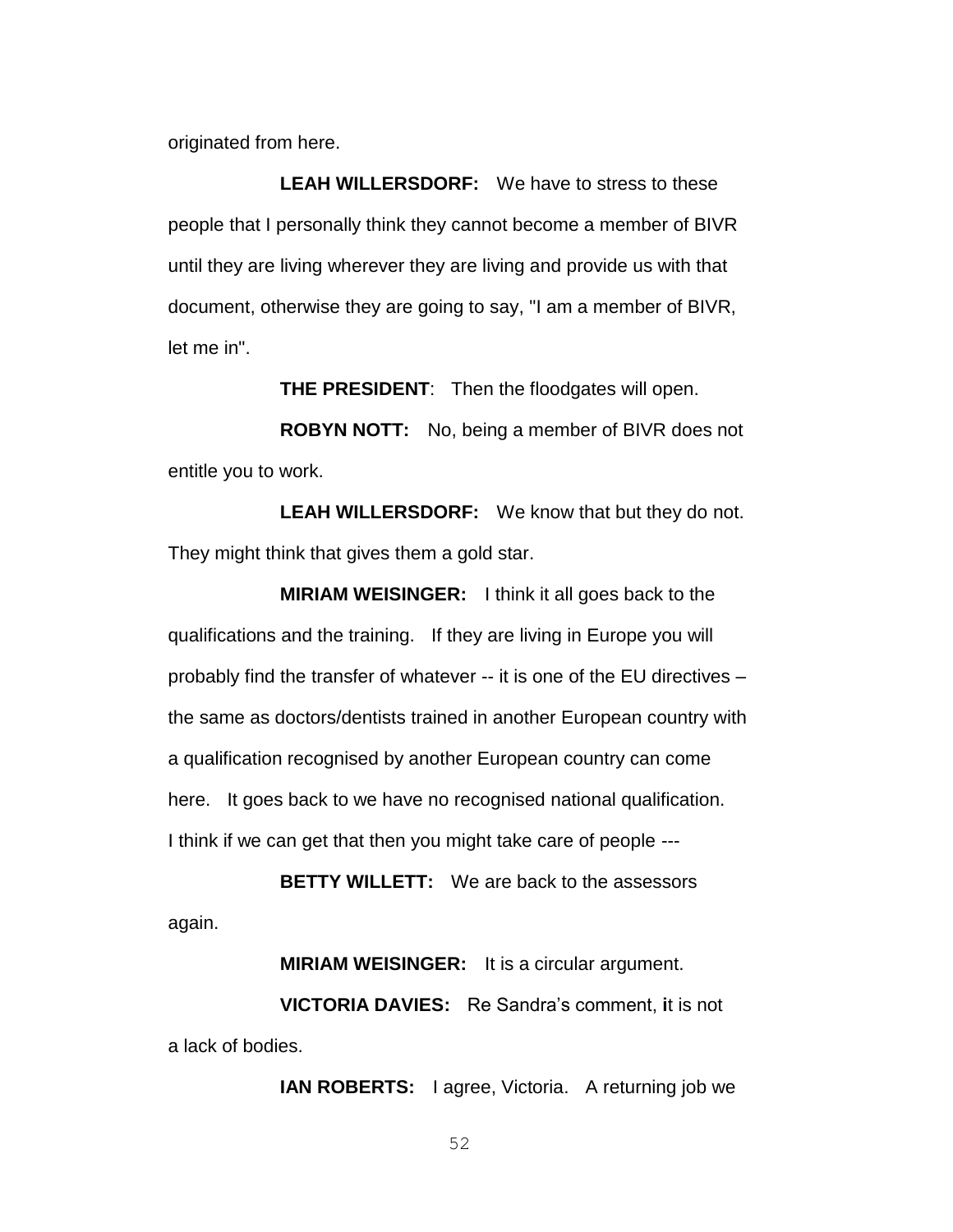are doing is going to be sitting in Miami in a couple of months and we would not dream of doing it. I would hope they would extend us the same courtesy.

**GEORGINA FORD:** The NCRA exams will shortly be available online. I would encourage our members to take them.

**NICOLE HARRISON:** In the States if you have an RPR -- each State is different, tests differently -- you can then, if you have the RPR, work in another State until you take that State test, but there is a limitation. If the tests are twice a year you have a limit. You have to pass within that year, or you have to stop.

**BETTY WILLETT:** The same would apply. The qualification that you have from the NCRA still does not give you a visa to work in America and we would not be allowed to do it even if we were members of the American body.

**THE PRESIDENT**: No, they would still have to have the permits and visas.

**NATALIE BRACKEN:** With some of the Speech-to-Text agencies that we do work for we have to prove who we are. I have had to do a Skype thing where I have had to show my passport. There are a couple of agencies in particular, big deaf organisations, we had to actually prove who we are. Then it is not really fair that you have other people from other countries, even if they are Europeans, that are allowed to come and do court reporting work.

**THE PRESIDENT:** The European thing we cannot get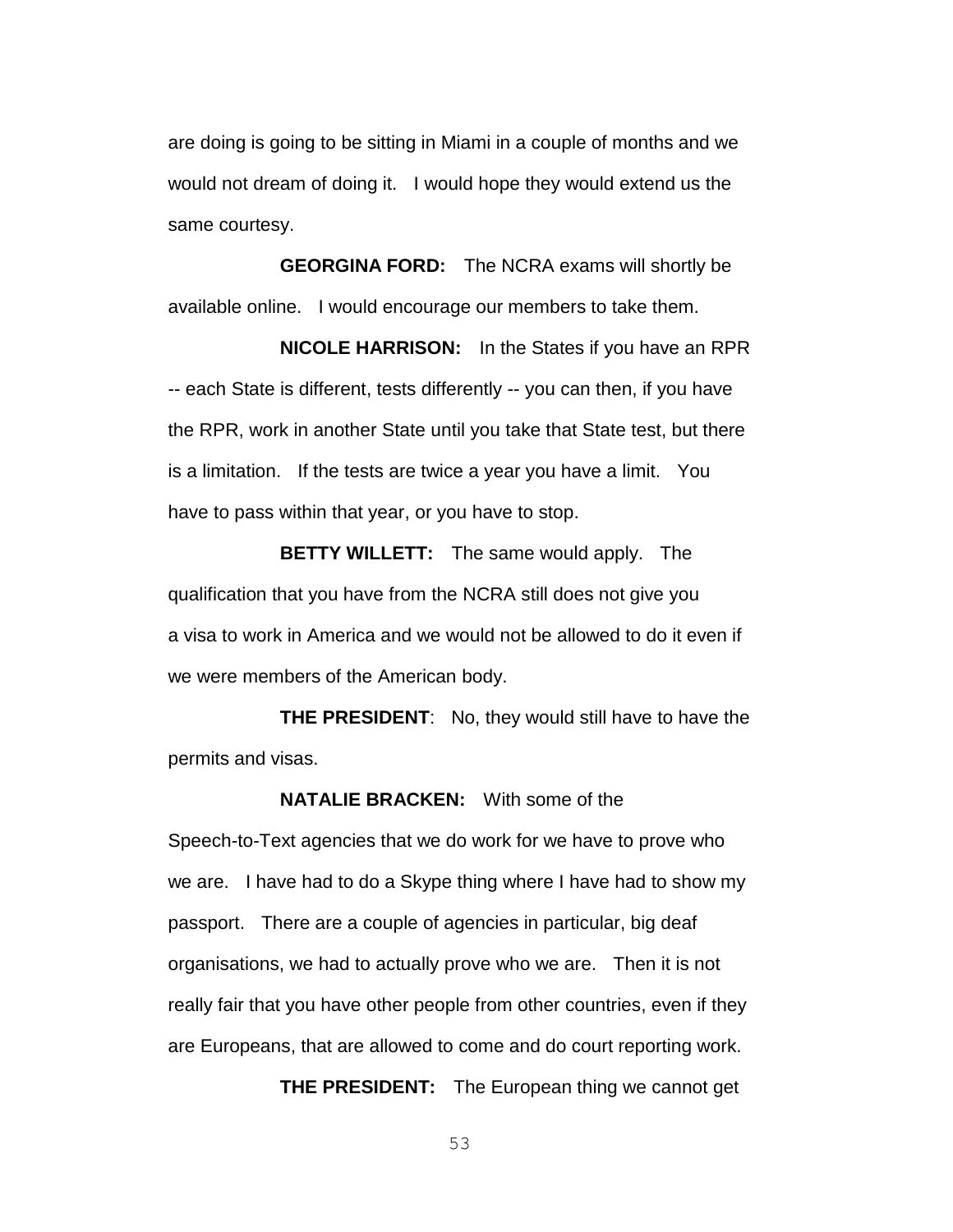out of.

**NATALIE BRACKEN:** How does that work with Speech-to-Text? We have all had people recently where we have to prove who we are, that we have the right to live here and that I am who I say I am and with a British passport.

**JEAN LUKINS:** Just a thought: the notion that you have got an RPR and therefore can work until you have the State test like Florida or New York, maybe we could do a State test and something like that so that we can tinker with it. It is rather like having a baccalaureate instead of three A-levels.

**THE PRESIDENT:** You are saying basically the Council should review the syllabus and exams and the training.

**IAN ROBERTS:** The NCRA exams so we can demonstrate to the US attorneys that we are able to do their depositions. Most of our work is in the EU totally legally and there would be nothing to stop EU citizens who are reporters working in the UK.

**JEAN GOUGH:** What Natalie was saying about several agencies asking us to prove who we are and that we are entitled to work in this country, I think that is probably an HMRC requirement, or that is what they said.

**NATALIE BRACKEN:** Would that apply to court reporters then as well?

**JEAN GOUGH:** That is the excuse of the agencies.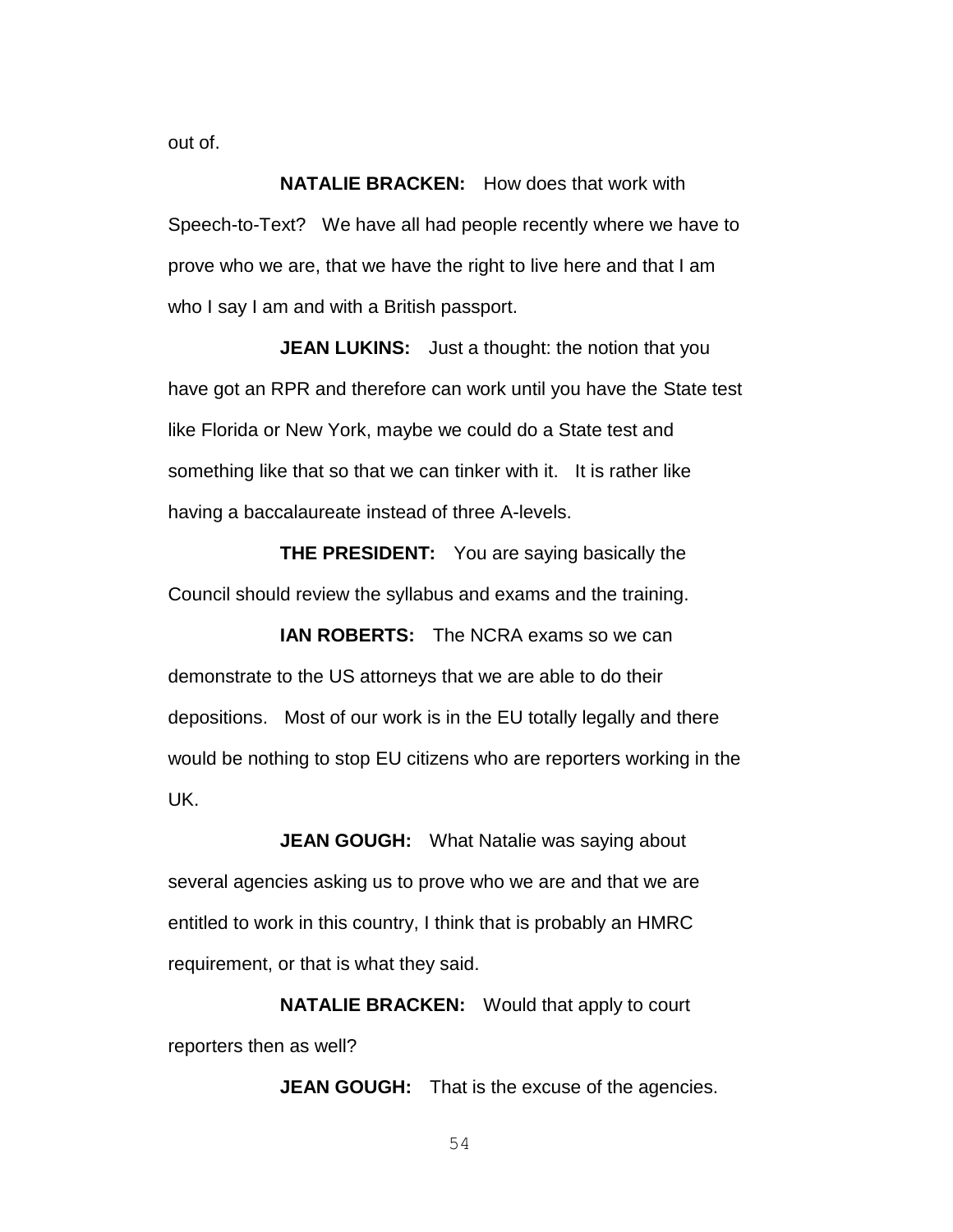**BETTY WILLETT:** We should be aware of health and safety. Our reporter here doing the note has now been taking for one hour 40 minutes without a break. We have either got to have a break and continue this discussion, or wind it up in the next ten minutes.

**FRANCES DOBSON:** I can think of one firm and I challenged them about an American reporter coming over and they said they had applied to the Home Office and they had okayed it.

**THE PRESIDENT:** It needs clarifying and putting on the website.

**KAREN YOUNG:** Can you clarify the position in relation to registration of Speech-to-Text Reporters?

**THE PRESIDENT:** I think Julia would have to help you there.

**JULIA JACOBIE:** At the moment there is no way to register, but they are working on it.

**SANDRA EVANS:** On the amount of shorthand writers that Victoria said, when I first started shorthand writing I think there were about 850, or maybe more, in the country and, okay, that will be pen writers, and Mary can perhaps say how many pen writers there are now in the country, but there are certainly a lot less than there were.

**THE SECRETARY:** I think our membership has about 50 or so, I cannot remember. Membership of the Institute was well over 400. Every court was covered by an Institute member and as it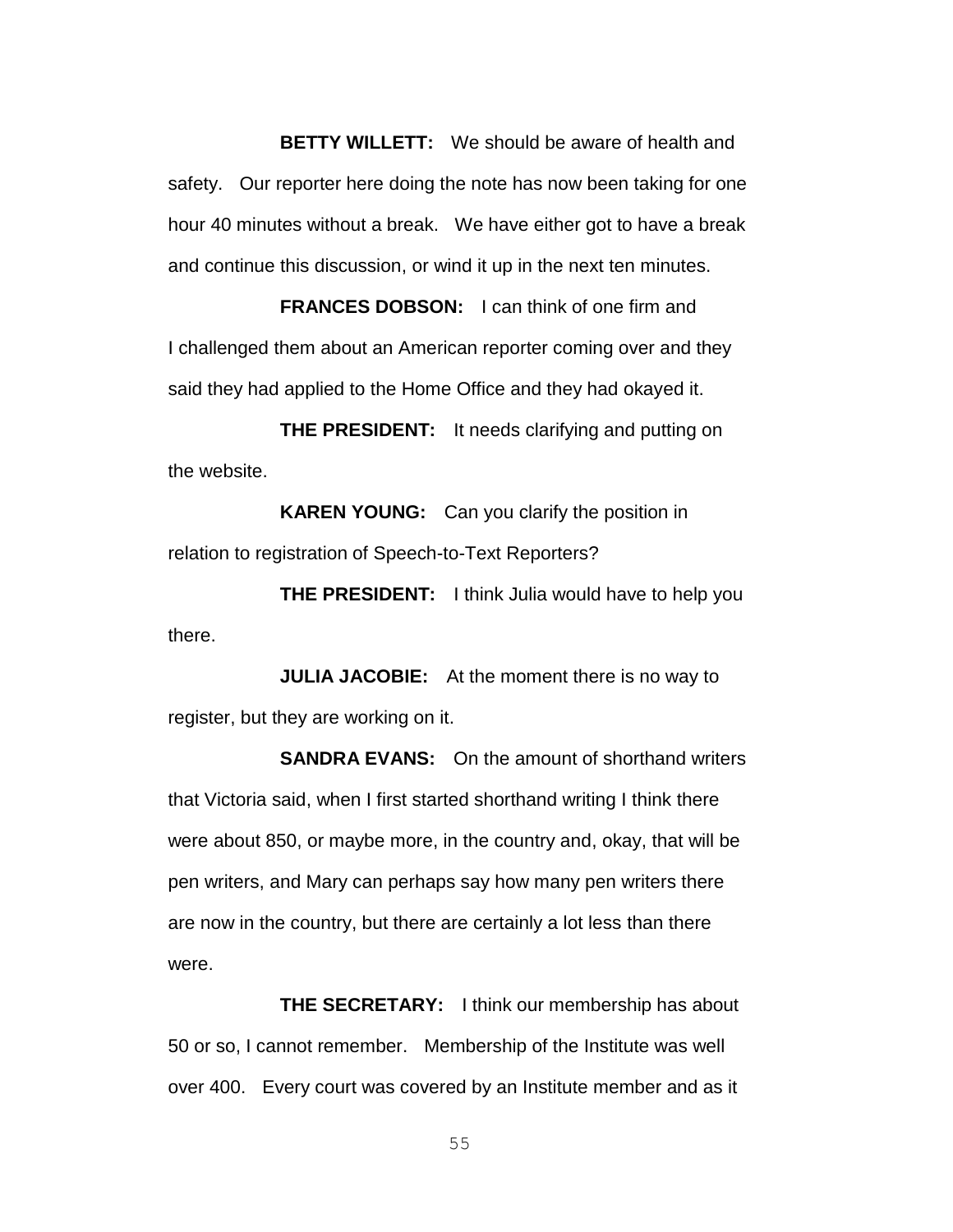gradually went down we are now at about 130 members.

**VICTORIA DAVIES:** Can I clarify my point that I was meaning in this context that there is no need for Americans to come over doing deps because there are the bodies here. I did not mean shorthand writers in general; I meant people capable of doing that work.

**THE PRESIDENT:** I think that is what we understood you meant.

**LOUISE PEPPER:** I wanted to ask quickly, and I am sorry if we have covered this earlier when Robyn was talking about who we allow in and should we have separate sections, etcetera, what about the editors who work for the writers who work for the agencies? Is that encompassed within that?

**THE PRESIDENT:** Instead of having different categories we put them all in one because they are editors at the end of the day whether they are live or transcribing.

**LOUISE PEPPER:** They can be members?

**THE PRESIDENT:** I think that is what needs to be decided next year.

**ROBYN NOTT:** Or some separate section. **THE PRESIDENT:** I think it needs more discussion. **LOUISE PEPPER:** It needs some clarification. **THE PRESIDENT:** Yes**.** Get on the Forum or the Facebook site. We have to call a break as Ann has been going for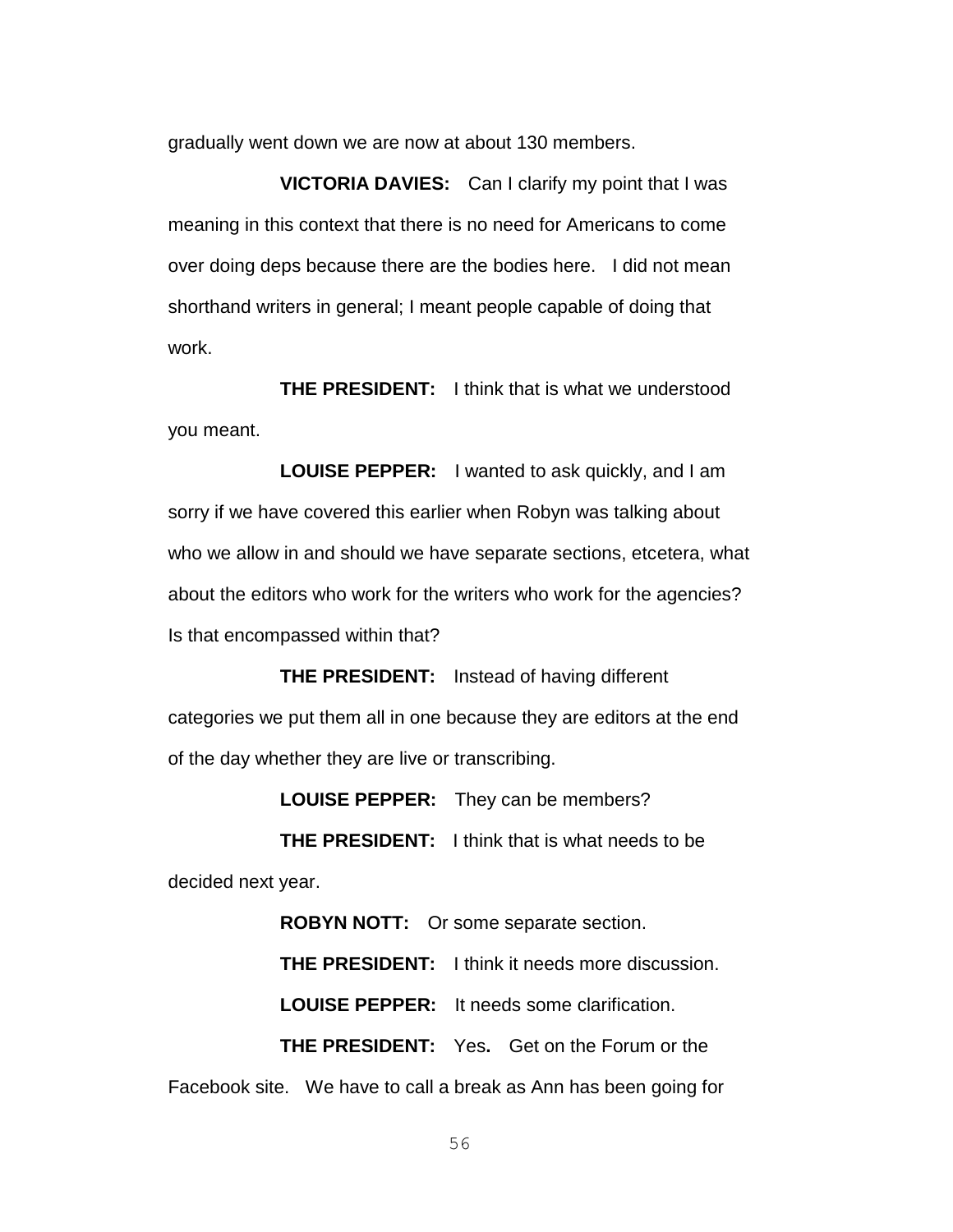a long time.

### **LEAH WILLERESDORF**: Well done, Ann. *(Applause)*

### (Short break)

**THE PRESIDENT**: We are just going to finish our

meeting. Kath, I did not hear what you said?

**KATH SYKES:** It was whether you have been receiving my messages throughout the meeting?

**THE PRESIDENT:** I do not think we have.

**KATH SYKES**: I have been saying I agree with various people. The messages are all appearing on my screen but nobody has been repeating them. It is all right. I just wanted everyone to be aware that I have been contributing.

**SHERYLL HOLLEY:** Kath, I think you have been sending messages to yourself. You have done direct messages. You have not gone onto the group message which is why your things have not come up. On the group messages everyone can see everybody else's. I think you have replied on your own one.

**THE PRESIDENT:** There is just one final matter and it is a proposal I would like to put forward and I am hoping everyone is going to agree with me that it is appropriate that we do this at this stage.

The Council have deemed it appropriate to award Mary this year with the award of Honorary Fellow of the British Institute of Verbatim Reporters. To this end I would like to call upon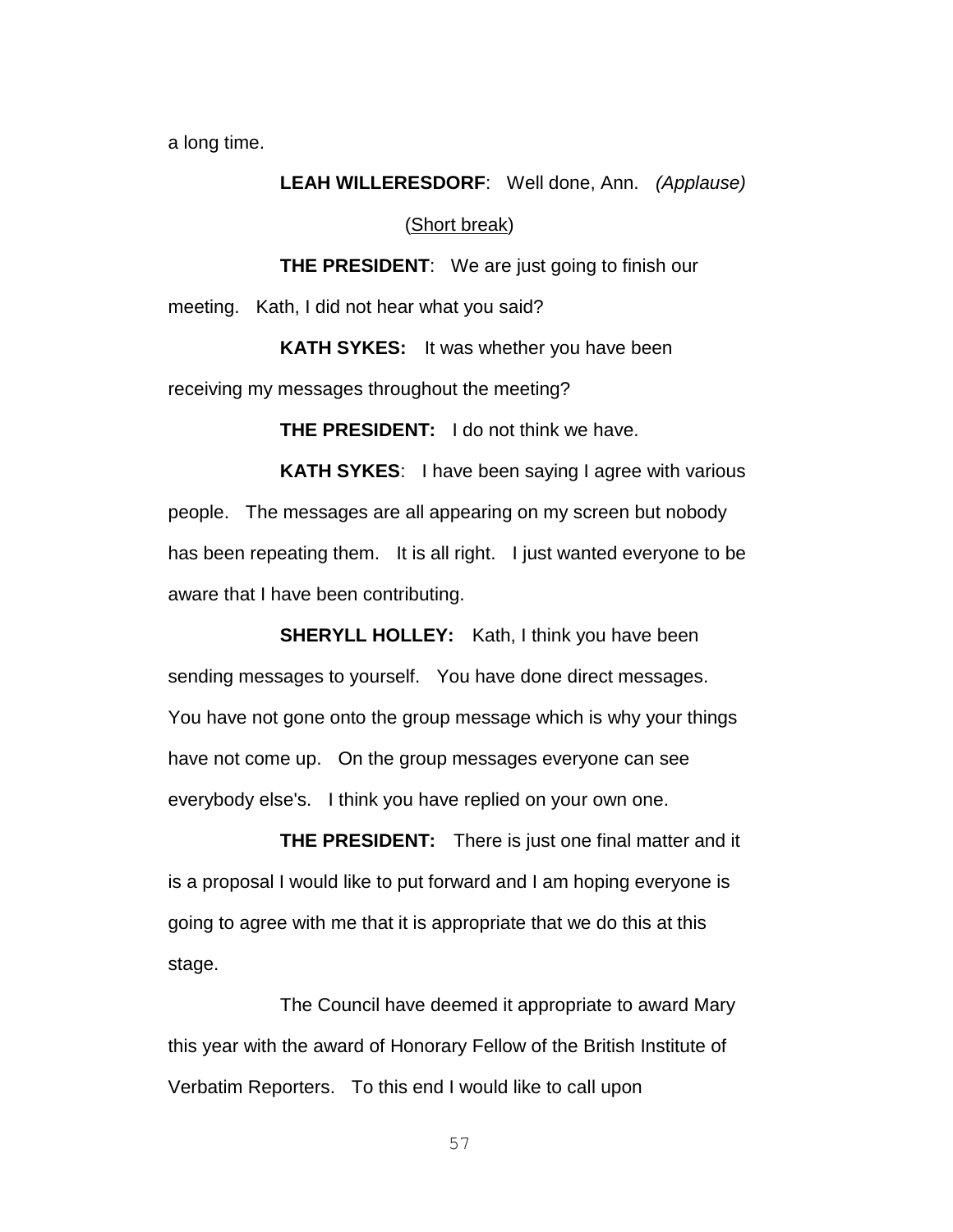Betty Willett, also a Fellow and Honorary Member, and an 'old girl', as she calls herself, to make a presentation to Mary. I am sure you will agree that this is a small token of our appreciation for what Mary has undertaken for the Institute. However, we do have a slight problem in that Mary holds the certificates and to make this a surprise we could not ask her for one.

**THE SECRETARY:** Yes, it was a surprise.

*(Applause)*

**SHERYLL HOLLEY:** The remote guys say "Congratulations Mary", and everyone says "ditto".

**THE PRESIDENT**: Over to Betty, who will just complete this for us.

**BETTY WILLETT:** I have a very pleasant task to perform this afternoon and when finally I come to put the proposal that Susan has mentioned and I am going to put to you, I hope you will be able to do it wholeheartedly and accept it.

It is with the greatest of pleasure that I am going to talk to you about Mary, our very hardworking secretary, treasurer, newsletter editor and events' organiser. What we would do without her if she decided to escape to the continent I cannot think. We would be in a right pickle.

I first met Mary many years ago when she worked at the Old Bailey and she became a member in 1977 in an organisation that did not previously encourage people to become members of BIVR --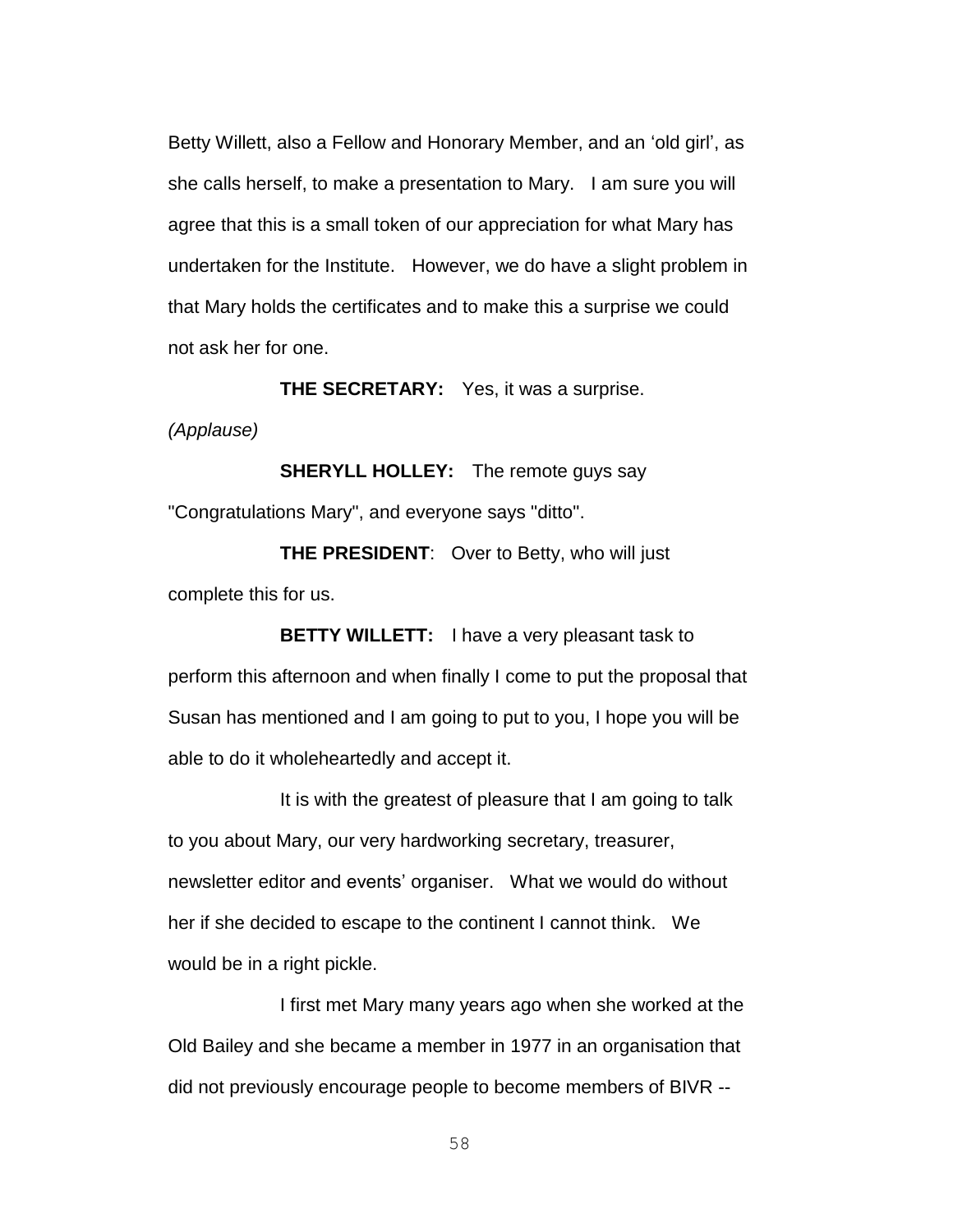we were the Institute in those days -- and at a time when competitive tendering was first rearing its head she was persuaded to join the Council.

From the start she showed a propensity to volunteer to do things, something very rare in voluntary organisations. Later, when competitive tendering completely changed the face of our profession, Mary was successful in gaining a contract to supply the reporters in a small court complex in suburban London where she worked alongside a stalwart of the profession at that time, Mabel Bullock, whom some of you may remember. She was old even when I was young.

As Secretary, Mary has changed our AGM from a very boring 45-minute meeting on Monday morning at the High Court in London to what is now a full day's meeting visiting various towns in England where, as well as normal AGM business, we also offer training, examinations in fields that would never have been thought of years ago, and also demonstrations and exhibitions. Outstanding in the field of exhibitions was that of our heritage where Mary, ably supported by her husband, Raymond, put together a wonderful display dating back over a hundred years.

We must not forget Raymond in our tribute to Mary because he was a magnificent back-up to her and his photographic skills have been responsible for our increasing archives of BIVR history. Sadly, Raymond passed away very recently and times are a